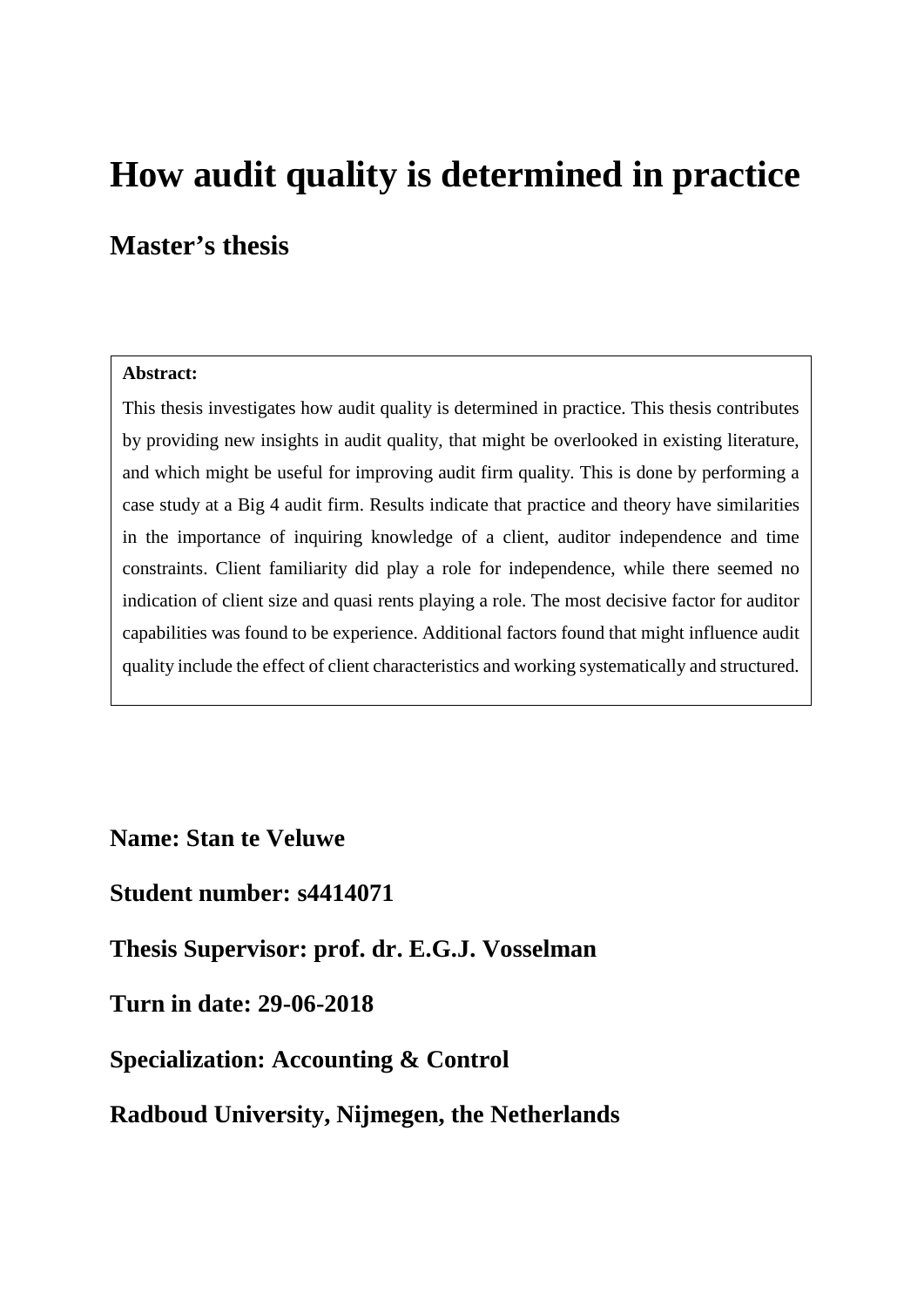## Contents

| 1.     |  |  |  |  |  |
|--------|--|--|--|--|--|
| 2.     |  |  |  |  |  |
|        |  |  |  |  |  |
|        |  |  |  |  |  |
|        |  |  |  |  |  |
|        |  |  |  |  |  |
|        |  |  |  |  |  |
|        |  |  |  |  |  |
|        |  |  |  |  |  |
|        |  |  |  |  |  |
|        |  |  |  |  |  |
| 3.     |  |  |  |  |  |
| 4.     |  |  |  |  |  |
| 4.1.   |  |  |  |  |  |
| 4.2.   |  |  |  |  |  |
| 4.3.   |  |  |  |  |  |
| 4.3.1. |  |  |  |  |  |
| 4.3.2. |  |  |  |  |  |
| 4.3.3. |  |  |  |  |  |
| 4.3.4. |  |  |  |  |  |
| 4.3.3. |  |  |  |  |  |
| 4.3.5. |  |  |  |  |  |
| 4.4.   |  |  |  |  |  |
| 5.     |  |  |  |  |  |
|        |  |  |  |  |  |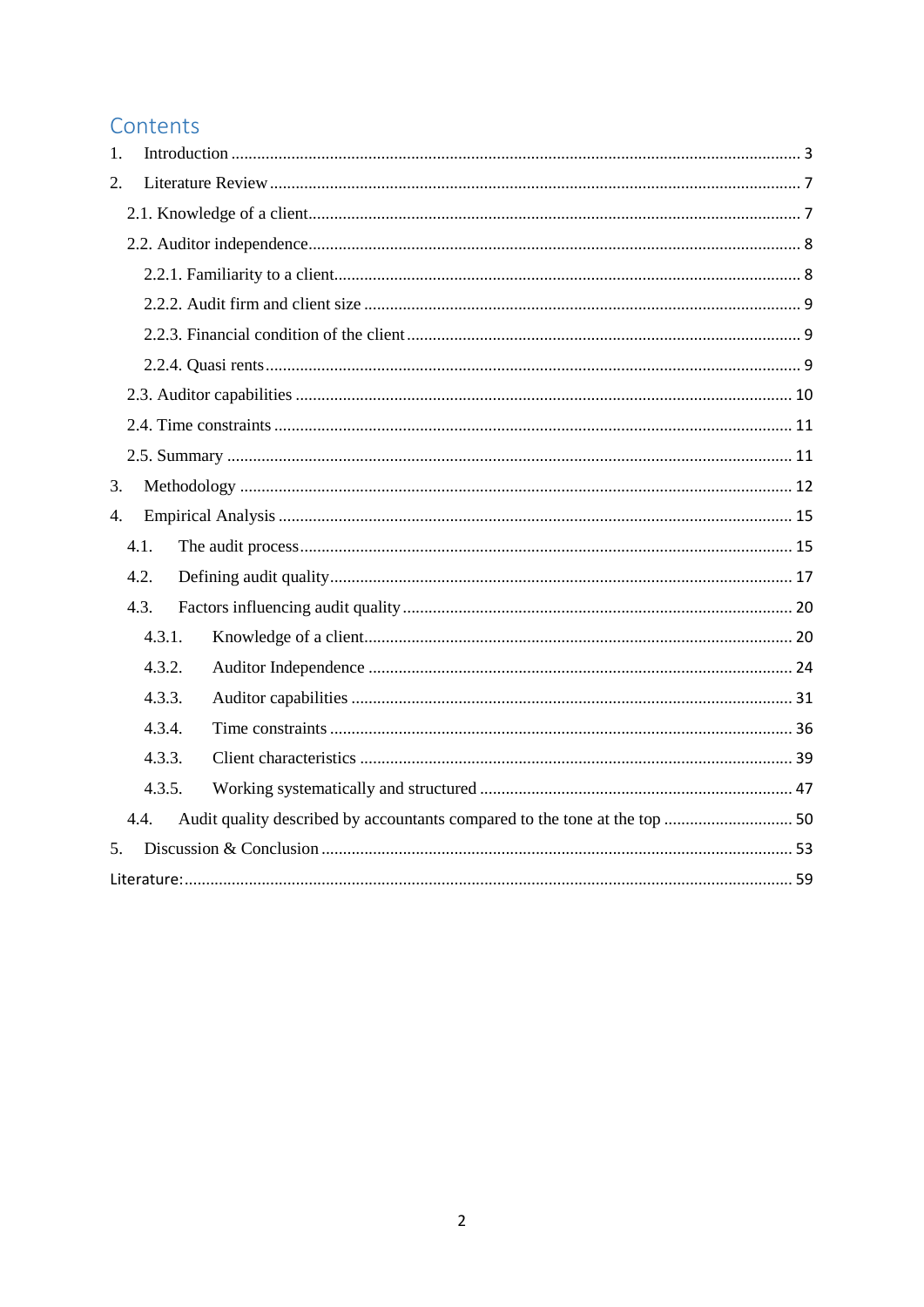## <span id="page-2-0"></span>1. Introduction

Audit quality is, by definition, an important factor for the validity of an audit, and the audit profession as a whole. There are a lot of factors that may come into play into deciding what audit quality entails. These factors are likely something that changes as a result of the relation between the auditor and the client, and might have an interplay over time. The effect of audit tenure, defined as the length of the relationship between an auditor and client firm, on audit quality is something that might work in multiple directions.

There are two primary schools of thought regarding the relation between audit tenure and audit quality. One school of thought argues that lengthy audit tenures may increase knowledge of the audited company and industry, which results in a higher audit quality over time. The other school believes that after a longer tenure the likelihood of familiarity forming between the audit staff members and the client staff members increases, which results in a lower likelihood that the auditor will make decisions that are unfavourable to the client, which in turn results a lower audit quality (Corbella et al., 2015).

A key determinant of audit quality is auditor independence (DeAngelo, 1981). Two main views regarding how audit tenure influences auditor independence exist. These are the regulatory view and the economic view. The regulatory view assumes that long audit tenure may lead to less auditor independence (Geiger & Raghunandan, 2002). The reason for this is that complacency, a lack of innovation, less rigorous audit procedures and a learned confidence in the client might occur after a long tenure at the client (Shockley, 1981). In contrast, the economic view says that auditor independence is lower in the initial years of an audit, which indicates that low audit tenure leads to lower auditor independence. This is because start-up costs at a new client are high, and significant transaction costs are incurred by the client when switching auditor. This makes auditors involved in the practice of low-balling. Low-balling means that the audit firm prices the initial audit fee below the avoidable costs of the audit in order to obtain the client. They do this to earn the rights on future audit fees from that client. This means that the audit firm will incur a loss in the first year, because of higher start-up costs, but makes up for it in the following years, when costs are lower. Because auditors want to keep their client long enough to make up for the losses incurred in initial years, independence might be lower in the initial years of an audit (Geiger & Raghunandan, 2002).

There is much empirical, mainly quantitative, literature on the relationship between audit quality and audit tenure. The results of these studies vary, and are contradictory to each other.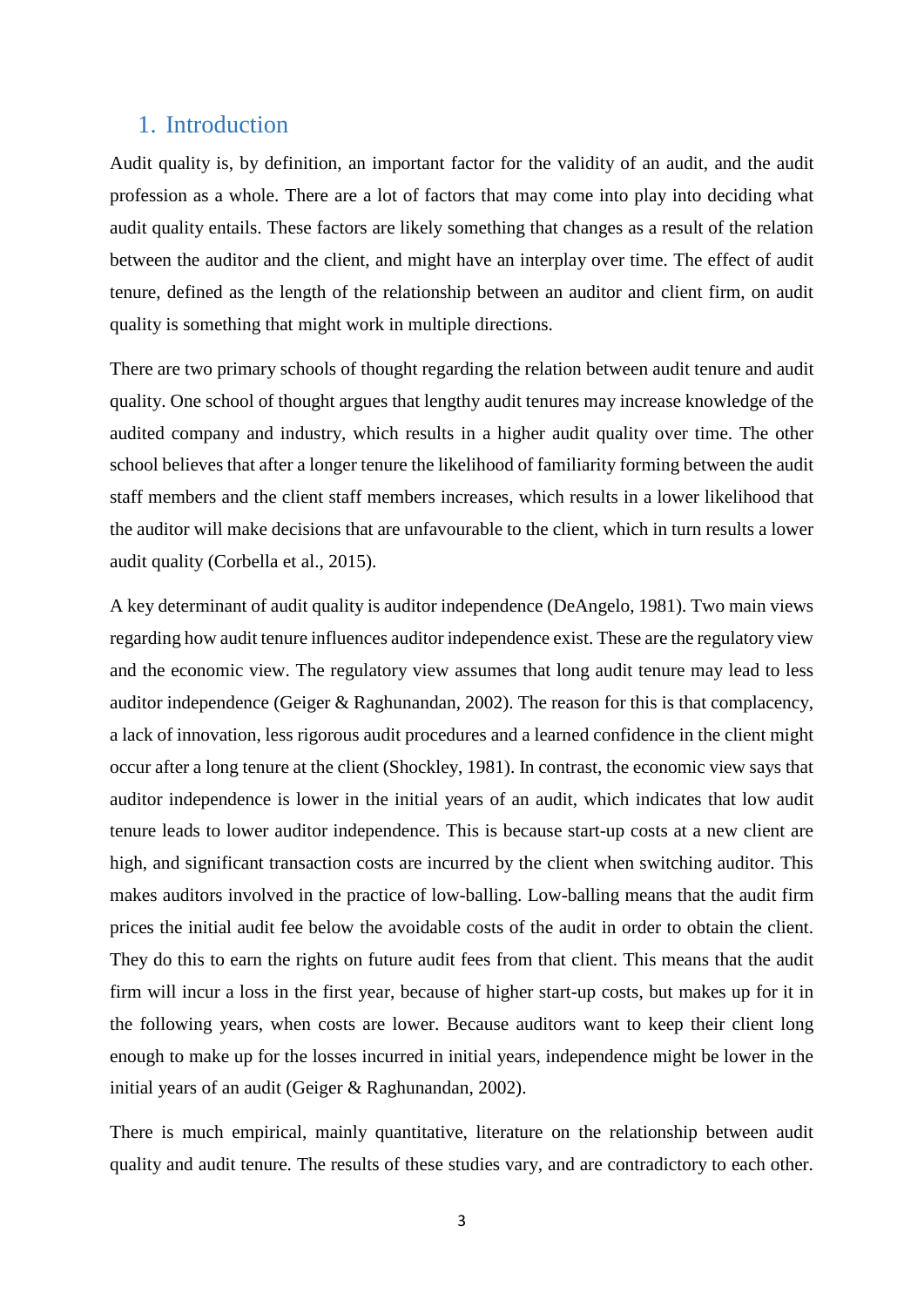Corbella et al. (2015) find that audit quality improved as a result of mandatory audit rotation in Italy for non-Big 4 audit firms, while they find no significant indication for Big 4 audit firms. Mgbame et al. (2012) find a negative relation, which is not significant, between audit tenure and audit quality in Nigeria. Al-Thuneibat et al. (2011) find a negative relation between the length of the audit-firm client engagement and audit quality in Jordan. Johnson et al. (2002) find no proof for declining quality in longer audits, while they do find evidence of lower audit quality in the first three years of an audit. Geiger & Raghunandan (2002) find that audit reporting failures were more likely to occur in the initial years of an audit engagement, and find no evidence of long tenures to be associated with reporting failures.

This thesis performs a case study at a Big 4 accounting firm to look at how this relation holds in practice, and which factors might define and affect audit quality. This allows for breaking down audit quality into several factors, that together determine this quality. How these factors play out in practice can subsequently be observed independently. Furthermore, the open view towards audit quality allows for looking at other factors not yet discussed that might influence audit quality.

Quantitative literature on audit quality often uses the same (Al-Thuneibat et al., 2011; Deis & Giroux, 1992; Garcia-Blandon & Argiles-Bosch, 2018; Mgbame et al., 2012) or a similar (Francis, 2004; Johnson et al., 2002) definition for audit quality as is introduced by DeAngelo (1981): *"The quality of audit services is defined to be the market-assessed joint probability that a given auditor will both (a) discover a breach in the client's accounting system, and (b) report the breach. The probability that a given auditor will discover a breach depends on the auditor's technological capabilities, the audit procedures employed on a given audit, the extent of sampling, etc. The conditional probability of reporting a discovered breach is a measure of an auditor's independence from a given client."*

This definition seems to be mainly focused on quantitative research. As an example, the probability aspect in the definition is something that fits right in with quantitative research. This viewpoint might not be shared in practice, a research subject of this thesis will therefore be how 'audit quality' is defined in practice by auditors themselves. This is to see if the definition used by DeAngelo (1981) is something that is agreed upon in practice. The case study method helps with this, in that it allows for a more open view of what audit quality actually consists of.

Studies regarding audit quality seem to be mainly quantitative. The named quantitative studies focus mainly on the statistical relation between audit tenure and audit quality. It focuses on "if"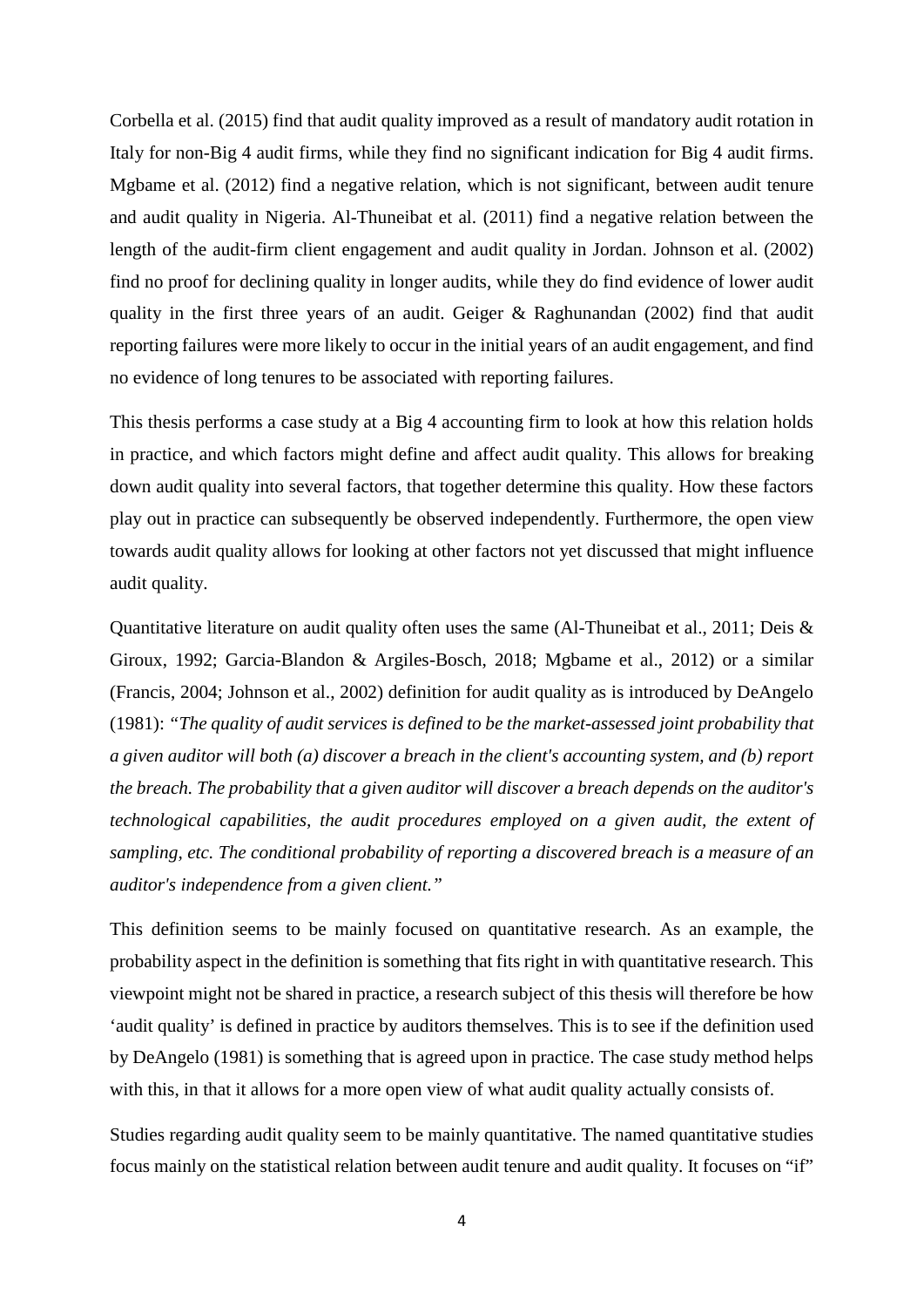audit quality is influenced by another factor. What these studies do however not focus on is "how" audit quality is formed. There seems to be a lack of recent literature on how the relation between audit tenure and audit quality is shaped.

Another constraint of the quantitative research on this topic is that the measures on audit quality are controversial, and all used proxies have some limitations (Garcia-Blandon & Argiles-Bosch, 2017). By seeing how audit quality is defined in practice, this thesis may provide some insight on why the used proxies are limited, and what could be potential other factors to look at when trying to define audit quality. This may contribute by providing insight into how useful the used measures actually are, and provide new measures to use in further research.

Furthermore, since empirical, quantitative research provides contradictory results, this qualitative thesis might provide new insights on the matter, and give additional insights for future research directions. Which in turn might help in explaining why results are inconsistent. These new insight may also have practical relevance in that it may provide insight for audit firms in what an audit of high quality consists of, and what conditions have to be met to reach this high quality.

During the study, the case firm was involved in a program that was meant to increase audit quality. This provides some practical relevance to the study, as findings may be used to see what should be focussed on and what should not be focussed on to increase audit quality, and if the viewpoint of the program is shared in practice by auditors.

Furthermore, findings of the thesis may be used in the regulatory discussion on mandatory audit firm rotation. As much of the factors that can determine audit quality are influenced by audit tenure, this thesis provides insights in this discussion.

Out of this, the following research questions is formed: "*How is audit quality determined in practice?*"

Based on this, three sub-questions are formed:

RQ1: "*What is audit quality*?"

RQ2: "*How do the factors in the literature relate to audit quality in practice?*"

RQ3: "*By what other factors can audit quality be influenced?*"

The remainder of the thesis is structured as follows. Chapter 2 provides a literature review, which looks at existing literature on the determinants of audit quality and provides some sub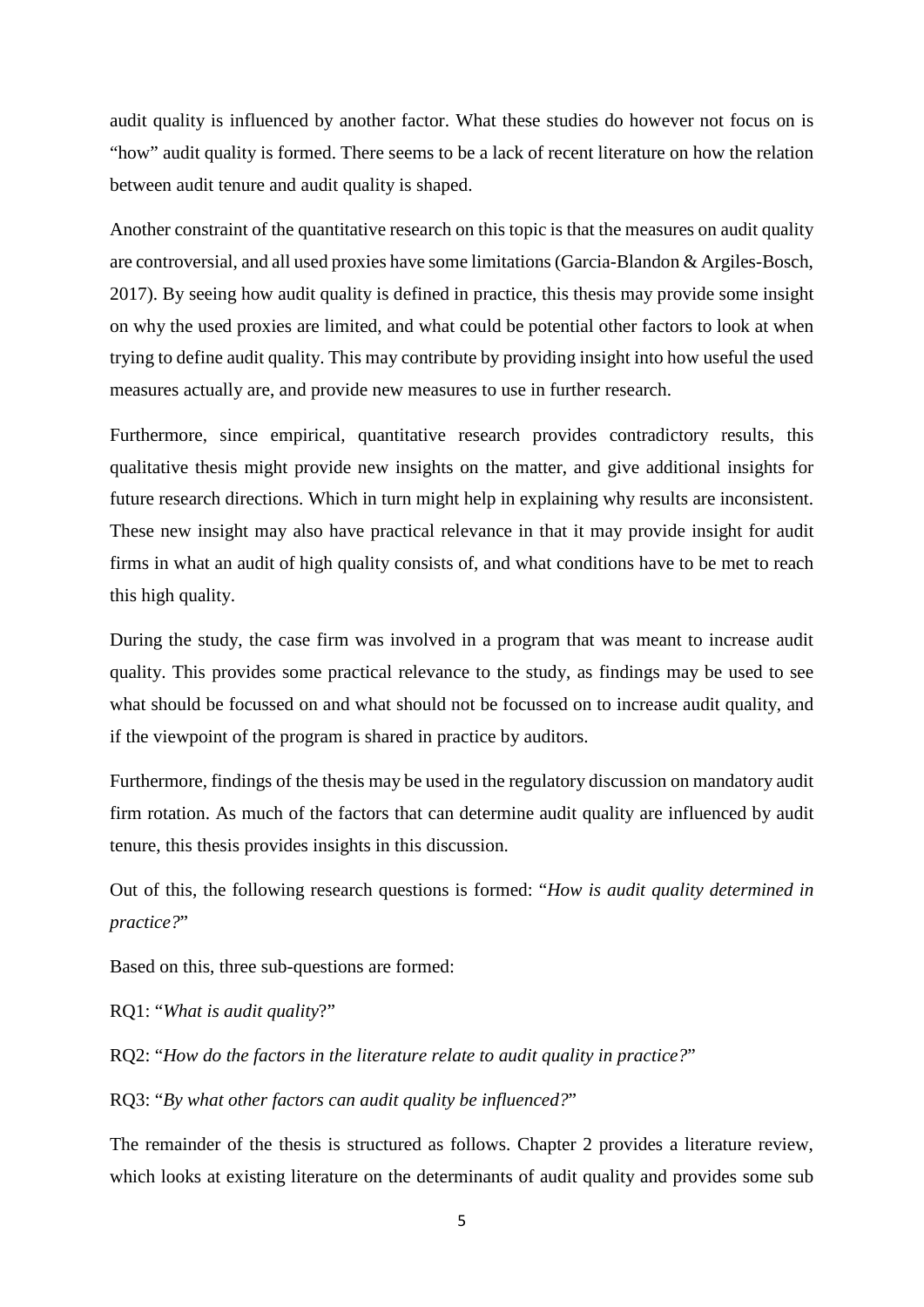questions. Chapter 3 describes the methodology of the paper. It states how the interviews and observations are conducted, and what attention is paid to. Chapter 4 describes the viewpoints that come out of the interviews and observations, and applies them to the sub questions. Chapter 5 gives a conclusion and a discussion.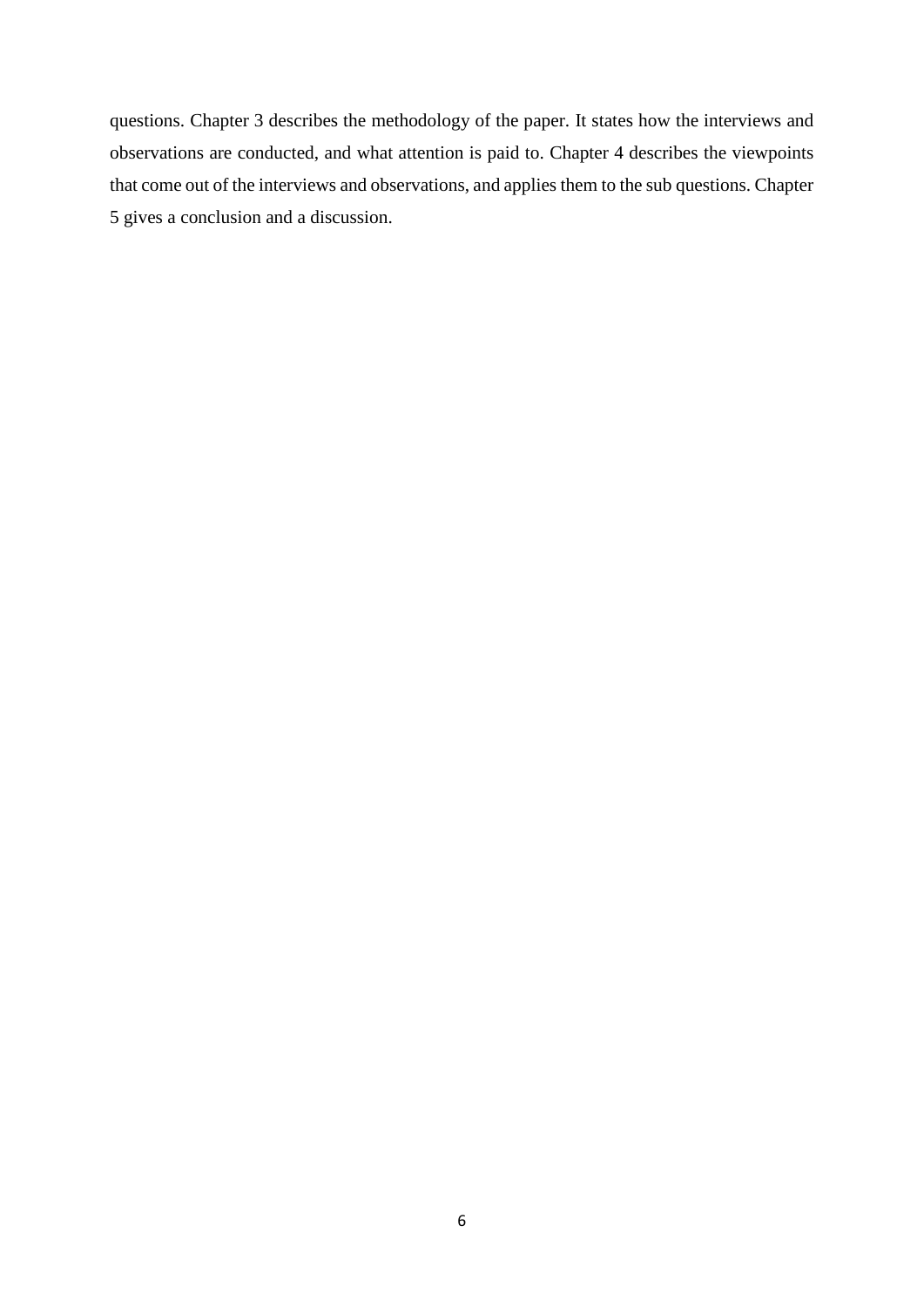## <span id="page-6-0"></span>2. Literature Review

This chapter gives an overview of possible factors that might influence the quality of an audit. Factors that are named in the literature include knowledge of a client (Geiger & Raghunandan, 2002; Johnson et al., 2002; Solomon et al., 1999; Francis, 2004), auditor independence (Flint, 1988; Dogui et al., 2014; DeAngelo, 1981; Geiger & Raghunandan, 2002; Corbella et al., 2014), auditor capabilities (DeAngelo, 1981; Corbella et al., 2015; Garcia-Blandon & Argiles-Bosch, 2017), and time constraints (Deis & Giroux, 1992). Subsequently, auditor independence is determined by familiarity to a client (Corbella et al., 2015; Shockley, 1981), the size of the client in relation to the size of the audit firm (Gavious, 2006), the financial condition of the client (Knapp, 1985; Windsor & Warming-Rasmussen, 2009) and quasi rents (DeAngelo, 1981). How all these factors influence audit quality is discussed in the following chapter. Each factor is discussed individually.

#### <span id="page-6-1"></span>2.1. Knowledge of a client

Over the years an auditor might develop knowledge about a client's internal business operations, processes and systems, which is important to be able to deliver an audit of high quality (Geiger & Raghunandan, 2002). This is, for example, in line with the research of Johnson et al. (2002) who find that reporting failures are more likely to occur in the first three years of an audit. Geiger & Raghunandan (2002) speak of a learning curve at a client, where an auditor has to learn about the client to perform a better audit. This learning curve is quite straightforward, if there is longer tenure the auditor gathers more knowledge of the client which allows for a better audit quality. The learning effect will however decrease over time, because in the initial years of an audit more knowledge is obtained than in later years.

Furthermore, Solomon et al. (1999) argue that quality may increase if an auditor becomes familiar with the client's industry, which allows for more accurate audit judgment. It seems that the learning curve that was mentioned before, might also be applicable to a certain industry. This indicates that if auditors become more familiar with an industry, they might be able to perform a better audit for every company in that industry.

An indication of the impact of industry expertise are accounting firms promoting their expertise in specific industries, and market shares within industries not being equally large among large accounting firms, as is argued by Francis (2004). Furthermore, he argues that audit fees are higher for audit firms that are the largest auditor in an industry, which implies higher audit quality. In addition to this, Ferguson et al. (2003) find that the market perception and pricing of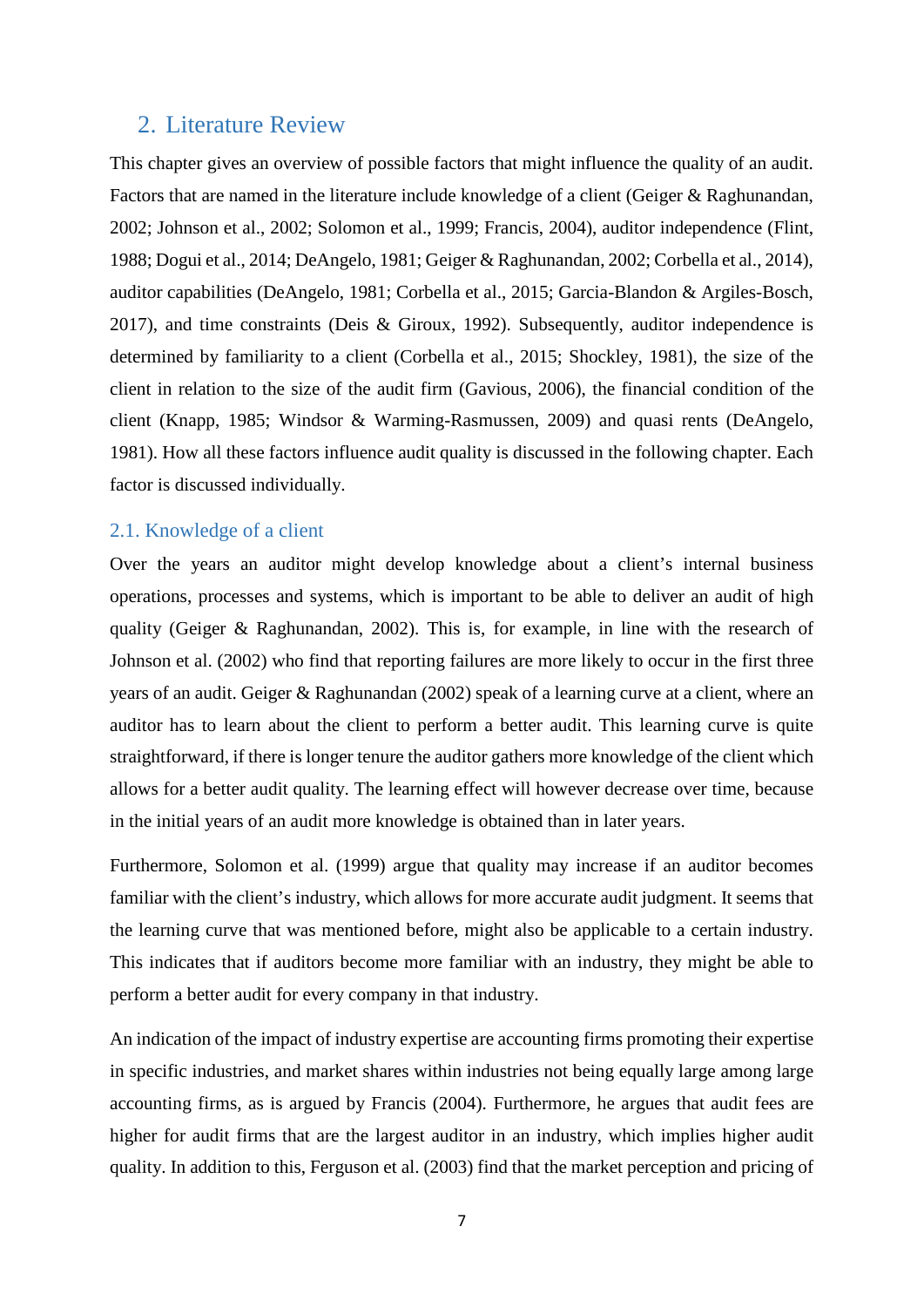audits in Australia is primarily based on office-level industry leadership in city-specific audit markets. This indicates that clients are willing to pay more for an audit firm that is the leader in an industry for their city, and thus that they perceive these auditors to be of higher quality.

#### <span id="page-7-0"></span>2.2. Auditor independence

Auditor independence implies the absence of external pressures or personal relationships that may compromise the objectivity and integrity of auditors exercising their responsibilities (Flint, 1988). Auditor independence presupposes the existence of a personal and professional distance between the auditor and the client, as well as the ability to form a judgment that is unbiased and consists of no conflict of interest (Dogui et al., 2014).

Independence is seen as an important determinant of audit quality. If an auditor is independent from a client, audit quality is perceived to be higher. This happens because an independent auditor will be more likely to report on a discovered breach in a client's financial statements and will be less likely to give in to client demands (DeAngelo, 1981). So, in other words, auditors are independent if they are inclined to report found misstatements and irregularities. Auditors that are truly independent will have less ties with the client, and will therefore be able to provide the public with higher quality audits. Not being associated with the client allows the auditor to exercise unimpeded judgment when planning and conducting the audit (Geiger & Raghunandan, 2002).

Multiple factors that influence auditor independence can be named. Factors influencing auditor independence include familiarity to a client (Corbella et al., 2015; Shockley, 1981), the size of the client in relation to the size of the audit firm (Gavious, 2006), the financial condition of the client (Knapp, 1985; Windsor & Warming-Rasmussen, 2009) and quasi rents (DeAngelo, 1981). These factors are all discussed individually in section 2.2.1 until section 2.2.4.

#### <span id="page-7-1"></span>*2.2.1. Familiarity to a client*

As is argued by Corbella et al. (2015), extended audit tenure may lead to familiarity forming between audit staff members and client staff members, stale audit tenures, and a decreased likelihood of the auditor taking decisions that are contrary to decisions taken in the year before. Shockley (1981) argues that as a result of long audit tenure, complacency, a lack of innovation, less rigorous audit procedures, and a developed confidence in the client may occur after a long association with the client. This indicates that too much familiarity to the client will lead to a less critical view by the auditor. The auditor is more likely to follow the same procedures as the previous years, and just assume that everything will be right at the client.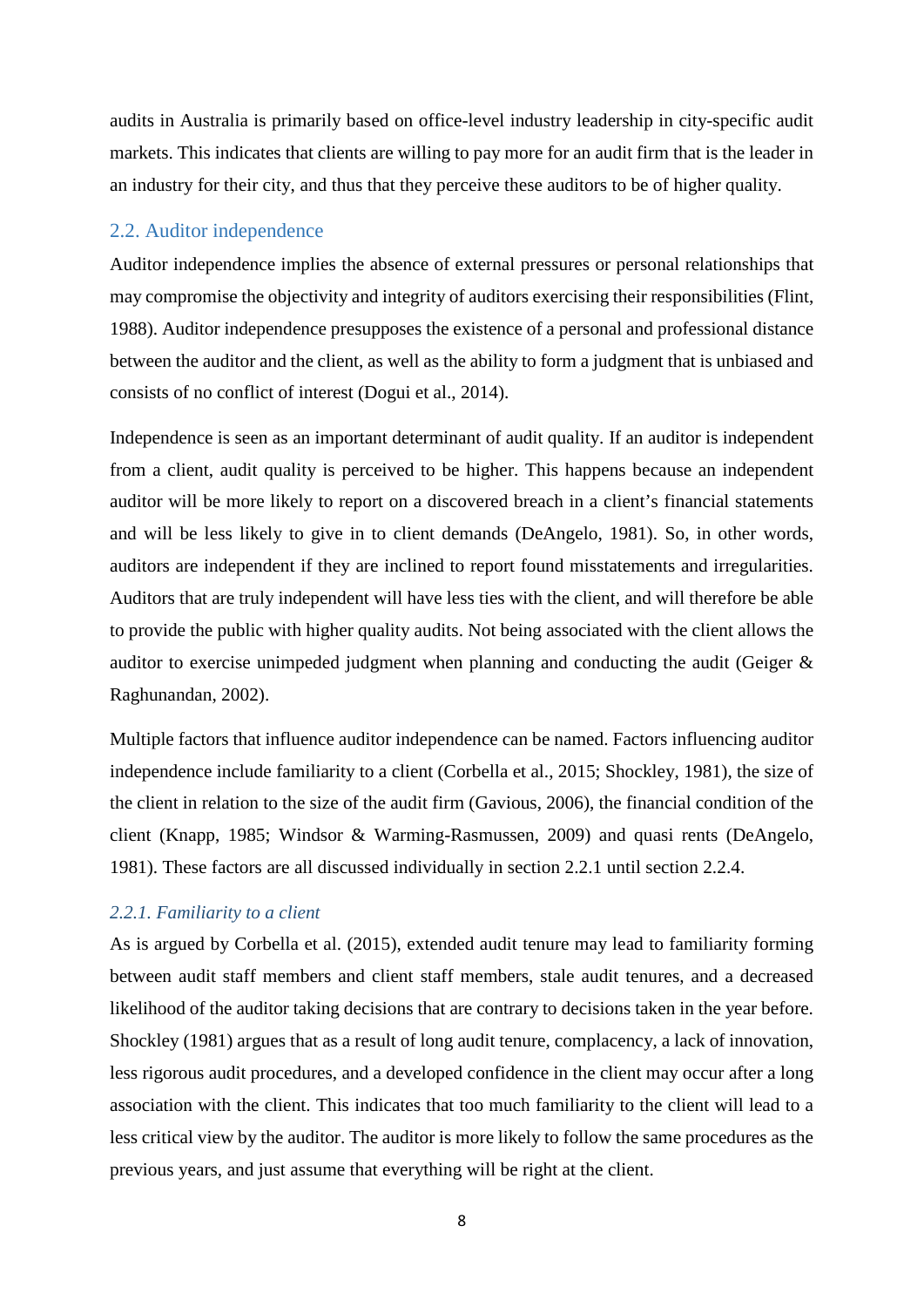#### <span id="page-8-0"></span>*2.2.2. Audit firm size relative to client size*

Gavious (2006) argues that the auditor being paid by the client may lead to a conflict of interest for the auditor. Auditors are driven to comply with the wishes of their clients in order to not lose future audit fees. This means that the auditor has an economic incentive to work in the interest of the client.

Gul (1991) argues that it is likely that an audit firm is more dependent on the client if the audit fee is a significant portion of its income. This decreases the auditor's ability to withstand management pressure and will make it more likely that the auditor gives in to the client. This means that auditor size also plays a role in this. A bigger audit firm will be less dependent on a single client, and will thus be less afraid to lose this client. What however should be noted, is that it might be more insightful to look at single offices of a firm than at the complete firm. The reason for this is that individual engagements are typically administered by an office-based engagement partner (Francis, 2004).

There are however other ways in which auditor size plays a role. Since Big 4 firms work with office-based engagements, their knowledge is both office- and client-specific (Ferguson et al., 2003). A big office will still have more human capital in house. A large office with more engagement hours available provides more opportunities for auditors to acquire expertise. This effect is amplified by the notion that in a big office, an auditor will have more peers who can be consulted, as is argued by Francis & Yu (2009).

#### *2.2.3. Financial condition of the client*

Users of financial statements perceive that management is more likely to obtain its preferred resolution in a conflict with the auditor when the client is in good financial shape. This may be because, in these situations, the auditor faces little risk of legal exposure. The reduced risk for legal exposure leads to the auditor being less motivated to resist management pressure, as is argued by Knapp (1985). Which indicates that auditors would exercise more caution when dealing with clients in poor financial condition (Windsor & Warming-Rasmussen, 2009).

#### <span id="page-8-1"></span>*2.2.4. Quasi rents*

DeAngelo (1981) notes that quasi rents may also play a significant role in auditor independence. Audit technology is characterized by large client-specific start-up costs. This means that an auditor that is already working at a client has a cost advantage over competitors. The audit firm can produce an audit for fewer costs, since it has already dealt with the higher start-up costs. This allows incumbent auditors to set future fees above the avoidable costs. The extra money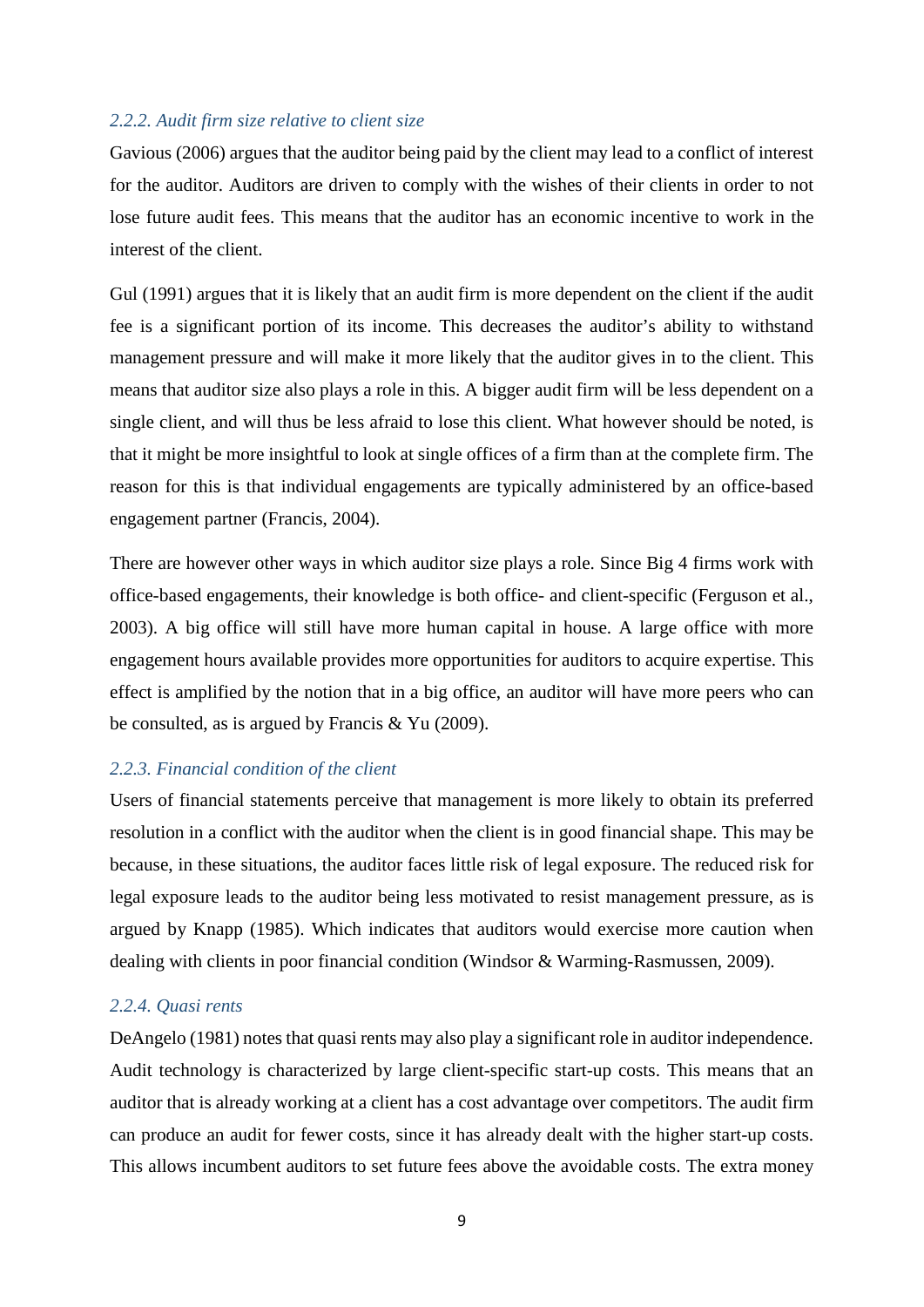generated from the higher audit fees are called quasi rents. Transaction costs of switching auditor for the client will further increase the incentive for the client to not switch auditor. If the relationship between the auditor and the client ends, this poses higher costs on both parties. DeAngelo (1981) states that the anticipation on these quasi rents has two main effects: First, auditors bidding for the initial audit engagement will low-ball, they set the costs of the audit below the costs of the initial audit. They do this to obtain the initial job. Second, this creates an incentive for the auditor to make choices in favour of the client. This incentive occurs because it is costly for the auditor to switch client, if this happens the auditor loses its quasi-rents. This means that the auditor will not be entirely independent.

Furthermore, DeAngelo (1981) finds that this effect is smaller for large audit firms, which might be due to large firms being less dependent on a single client. However, this is when looking at the complete audit firm size. When scaling down to office size, as Francis (2004) recommends, this difference might become much less. A single client will have much more impact on a single office, than on the firm as a whole. So, low-balling at a single Big 4 office might still lead to less independence, in the same sense as it does at a non-Big 4 office.

#### <span id="page-9-0"></span>2.3. Auditor capabilities

The capabilities of an auditor will influence the likelihood that the auditor will detect a breach in a client's financial statements (DeAngelo, 1981). Education, training and knowledge of professional standards are of influence on the capabilities of an auditor, as well as their independence and objectivity, their knowledge of a client's operations and industry, and an auditors working relationship with the management of the client firm, as is argued by Corbella et al. (2015). Further factors that can influence personal capabilities are an auditor's personality traits. Windsor & Warming-Rasmussen (2009) find that differing auditors personalities leads to auditors having various ethical predispositions in response to conflict. This indicates that an auditor's character determines to a certain extent how they will deal with a situation, which in turn influences audit quality.

Garcia-Blandon & Argiles-Bosch (2017) argue that the learning curve for a client is something that can be largely intrinsic to audit partners. If that is the case, it seems that the aforementioned capabilities of the auditor will also be of influence on this learning-curve effect.

Lead auditors are expected to play a significant role in the outcome of the audit process. Since single audit partners will differ from each other in personal attributes (Gul et al., 2013), they should also differ in audit quality (Garcia-Blandon & Argiles-Bosch, 2017). To a certain extent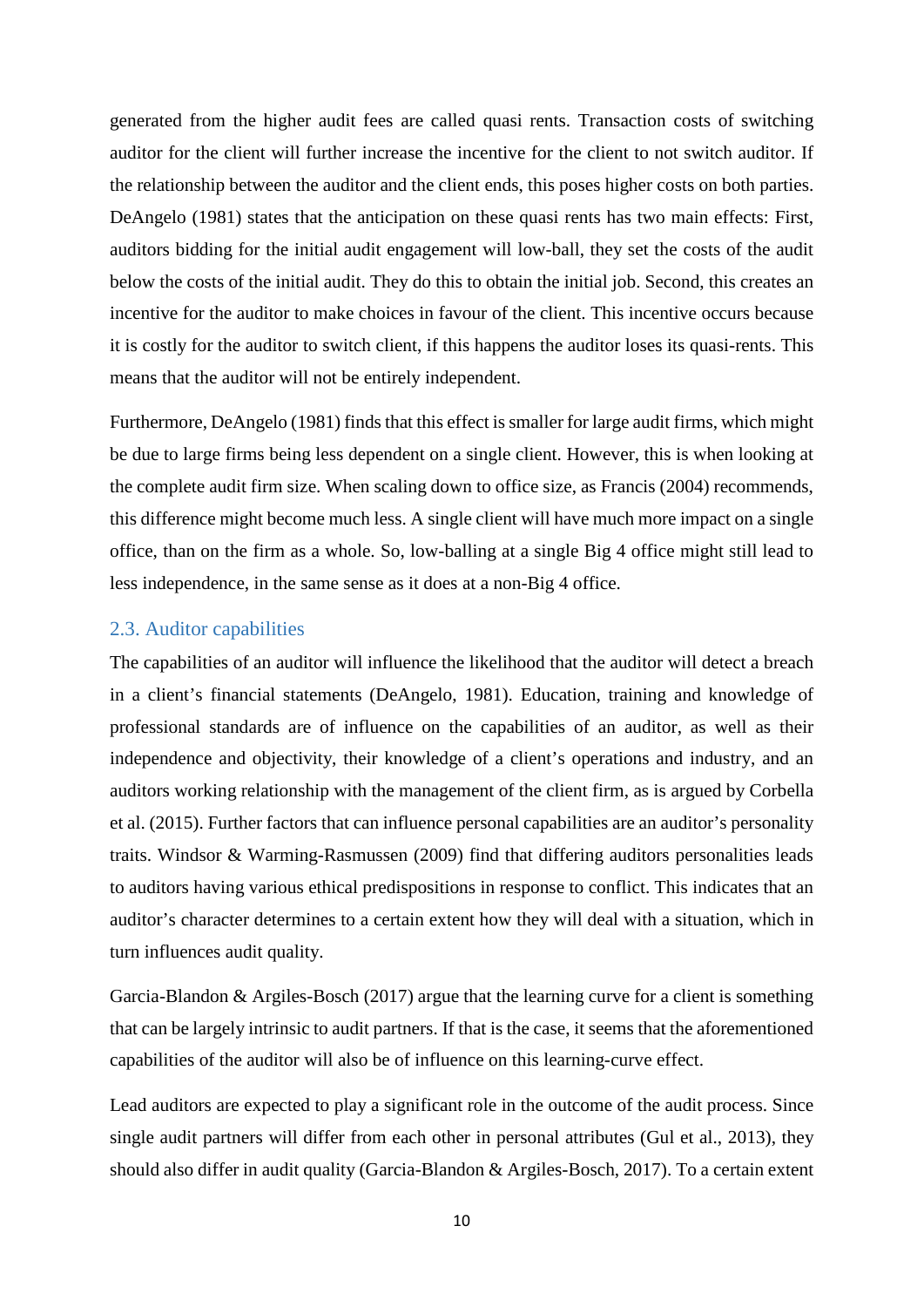however, the decisions of a single auditor are somewhat restrained by a firm's quality control procedures, such as internal reviews, second partner signoffs, and technical consultations, as is argued by Knechel et al. (2015).

The role that personal capabilities play in audit quality indicate that how tenure and quality might relate to each other could work out differently from person to person. For example, how steep the learning curve at a certain client is might differ from auditor to auditor. Furthermore, it might be the case that certain auditors prefer certain industries. These notions imply that, for different auditors, the relation between audit tenure and audit quality might work out in different ways.

#### <span id="page-10-0"></span>2.4. Time constraints

Deis & Giroux (1992) argue that audit hours, the total amount of hours put in the audit, is a suitable surrogate to use for audit quality. Intuitively, this means that if an audit firm has less time for a client, this will lead to lower quality. As a result of this, audit quality may be lower in periods that are busy for audit firms, whereas quality might be higher in periods that are less busy for the audit firm.

#### <span id="page-10-1"></span>2.5. Summary

In summary, audit quality is associated with four main factors. Firstly, the knowledge of a client may help an auditor in forming an audit of higher quality. Understanding the processes at a client may lead to the auditor forming a better educated judgment. Secondly, auditor independence plays a role for auditor judgment. An independent auditor is less tempted to give in to pressure from the client, and can thus deliver a more objective judgment. Factors that may influence the ability to form independent judgment are an auditor's familiarity to a client, the size of the client firm relative to the size of the audit firm, the financial condition of the client, and the inclination to earn back incurred first-year audit losses. Thirdly, auditor capabilities are a decisive factor for audit quality. An auditor that is more capable is able to deliver better audit quality. Fourthly, time constraints play a role in determining audit quality. The more hours are put into an audit, the higher the quality of the audit will be.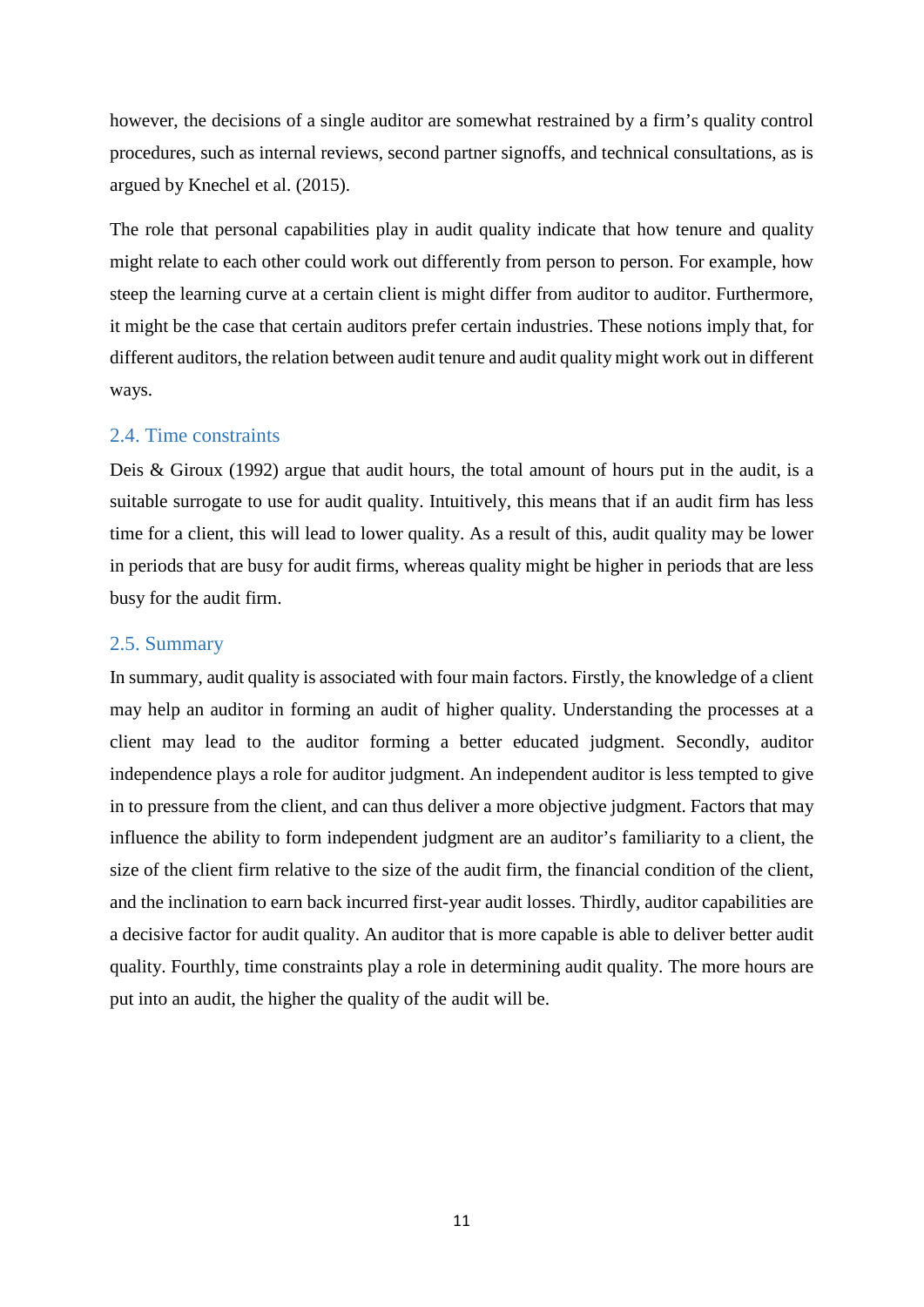## <span id="page-11-0"></span>3. Methodology

The study is conducted at a Big 4 accounting firm in the Netherlands. All interviews and observations are done within a single office. Participants were employees of the office. Interviews were conducted between employees with different amounts of working experience, ranging from one year to ten years of experience. This was done to obtain differing insights, as people with different amounts of experience might have a different perspective on the subject.

At the moment of the study, the case firm is involved in an internal project to increase audit quality. The reason for this is that the Dutch authority over financial markets (AFM) deemed it necessary to increase audit quality. This program resulted in many internal e-mails, meetings about quality and a week where an internal board did a check on quality, which allowed for a comparison of the tone at the top with the viewpoint in practice.

The choice of this firm was based on my connection to the firm, because I am active there as an intern. In line with this, access to the firm was obtained through the standard process of hiring interns by the firm. Consequently, this means that in all observations and interviews participants were informed of the role as intern I had during the research. This granted access to several client locations, allowed for obtaining insight in informal conversation, and helped in obtaining respondents for the interviews.

Data is collected through the use of three different methods: interviews, field observations, and analysis of internal e-mails. How the methods were used is discussed in the following paragraphs.

Observations were performed at multiple client locations, and in the main office itself. Team members were aware of me writing a thesis. Sometimes this led to conversation about the subject of the thesis, which led to some additional insights. At the client locations there was participation with the audit team in the role of an intern. This role allowed to get involved in auditor activities that were performed. This helped in gathering more insight into the profession and the processes that come with it. Subsequently, participation in an audit team gave insights on what factors are of importance for audit quality. Attention during observation was paid to how the audit process developed, and what were possible factors of influence for audit quality. Furthermore, the observations were seen as a chance to inquire about a perspective on the subject in informal conversation. This gave some additional insights which contributed to the research. Additionally, observations helped in gaining a basis of knowledge, which could be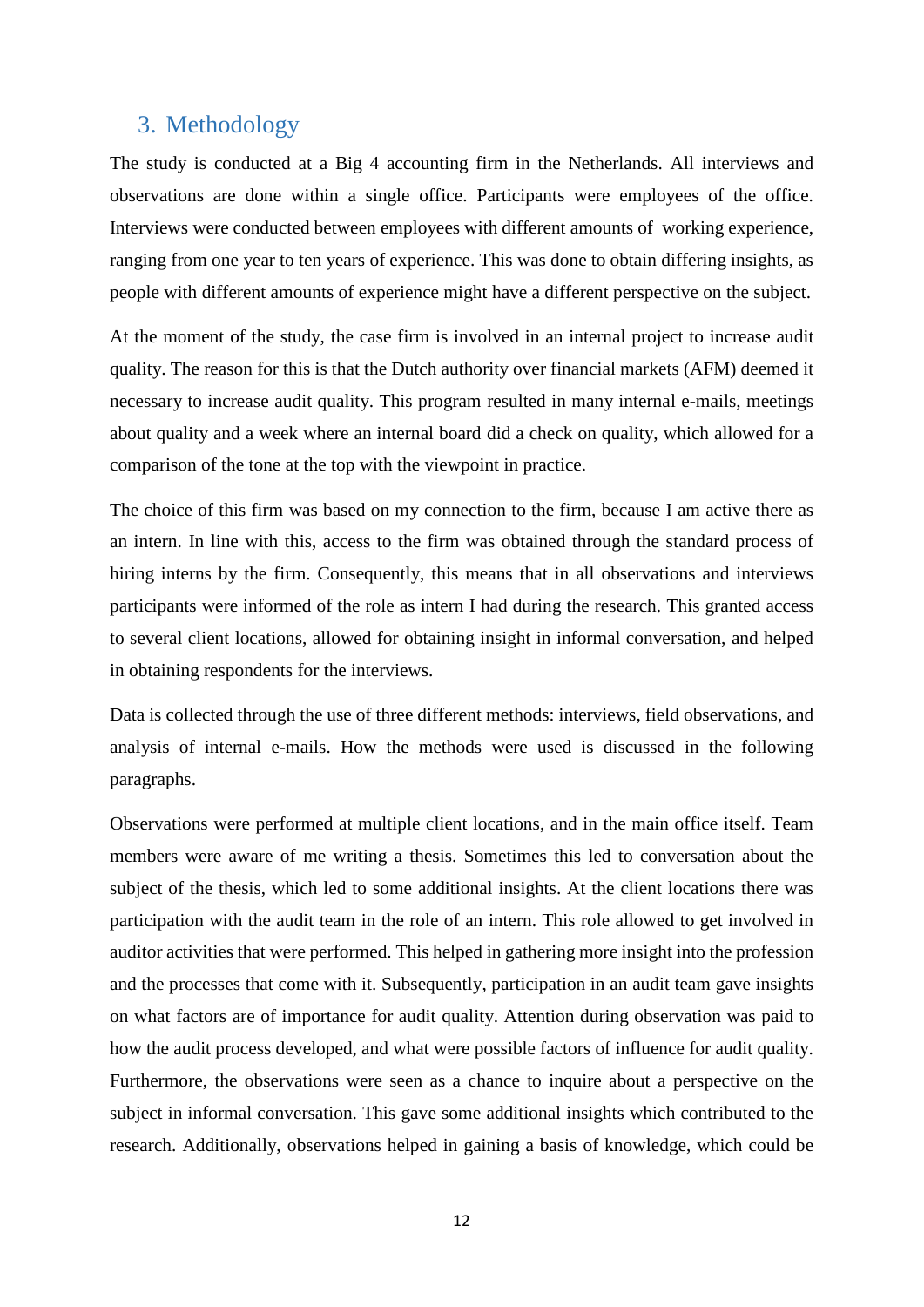used for asking more in depth interview questions. So, the observation process was of support during the interview process.

Interviews made it possible to gain a more open view on what audit quality is, and what factors influence it. This left room for factors to be discussed that are not yet found in existing theory, and that might have been overlooked in the (quantitative) literature on the subject. For this reason the interviews are semi-structured. The questions in these types of interviews are open, so a respondent can formulate an answer in their own way. A benefit of a semi-structured interview is that a researcher can guide the conversation to certain subjects, while still giving the respondent the opportunity to talk about it in their own words (Bleijenbergh, 2015). This allowed for uncovering multiple perspectives on the matter, which were used in the analysis. The interviews are recorded and transcribed. Each transcription is analysed to uncover underlying themes. An overview of the conducted interviews is presented below:

| Interview      | Date         | Function         | Experience                 | Duration |
|----------------|--------------|------------------|----------------------------|----------|
| 1              | 16-05-2018   | <b>Staff</b>     | 1,5 years at audit firm    | 20:11    |
| $\overline{2}$ | 17-05-2018   | <b>Staff</b>     | 3 years at audit firm      |          |
| 3              | 23-05-2018   | Contractor,      | 2 years at audit firm, 26  | 30:42    |
|                |              | active as senior | years active in accounting |          |
|                |              |                  | profession                 |          |
| $\overline{4}$ | 23-05-2018   | Senior staff     | 4 years at audit firm      | 25:43    |
| 5              | 28-05-2018   | <b>Staff</b>     | 1 year at audit firm       | 30:27    |
| 6              | $05-06-2018$ | Senior manager   | 10,5 years at audit firm   | 23:20    |
| $\overline{7}$ | 05-06-2018   | Senior staff     | 8<br>years at audit firm   | 22:40    |
|                |              |                  | (including internships)    |          |

**Figure 1**: Interview characteristics

During the interviews attention was paid to the notion that views on audit quality in practice, can be different than what the literature states. For this reason room for interviewees to give their own insights on the presented subjects was given. This allowed for a broader view on audit quality than what could be found in the literature, and led to additional factors of influence on quality to be found. In addition to this, the respondents were asked about existing theory, and what their opinions on it are, which was done to see how the factors found in existing literature relate to practice.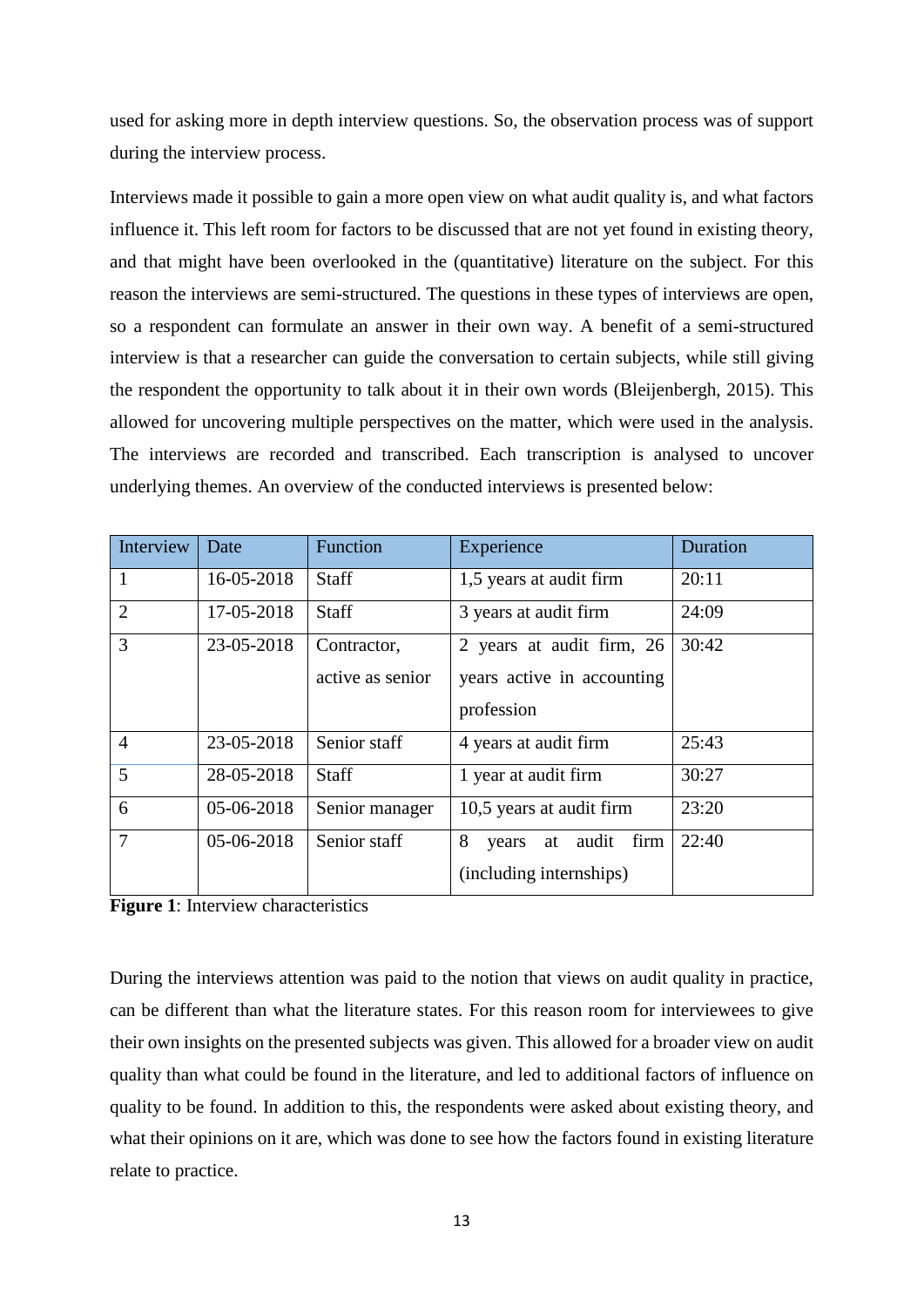Furthermore, the definition of audit quality by DeAngelo (1981), which is often used in the literature, seems to be mainly aimed at quantitative research. Therefore, the interviews also included questions on how auditors would define audit quality themselves. This allowed for a more fitting description of what audit quality entails. As a logical follow up to this description, and as an addition to this, there was subsequently asked where the problems are in realising quality according to that definition.

Findings of the interviews and observations were compared to internal e-mails about audit quality, which were sent to all offices of the firm. These e-mails were sent as a part of the program to improve audit quality, and consist of information on the program, consequently this includes factors that are of importance for maintaining audit quality. Analysis of these e-mails allowed for a comparison of communication from the top of the firm to what the view is in practice. It was made possible to access these e-mails due to the role as intern I had in the firm.

Finally, findings in the thesis are reviewed by an auditor employed by the firm. The auditor reviewing was assigned as a mentor for me, due to my role as intern. This review provided feedback on factual correctness of the made analysis, and is subsequently processed in the final version of the thesis.

At the moment of this study the Dutch audit market is characterized by a shortage in accountants, which leads to time constraints, and limitations for audit firms. This might be of influence for the perception that auditors have of audit quality, and might have its effect on audit quality itself. In the interviews the effects of this situation were also discussed to gain some insights into the effects that this has.

Existing research often sees auditing companies as a whole. However, it might be more insightful for research to shift this perspective to a single office. This is because an individual audit engagement is typically conducted by a single audit office (Francis, 2004). A Big 4 office firm is not that big anymore when shifting to the office level of analysis (DeAngelo, 1981). For example, Enron only represented 2% of Arthur Anderson's revenue, but it represented more than 35% of the revenue for the Houston office, which was auditing Enron (Francis, 2004). This thesis is in line with this statement, since the case is at an office level. This allows to put the relation more into perspective, as well as to provide a more in-depth analysis of the single office.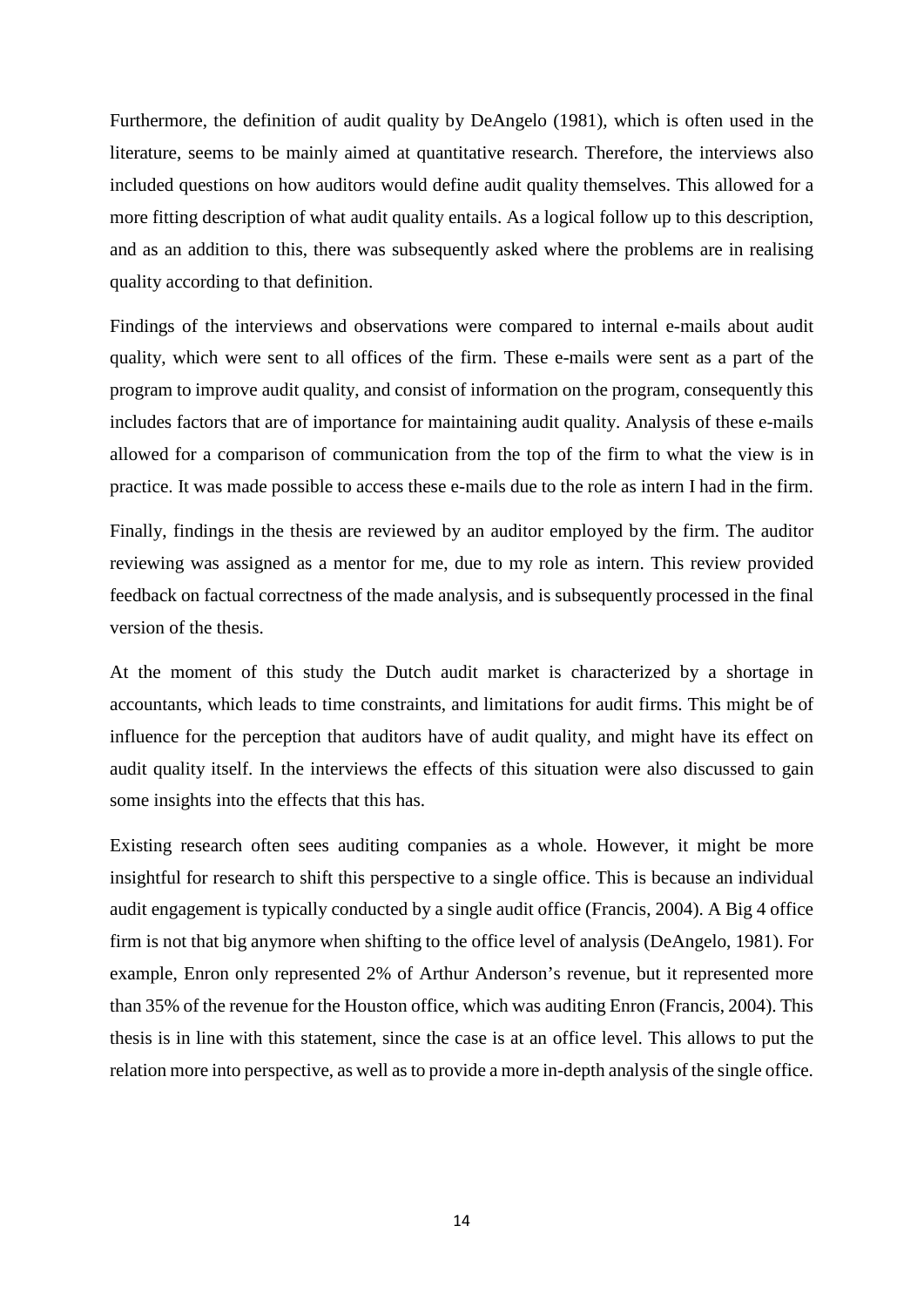## <span id="page-14-0"></span>4. Empirical Analysis

This chapter discusses empirical findings of the research. First, in section 4.1, the audit process is discussed. This is done to provide insight into the audit profession and give context on the findings that follow. The description explains the multiple processes that are part of an audit. After that, section 4.2 provides an overview of how auditors define audit quality themselves. The view resulting from this is subsequently compared to the view existing in the literature. In essence, this part revolves around the first sub-question: "*What is audit quality?*". Determining what is seen as audit quality in practice allows for further analysis on what factors may influence quality. This analysis is done in section 4.3. In this section, first the indicators that were found in the literature study are compared to audit quality in practice. For extra clarity, this is done in the same order as was done in the literature review. This part is mainly involved with the second sub-question: "*How do the factors in the literature relate to audit quality in practice?*". After that, additional factors that decide audit quality, that remained undiscussed in the literature, are reviewed. Those factors are divided into two different categories, client characteristics and working systematically and structured. This part answers the third sub-question: *"By what other factors can audit quality be influenced?".*

#### <span id="page-14-1"></span>4.1. The audit process

The typical audit process starts with the client- and engagement- acceptance. At this phase an assessment is made whether the client actually can become a client and if they, for example, are not on any blacklist somewhere in the world. After that an engagement letter is sent to the client. When the engagement letter is signed by client, the 'Scope & Strategy' phase starts. This phase involves setting up the files, identifying accounts, processes and risks, making a risk estimation, and, based on that, deciding the approach of the audit. Often the goal is to have completed this phase around August or September.

After that, the interim starts. In this phase the goal is to get a good view of the client, to identify the processes and the controls at the client. Some things that may be brought to attention here is what the client does, what has changed since the last audit, what their control environment is, how their control environment may have changed, or what the tendencies at the client are, for example which accounts the client may prioritize. At this stage walk-through tests are done, and interviews are held to gather information on the client.

During the interim, auditors determine for which processes they can rely on a controls strategy. If the processes can be relied on, this means that less substantive activities have to be performed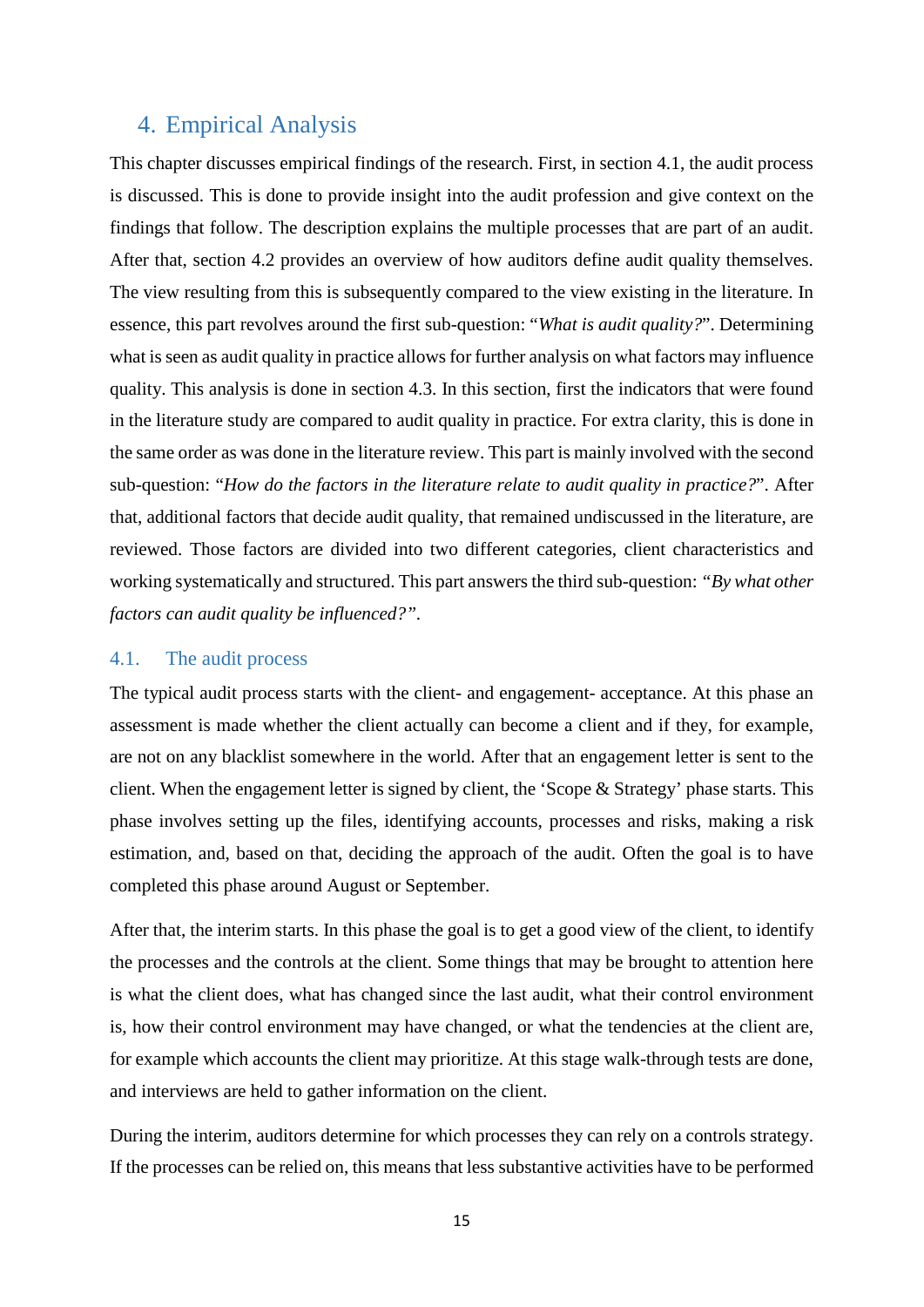in the check of the financial statements. So, more steps have to be performed for accounts in which internal processes cannot be used. The check of the financial statements is usually performed in springtime. At this check on the financial statements the accounts on the balance sheet and the accounts in the profit and loss statement will be audited.

Thereafter is the conclusion phase. During this phase it is looked at which misstatements are found, what the cause of these misstatements is, if they have to be extrapolated, and if larger samples have to be taken. Finally, an auditor's report will be made, which gives either an unmodified opinion, qualified opinion or an adverse opinion.

This is the way the process is recorded in theory. However, in practice there are often differences from this approach, and certain activities can cost more time than was originally planned. Results of this can mainly be seen in springtime, when closing the books. This may lead to an audit process being completed later. During the audit, the possibility for unexpected events will always exist. These events are what may result in differences in the execution of the made plan of approach. There can be things that are better than expected, or worse than where expected. The auditor continually has to respond to these unexpected events, which of course explains why there often will be differences between the plan of approach and the execution. This entire process will not be the same for every client. Different clients will require different approaches:

*"It is of course different per client. I think that, around seventy percent is the same, and there is thirty percent that is specific for a client." (Interview 2, staff)* 

In essence, the main line of work will stay the same, but it will be specified to the characteristics of the client. Different clients may require a different approach:

*"Conceptually, your work is always the same. In concept you always compare the statements of a client to a standard. The thing that is accounted, is simply the annual report, and you can compare that to the standard, title 9 BW2 or IFRS. In that sense your work is always the same. However, different types of companies require a wide range of different norms. (…) It is really important to know your client well, and to base your risk assessment on that, and eventually make your activities specific for that client, which is in a certain industry. I audit a car dealer,*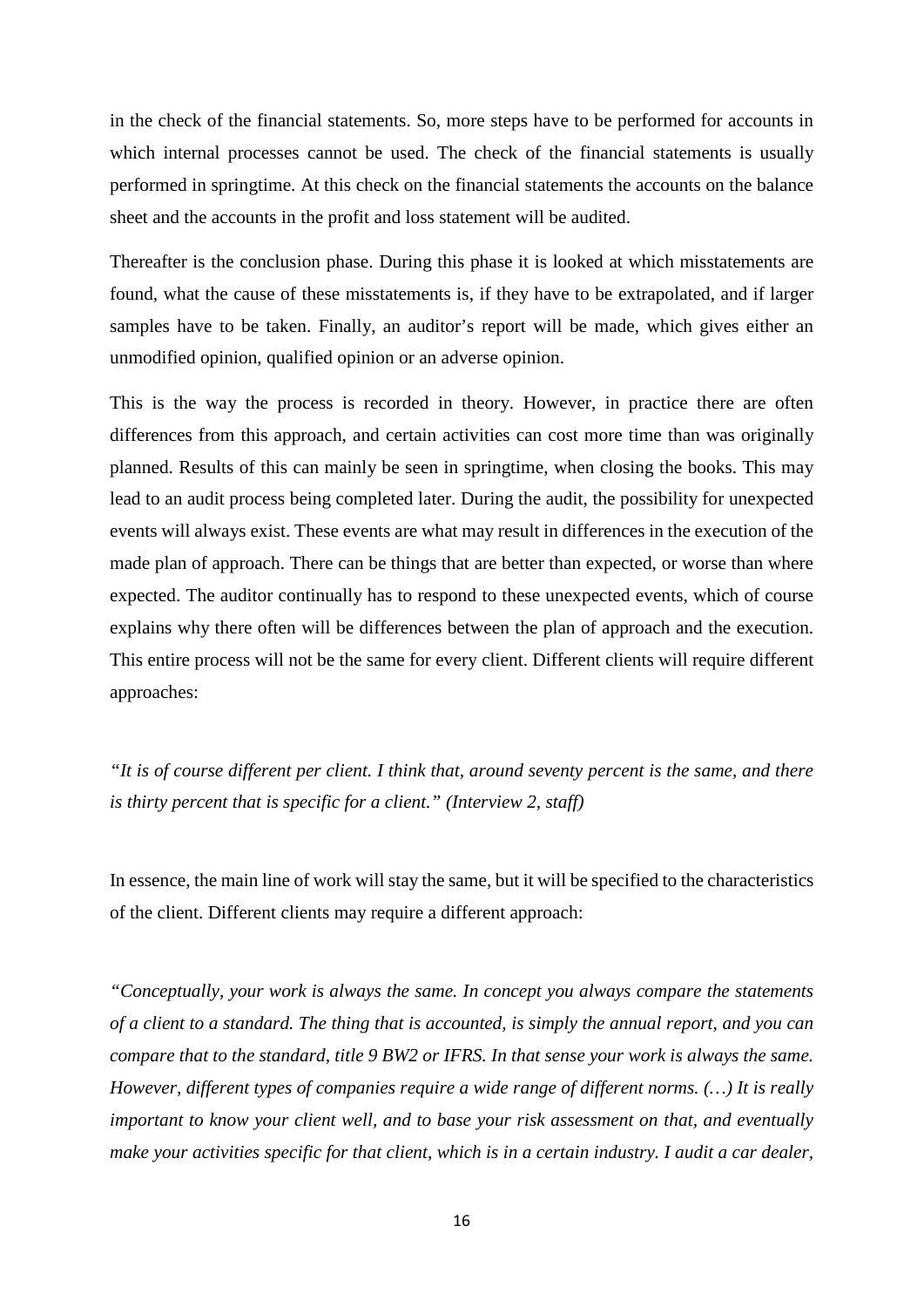*those have completely different risks than a building company. (...) that also means your audit work is very different, it can vary enormously." (Interview 4, senior staff)*

The approach may also be adjusted for specific client risks. Different clients will have different incentives to alter their financial reports. Different financial situations generate different incentives, which might be in opposing directions. The activities performed have to be adjusted to that:

*"If you have clients that, for example, are in trade, they want to generate a lot of revenue and profit. In that case you specifically adjust your activities to look if they don't pull their revenue forward, or if they delay their costs to the next year, which makes them not counting that this year. But you do, for example, have clients that don't have that risk, who, for example, are subsidized. If they get too much turnover, they won't receive subsidy anymore, so they want to delay turnover to next year, and pull costs, which are related to next year, forward to this year. So it differs per client, but you will always have your standard activities." (Interview 5, staff)*

Different types of companies will have different aspects in their annual reports that can ask for a different approach. Companies in different sectors may even have different regulations, which also demands the approach to be adjusted to that. This means that the audit process can differ per client, and will vary because of different client characteristics. However, the general line of work is something that does not vary widely per client.

#### <span id="page-16-0"></span>4.2. Defining audit quality

In general the respondents seemed to see an audit as good quality, if the auditor thoroughly understands what is happening at the client. In other words, an auditor does need to understand what processes are present at a client to perform an audit of good quality.

*"An audit is of good quality at the moment that you covered all risks that are present within your activities, so if you have mitigated all risks. (…) You have to touch on the essence of a company, of an organisation. If you audit a health care institution, you have to touch upon the essence of that health care institution. If you audit a trading company, you have to touch the essence of that company, and you have to know what it does. (…) You have been at [transport*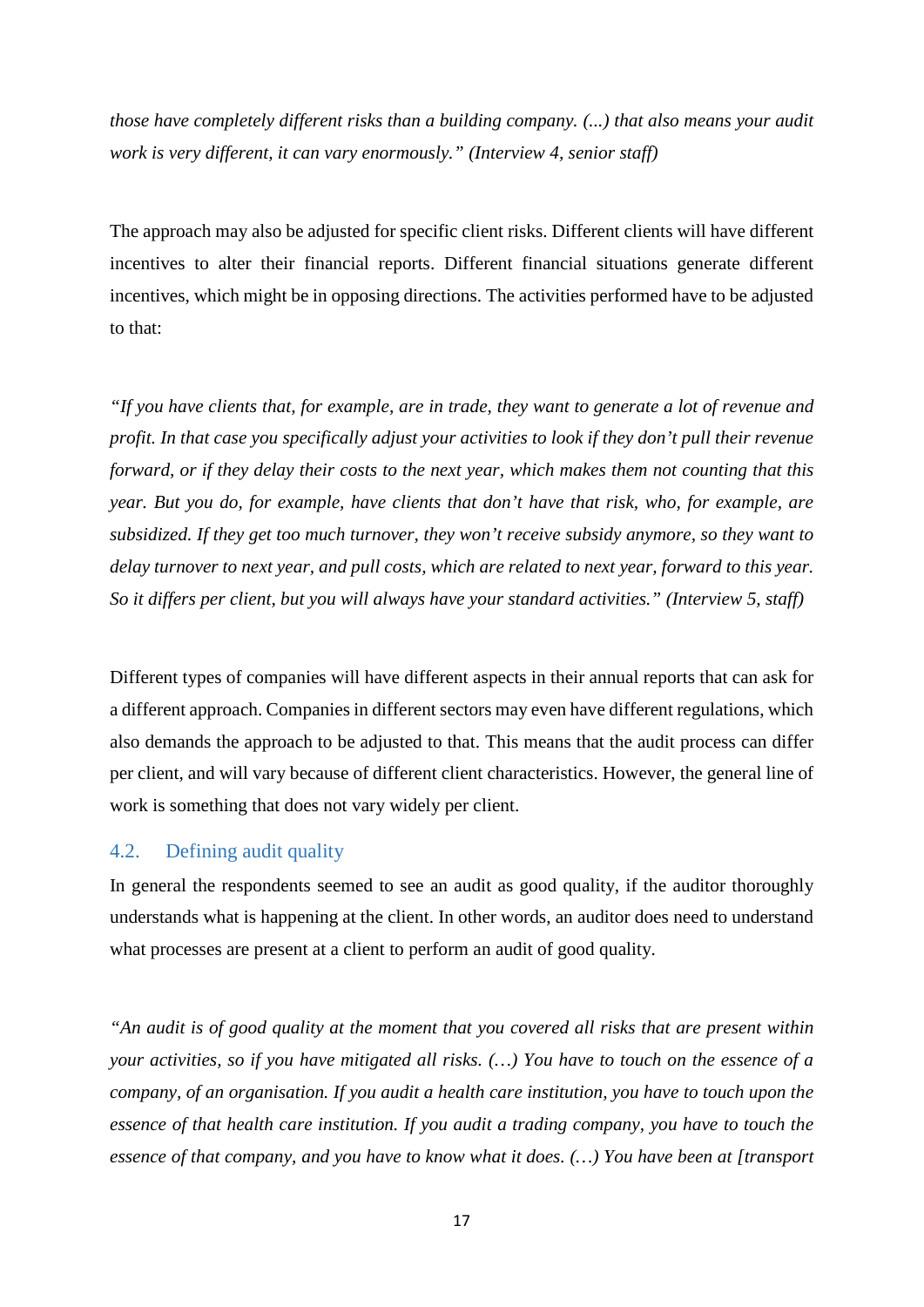*company], they do logistics services, so you have to get the essence of logistics service, you have to touch those, and then you get the whole company, that's what it is about.* (...) *Subsequently you can make the process a lot harder, because it's not that they just transport pineapple juice from point A to point B, but they also blend the pineapple juice, put the pineapple juice into packaging, they store it, whatever they do with it. And after that they clean the things where they store it in. All those kind of things are added to it, it all starts at the essence of the company, with what it once started. That's very important, that you have that, that you touch that. That you tackle the risks in that, but also that you grab the risks that are present in other areas at such an organisation." (Interview 3, senior)*

The idea that you have to understand the company and that you need to get a grip of what the client does to be able to perform a good audit is something that multiple respondents did acknowledge. If an auditor understands the client completely, they can have much more certainty in their judgment of the client. This allows for more trust in their own judgment for an auditor, and more certainty in the formed conclusions:

*"For me quality is the moment that you feel like you really understand everything at the client, and that you can say with great certainty: 'there are no misstatements in this'." (Interview 2, staff)*

A further indicator of audit quality is that the financial statements need to be compliance with law, regulations and audit standards:

"*We have the ISAs, the International Standards of Auditing, translated from English to the COS, 'Controle en Overige Standaarden' [Audit and Other Standards], we have to follow those as accountant. Certain things are further worked out in our own [audit firm] control measure (…), that is our handbook with all quality demands. If we carry those out, we have performed an audit of good quality." (Interview 6, senior manager)*

Both these views can be combined in the view that an audit is of good quality, if you can give enough certainty to the conclusions that you draw. Getting a grip of the company helps in this,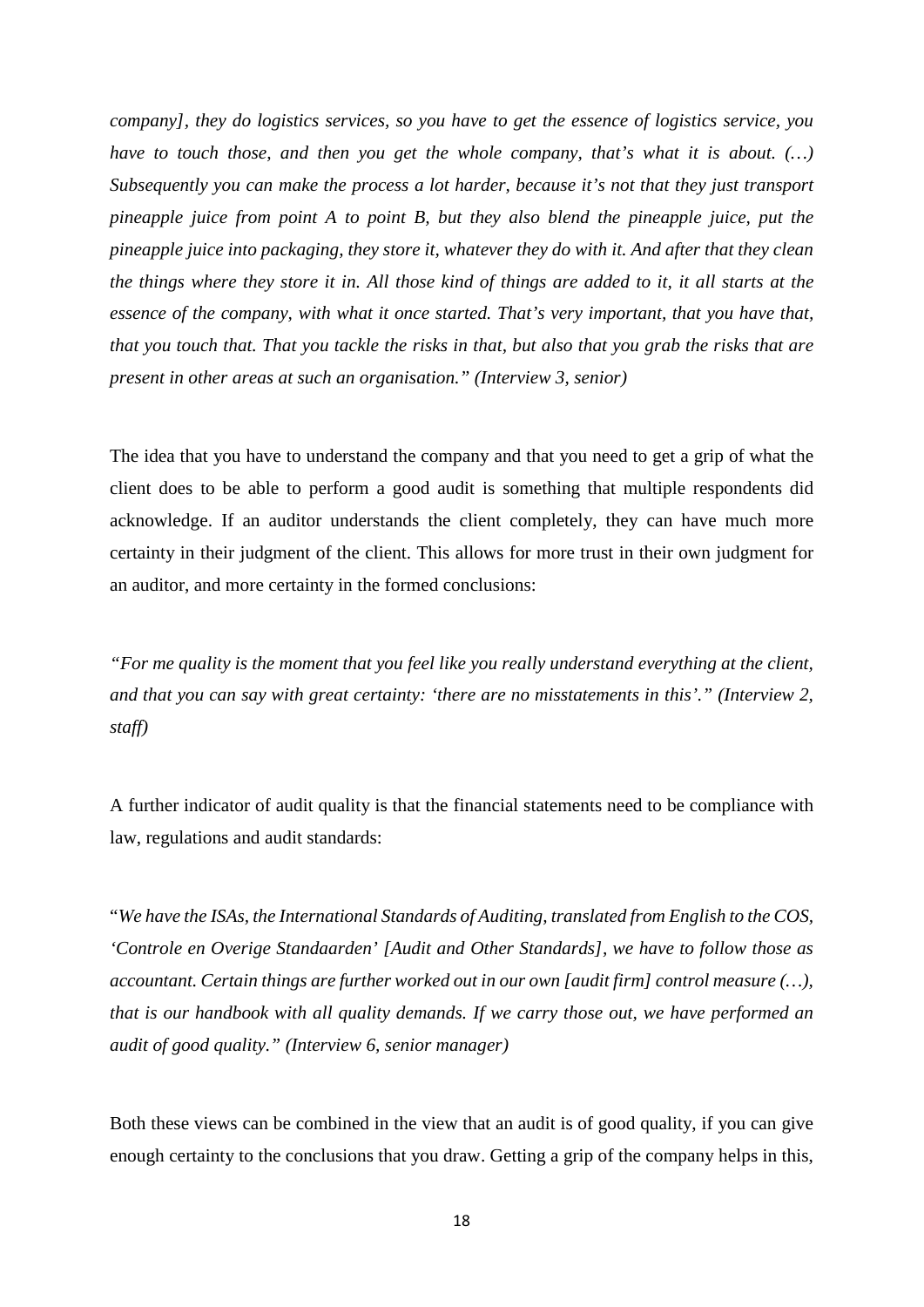because it helps in providing certainty about your conclusions. Following regulations contributes to this by providing a guideline that helps in what evidence is needed to draw a conclusion that gives enough certainty:

*"What I think myself is that you can sign off, so provide the audit report, if you have completed enough procedures to substantiate your conclusion. That means that you need to have enough evidence in your engagement. And that you can't have outstandings or whatever. If you have that, all accounts have enough substantiation, then you have adequate audit quality I think." (Interview 7, senior staff)*

An extra element that can be added to this is the role of efficiency. A client, and accordingly the users of financial statements, do want to have an audit report on time:

*"At the moment you audit a listed company, they want to be able to report their figures at the end of February, and that will require an auditor's opinion. So you need to design an audit in the way that it is efficient I think" (Interview 4, senior staff)*

What however should be noted is that the definition of audit quality is a matter of perspective. The viewpoints on audit quality can be dependent on the person that defines it. A client will have a different opinion on audit quality than an auditor has:

*"Your client can think something is quality if you reach the deadline, if you help the client, think along how certain things have to be booked. A client can see that as an audit of good quality. But the supervisor, AFM, doesn't have to do anything with that. Reaching deadlines and thinking along with the client, the AFM doesn't care about that. They say something is quality if you followed all ISAs and all COS." (Interview 6, senior manager)*

The definition of DeAngelo (1981) that was introduced in the first chapter is something that respondents did only seem to agree to partly. In favour of the definition, it was often stated that if an audit is of good quality, all material misstatements will have been found and reported. Some criticism on this definition was that it was too focused on finding problems, that it does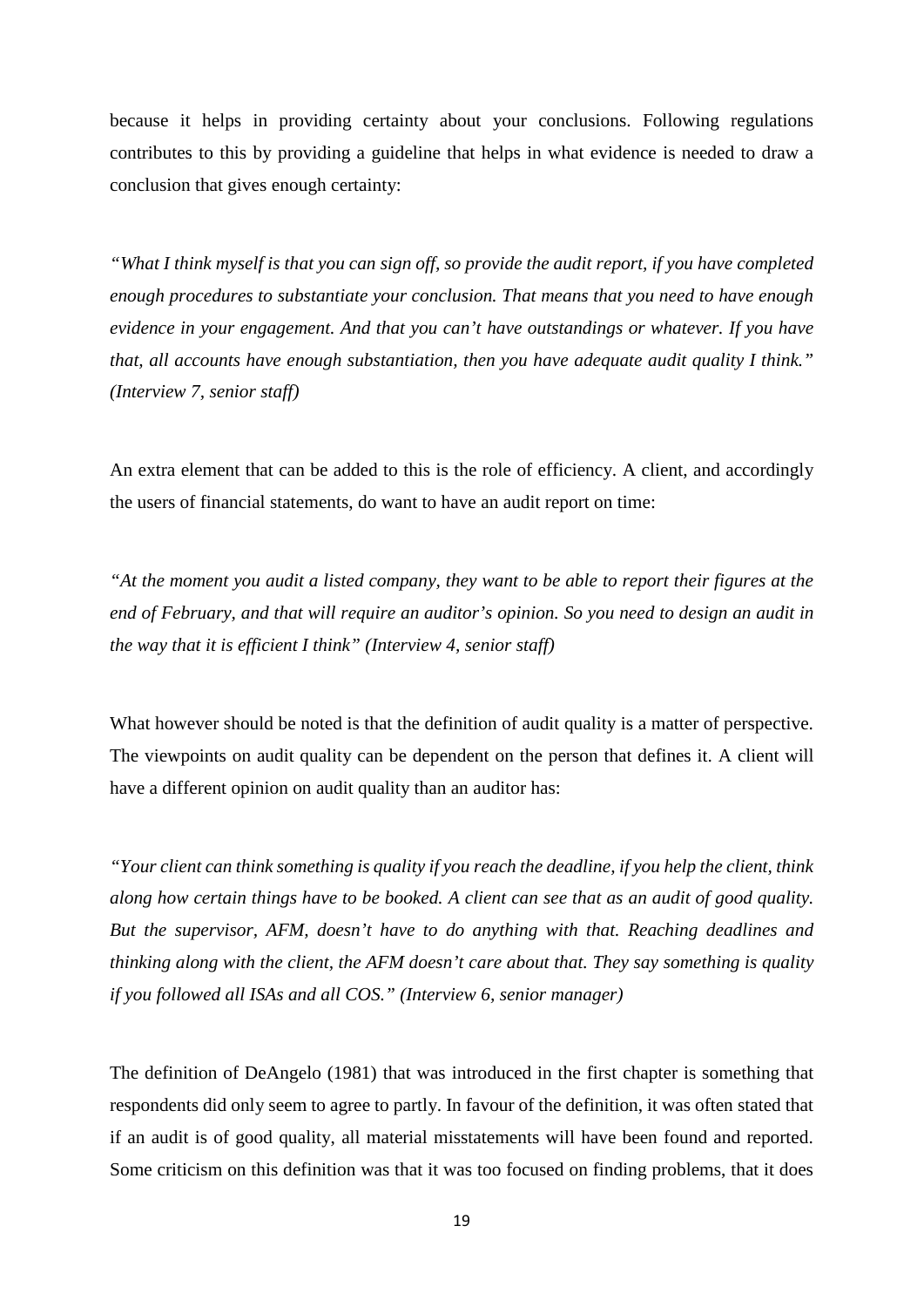not revolve around the base of an auditors work, that efficiency and materiality are also important aspects of quality, that it does not include the compliance to audit standards, and that it does not contain all factors that might play a role, since audit quality is a very broad concept. The general idea here seems to be that the definition does cover an important aspect of audit quality, but that it does not cover every aspect of it, and that it is not easy to cover every aspect in a single definition.

#### <span id="page-19-0"></span>4.3. Factors influencing audit quality

In this section factors influencing audit quality as found in practice are discussed. This is done in the same order as is done in the literature review. Starting with the knowledge of a client, and following up with auditor independence, auditor capabilities and time constraints. These factors are supplemented by factors that were found in practice, but not in the literature. Factors not found in the literature are divided into client characteristics and working systematically and structured.

#### <span id="page-19-1"></span>4.3.1. Knowledge of a client

Knowledge of a client is something that increases over time. Enough knowledge of a client gives the auditor an idea of the basic workings of this client. Understanding the basic workings allows for more focus on specific details. This means that this focus on details is stronger in later years of an audit. Whereas in the first year of an audit, the focus will be more on the basic principles of the client:

*"If you are for the first time at a client, we have to initiate everything. The problem with that is, you don't know the client. So you have to… You will always not see things. Just because you don't know. You don't have experience with the client yet, you do have experience in the sector, you have a certain background, so you now certain things, but you can't always see everything. I think the longer you are at a company, the deeper you can delve into it, the better you know the client, the better you understand the client, and the easier it is to look at exceptions, instead of what the general line is of what is happening over there. (…) Every year you develop yourself tremendously, and every year you improve your files. Every year it becomes better, and it becomes easier, which means that you can deliver a higher quality." (Interview 1, staff)*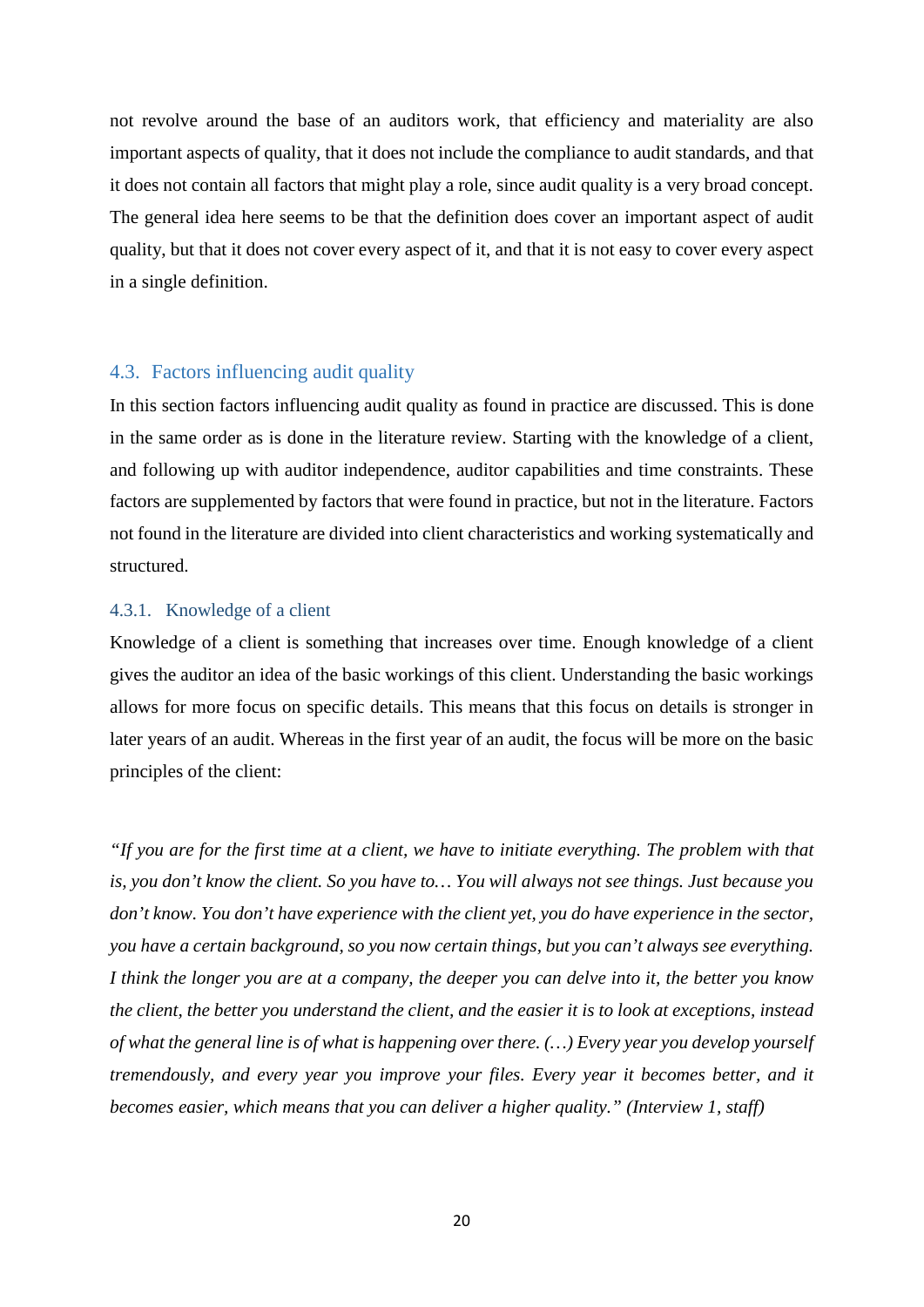The main cause for not being able to collect all necessary information from the client is a lack of knowledge of the internal workings of a client. The restrictions that an auditor faces in the initial years of an audit play an important role in this. These restrictions may result from both the side of the auditor and the side of the client. Both the auditor and the client may become tired of the whole process, which results in a lower audit quality:

*"For example, I have some clients for the first year. Because you have to see so much, and learn so much... at a certain moment you are full [with information] or there is no time left anymore. At a certain moment it has been enough, at that moment the clients are also done with it. It becomes too much to process at once." (Interview 2, staff)*

An auditor's knowledge of a client may increase over time. The ability to delve deeper into the controls and the system at the client improves after extended tenure at the same client. After a certain period however, it is imaginable that most processes at the client are known to the auditor, and learning process comes to a halt:

*"It [knowledge about a client] can grow every year, but it is sort of a decreasing curve. At the start you learn about the client very fast, but at a certain moment, that decreases. At that moment you know the client. So I think that at a given moment there is sort of a maximum to it, or an optimum, after a few years you know the client reasonably well." (Interview 6, senior manager)*

A basic understanding of a client might also be obtained by getting some industry knowledge. Clients in the same industry will, to a certain extent, have some similarities to each other. These similarities indicate an overlap of usable knowledge. Knowledge obtained at one client can be brought over to use at a similar client:

*"I have audited municipalities, those have very specific legislations and regulations. If you are there just one time, then you don't really… You do your thing, and hear from people what the legislation and regulations are. But after you have done that three time*s, *you will know it yourself. And also with the construction company, I audit one construction company, and only*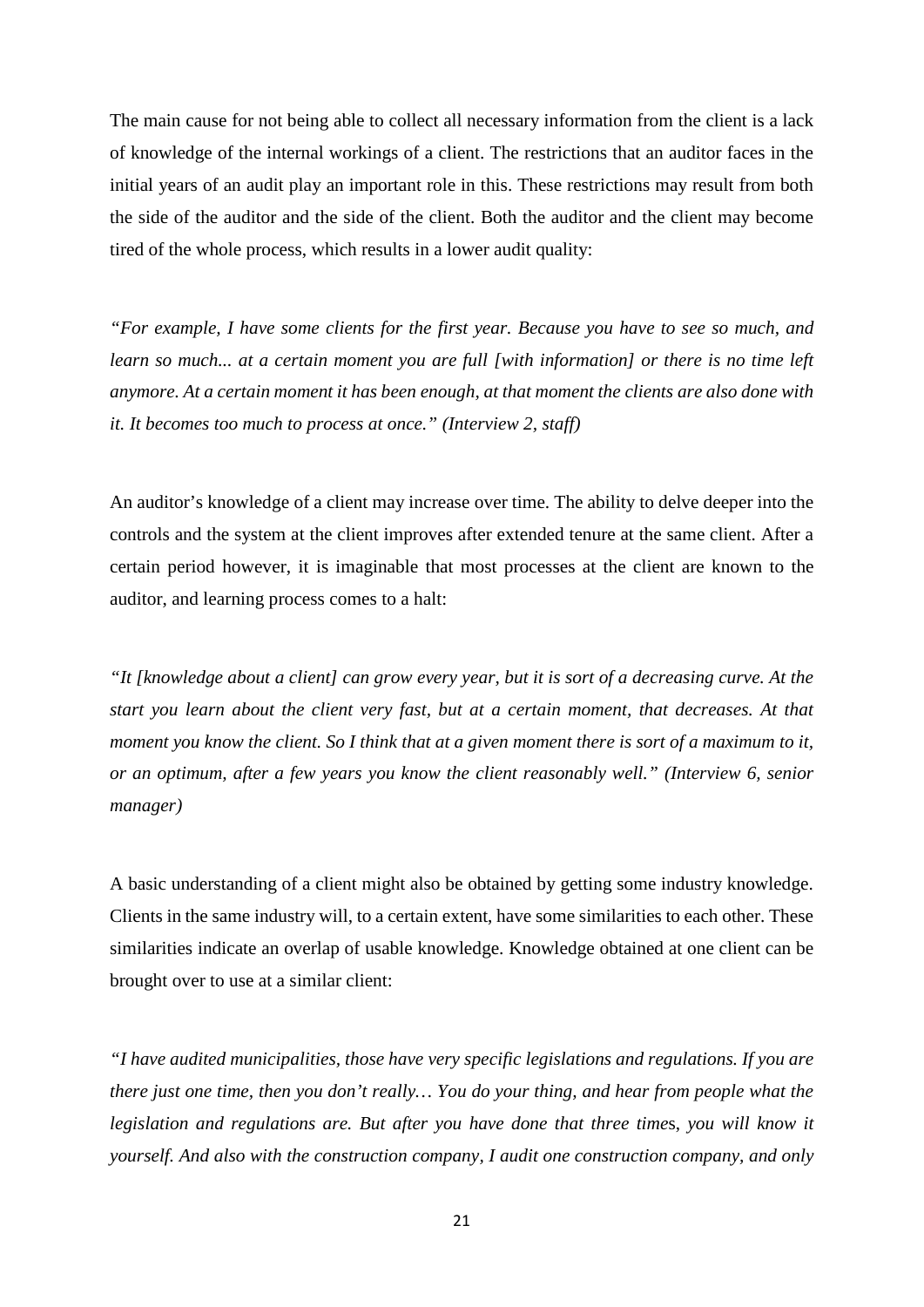*at the end of the audit I feel like I really understand the work in progress position. Then I know how it works, and I could apply it to another client if needed. But if you do not have such a client, you won't do that for another year. And next year you think: 'How did it work again?'. If you work more in a single sector, I am certain quality goes up." (Interview 2, staff)*

Besides the knowledge a single auditor obtains, the firm also obtains knowledge as a whole. Files from previous years can always be reviewed, and consulted to deliver a better audit in the current year. For example the question "*How did we solve this last year?*" could be overheard multiple times at client locations. Of course there lurks a danger in this. The possibility that an auditor will just repeat the steps he went through last year, without critically assessing the approach, does exist:

*"We always have our file, and in our file you can always look at what is done last year, and you should actually always use last year's file, as some sort of cheat sheet. Have things happened, or have we seen things, that were strange… well, you take extra notice of those things this year. (…) You should always deviate from what happened the year before. My opinion is that you can always perform better. If you don't improve yourself, you won't improve your file." (Interview 1, staff)*

Furthermore, the obtained knowledge of a client allows to focus on particularities. If the general line of work at the client is known, it allows to focus on particularities:

*"If [audit firm] has already been there [at the client], there are memo's that show how we, as [audit firm], want to have it when we perform the audit. We can use that as a basis, it saves a lot of time, which allows to zoom in on particularities. If you have to invent the wheel again yourself, you lose a lot of time, time you could have used to dive into irregularities." (Interview 2, staff)*

However, the benefits that come from using previous documents in activities are weakened down by changing the audit team. The documents of previous years can still be consulted, but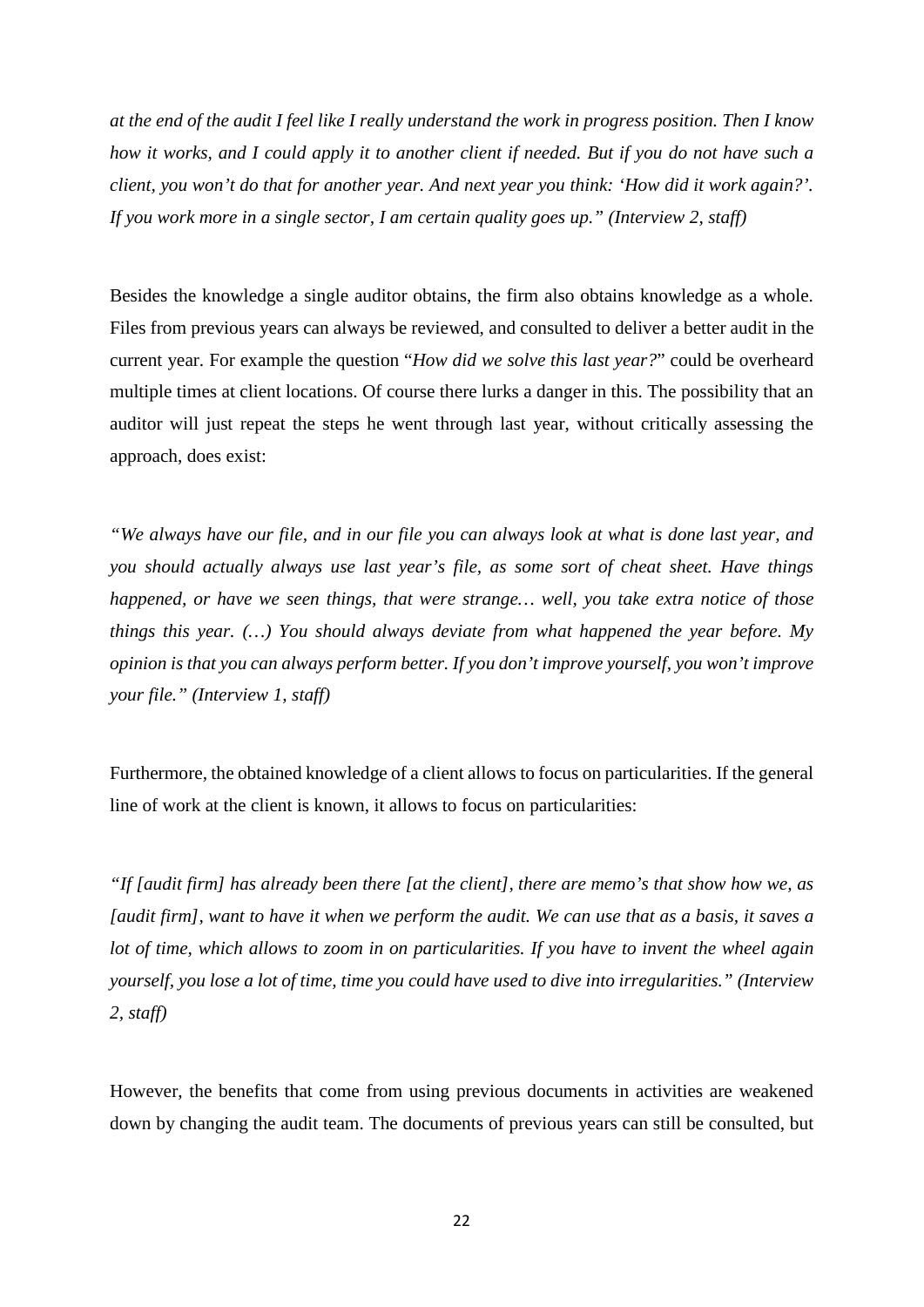the general knowledge of the client, and with that the ability to focus on details, are less present in a new team:

*"I think that if there are just new people in the team, they will all have to gain an understanding of the client. So they will have it more difficult to delve deep into the client. I think that if you have a team that has been going to a client for a year long, they can exactly see how processes are designed at the client, which makes it easier to ask deeper questions." (Interview 6, senior manager)*

Something that might affect the advantage of using documentation from previous audits is that things may change within a certain firm. This might make it required to perform an audit with another approach:

*"They [client firms] can for example switch to a new automation system, which gives different procedures. It is possible that there is a new controller over there that looks at things in a different manner, who may have less affinity with delivering an annual report. It is possible that there is a CFO that does not do a quality test on things that are delivered. That is mainly involved with all kinds of takeovers, and other stuff. That can have some influence on the entire process. Saying it are different nuances is possibly expressed too weakly… We do notice there are differences in that." (Interview 3, senior)*

The possibility for changes at a client firm indicates that relying too much on the files from previous years may result in a lower quality. These files will not be specified on the differences that have occurred within the client, but will be aimed at the previous situation at the client. So, if an auditor places too much trust in firm knowledge from previous audits, this may be problematic.

In sum, having the same client for multiple years results in obtaining knowledge of that client, which can be used to perform an audit that has a higher quality. In the first year this knowledge cannot be used, so this will result in a lower quality audit. Not all knowledge can be obtained in the first year due to limitations in the client and in the auditor, which results in lower audit quality in the first year of an audit. Having knowledge of the industry the client operates in, negates this effect somewhat, and helps in performing a better initial audit. Firm knowledge is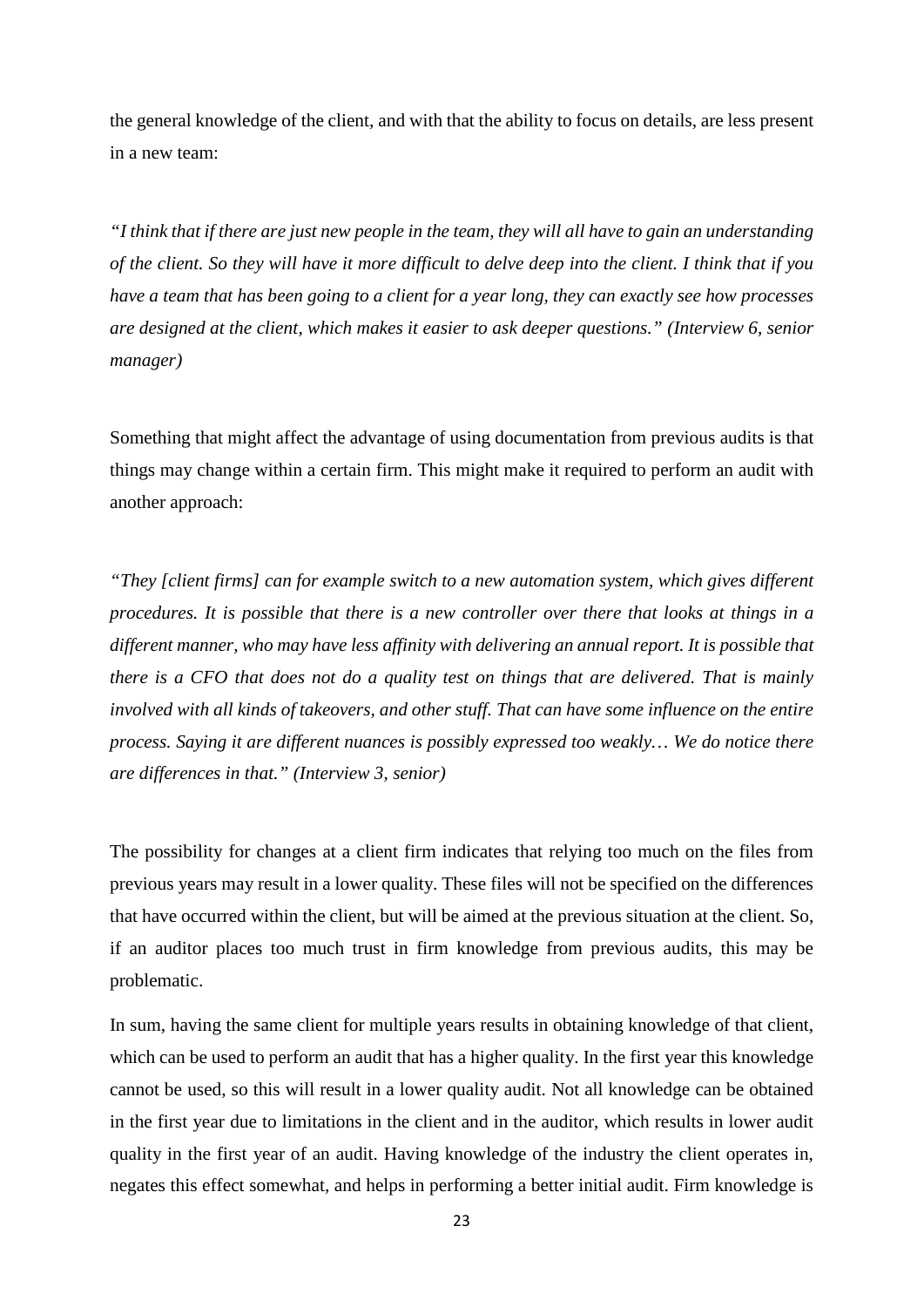something that also helps in improving audit quality, since this knowledge can be transferred through documents, and consulted in an audit.

#### <span id="page-23-0"></span>4.3.2. Auditor Independence

Just as in the literature study, auditor independence is divided here into familiarity to a client, the size of the client as related to the audit firm, the financial condition of the client and quasi rents. This is done because the literature study stated that all these factors could possibly influence audit quality. For a more clear comparison to the literature, the same order is used here.

#### *4.3.2.1. Familiarity to a client*

Becoming (too) familiar with a client may result in more knowledge, but it does also have its drawbacks. For instance an auditor may become too easy-going. This might result in looking at the wrong things, and not being critical enough, which might lower audit quality. After repeating the process for several years in a row, the auditor may begin repeating tasks from the previous years on auto-pilot. This means that information will be less critically assessed, which in turn indicates a lower audit quality:

*"I do notice that things are being rolled through more quickly [after an extended tenure] (…) Although there will always be thought put into it, there will never be rolled through something blindly, but I do notice that, at an initial audit, the first time you dive really deep into the processes to think about all risks, that in the second year you are tempted to repeat what you have said last year. On the one side this brings a lot of efficiency, on the other side you have to beware of not losing your critical angle, and just repeating what you have done last year." (Interview 4, senior staff)*

This simply rolling through last year's documents might lead to overlooking relevant information. A team might become less critical over time, whereas a new team would be more critical towards the client:

*"I think that if you have been too long at such a client, it can have a negative impact on quality, because you don't see certain things anymore. So you need new people, who look at it with a fresh and critical view, that ask detailed questions because they don't know the client that well, you can obtain a lot from that." (Interview 7, senior staff)*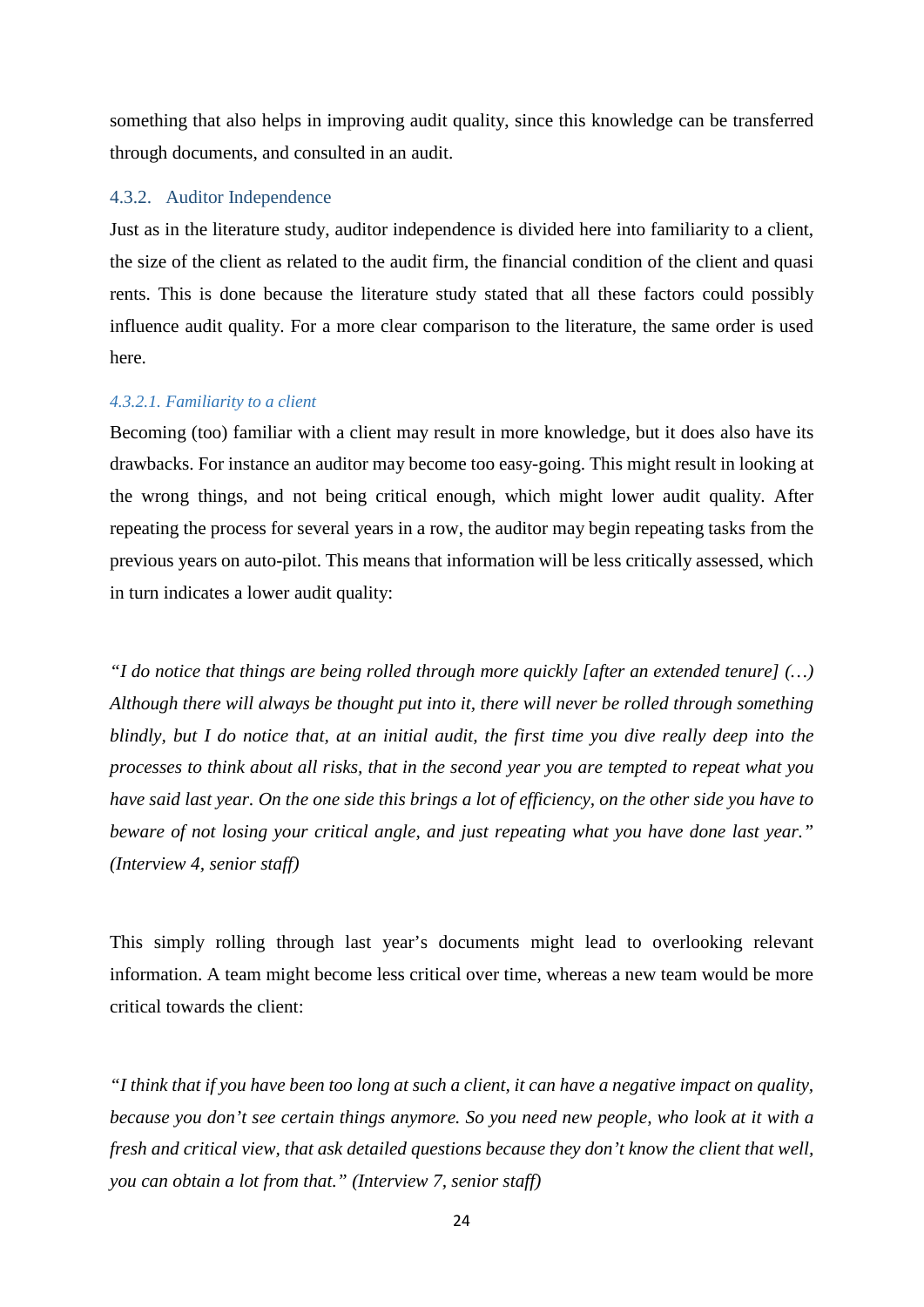Consequently, one might think that changing up the audit team might lead to a more critical look at the audit work performed in the previous year. As Carey & Simnett (2006) note, audit partner rotation may reduce the familiarity threat. In other words, the auditor will be more independent in the initial years of the audit, and thus have a more critical approach towards the client:

*"I think that if the whole team stays the same, then the tendency to literally roll through is large, at which there will always be room for improvement, but the tendency is large. But at the moment that a new team performs the audit, and it is still [audit firm], but a new team, it will still be rolled through, but there will be looked more critically at the whole approach towards the audit. At the moment we do have a new team, but it is also a new client for [audit firm], then there will be the most critical approach I think. Those gradations do exist." (Interview 4, senior staff)*

What however should be noted here, is that in the last case (having both a new team and a new firm), knowledge of the client will be less, as is indicated in section 4.3.1. This indicates that, when forming a team for a client an audit firm has to make consideration between the knowledge of a client that the team has, and the critical angle that is brought:

*"Of course you have the documentation of last year as a base, but if someone else comes to the client, that person will definitely ask good questions. That person will not just roll through documentation of last year, but will ask critical questions. Did you think of this? Why aren't these documents in the file from last year? Why didn't we identify these risks last year? That does have impact on your quality." (Interview 7, senior staff)*

Next to a less critical approach after extended tenure, and thus not noticing irregularities, too much familiarity may also lead to an auditor being less inclined to report if they did find an irregularity. A new auditor would more easily do something with an irregularity found after an extended tenure. If the auditor does report something after auditing at the client for several years in a row, they basically admit that they have not noticed that irregularity in previous audits at the client. One can imagine that delivering that message does come with some feelings of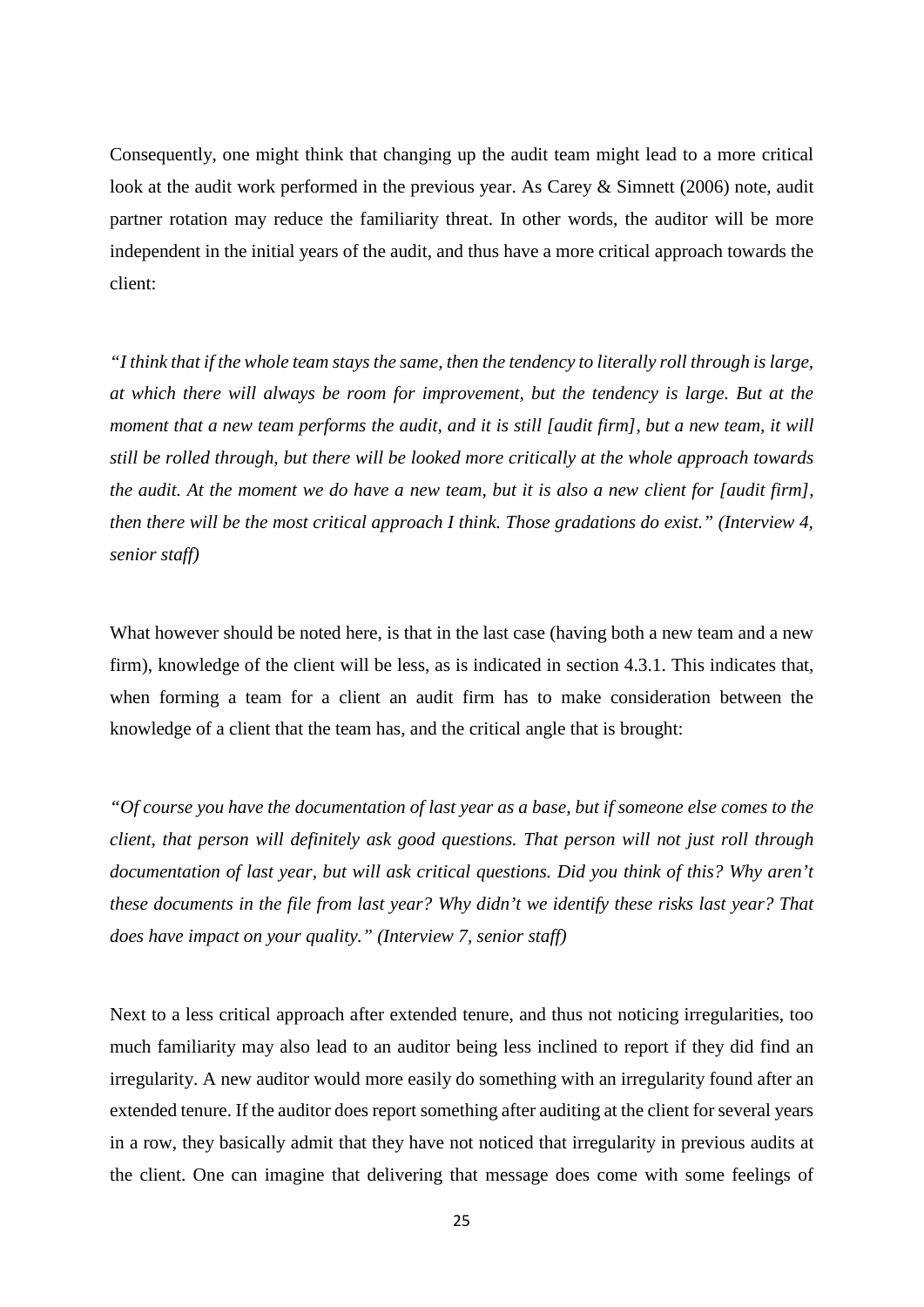awkwardness. That might be a reason for an auditor to be reluctant to notify the client of a problem that has slipped through in previous audits:

*"For example you can be at a client for twenty years in a row, and then you suddenly notice a provision, of which you think… You have let that go through every year, and then, after ten years, to suddenly say: 'No, this is not good', that is something that feels like… You are supposed to do it, but then you should also have done it the year before, or the year before that. That is something that increases the threshold. Suppose a new accountant would come, he can simply say: 'We do something about that provision immediately, it is wrong'. But if you have been there for ten years, and you build a relationship for ten years, and you didn't notice it yourself last year, then it keeps becoming consistently harder to notify the client." (Interview 2, staff)*

This is also in line with previously mentioned statements, that a new audit team might bring a more critical angle with it. This critical angle can in this situation also lead to being more inclined to report irregularities.

When being aware that their work is going to be reviewed by another auditor in the next year, auditors may be more inclined to report found irregularities. For instance, using the example used in the last quote, if the auditor knows that their work will be done by another auditor next year, they might more easily address the client on the irregularity that is found. They want to leave a good record for the next accountant that takes over the client:

*"I think it lowers the threshold to clean it up after all. Also because you know that other accountants will do something about the situation. Of course, you do want to leave a good file for the other accountant, and you don't want them to suddenly find ten mistakes of yours. (…) If you would arrive at a new client, you would immediately say 'put it away, away with it'. If you have been there for a longer time, you would let it stay more simply, because, for example… you become more easy-going." (Interview 2, staff)*

Being more inclined to do something about found misstatements is one thing. The knowledge that a new audit team will take over might also give a motivation to perform an audit with as much quality as possible: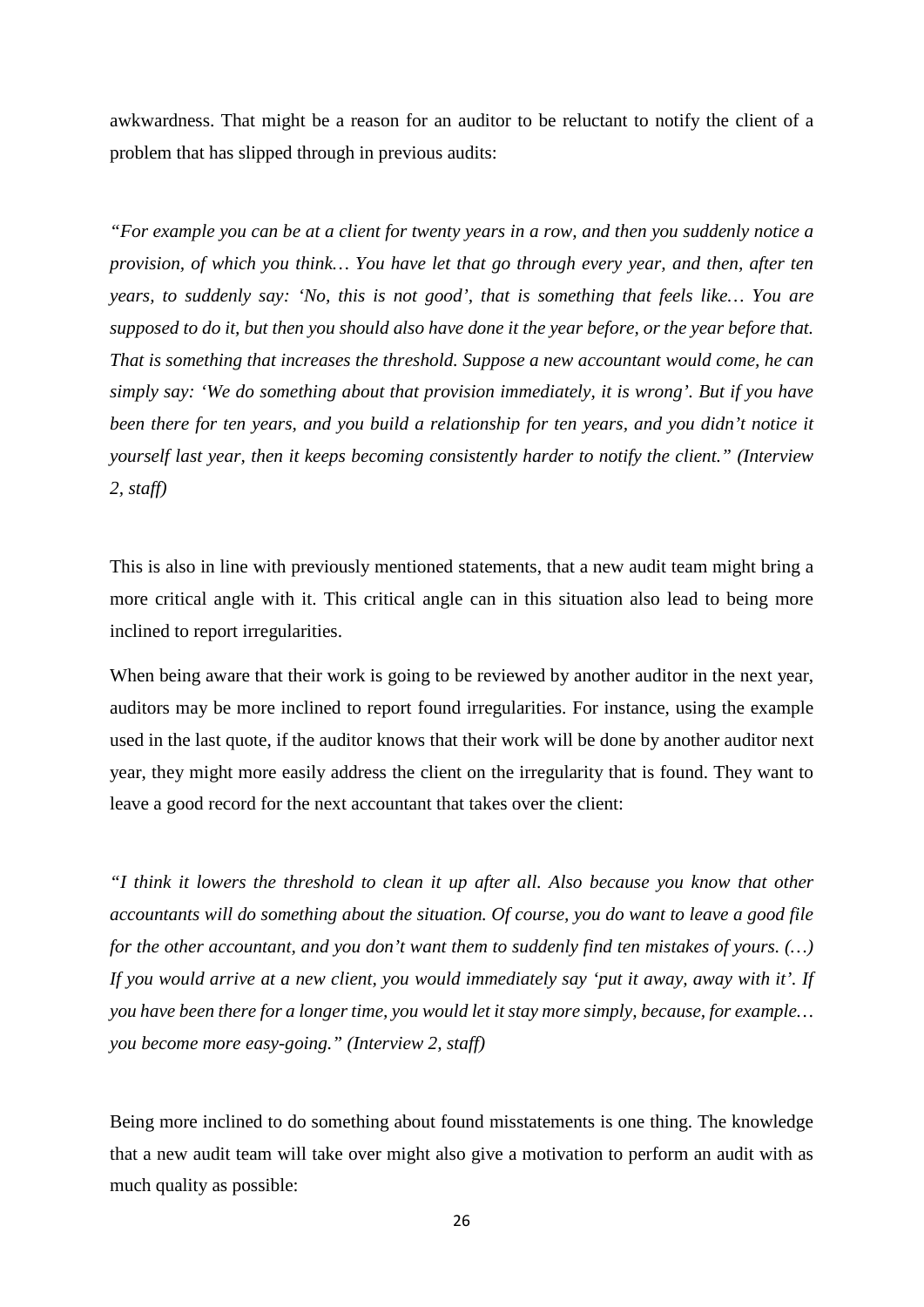*"[When performing a last year audit] often they [auditors] will say: 'We want to leave our mark here, we still want to show how good we can perform. So I would say, that in the last year they want to show 'look, this is what we can do for you'' (…) So, in fact, just to show that they can do it." (Interview 5, staff)*

Remarkably enough, the relation between client familiarity and audit quality is something that might work in opposing ways for different clients:

*"If you have been at a client for a long time, you get bias, you get prepossession. You become*  less critical towards certain clients. There are also clients, I could imagine, if people work there *that you don't like that much, that you become more critical." (Interview 3, senior)*

In which direction, and how strong, this relation works out, might be something that is dependent on the personality of an auditor. As Windsor & Warming-Rasmussen (2009) already noted, an auditor's personality traits leads to auditors having various ethical predispositions in response to conflict. Intuitively, one might say that this results in auditors reacting differently on different personality traits in clients.

Becoming too familiar with a client may lead to reduced auditor independence. Too much familiarity may lead to a less critical attitude. Resulting in being less likely to find misstatements, and being less likely to report found misstatements. Changing up the audit team is something that might improve the critical attitude. This works in two ways. Firstly, the new audit team will be more critical. Secondly, this makes an auditor more inclined to deliver good quality for the next team that is going to take over the engagement.

### *4.3.2.2. Audit firm size relative to client size*

As mentioned before, the current Dutch market is characterized by a shortage in accountants. During observations it became clear that the Big 4 offices try to battle this shortage by reducing the amount of held clients. Mainly the smaller clients, which struggle with delivering the quality the audit firm demands of them, will be cut out of the client portfolio. This is something that might of course influence the relation between the auditor and the client: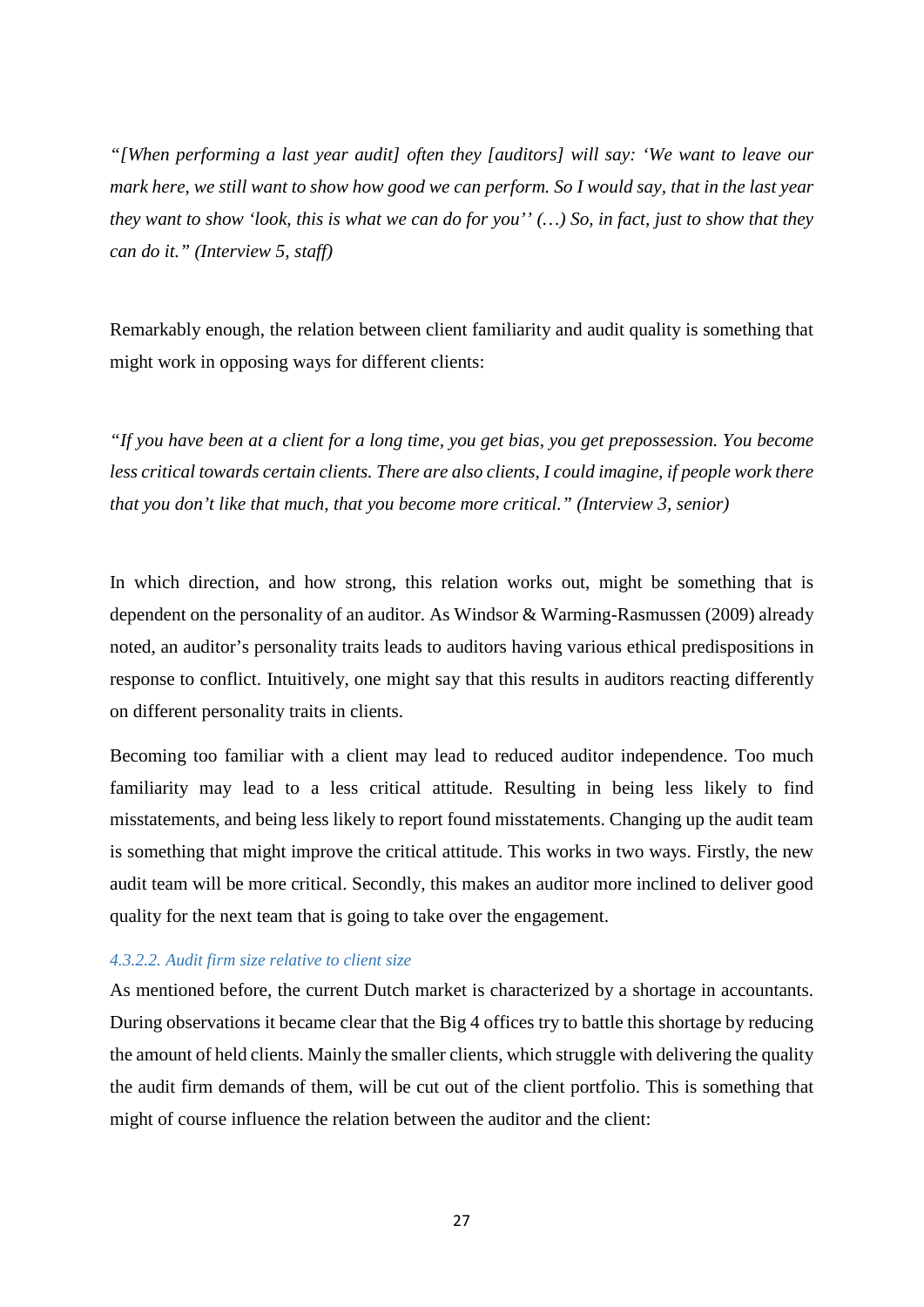*"They try to say goodbye to the smaller client. At the moment that a client is not willing to pay for the audit quality we deliver, then we will be more inclined to take distance from that client. So the tendency to cater to them will be less. (…) I think that at bigger clients the tendency to maintain them is higher, but the possibilities in that are very limited. It's not that we can condone control differences to please them, so we still have them as clients in the next year. That is of course not how it works. I don't think that that plays a large role." (Interview 4, senior staff)*

What should however be noted, is that it is not just size that influences the choice whether to keep auditing a client. The quality of the internal controls at a client plays an important role:

*"Whether it is a big or small company… I do not think that really matters. I think it's more a matter of the quality of the client itself. How they have arranged it [their controls], and what their fee is, than whether it is big or small." (Interview 1, staff)*

Additionally, the importance of maintaining a client might be something that mainly partners of the audit firm get involved in. It is not something that staff members need to worry about. This indicates that the pressure to maintain clients will barely influence the job a staff member performs:

*"I'd rather lose a difficult client than maintain it, because for me, I'm at the client, I have to work there, I see the financial plan. I don't know how much [audit firm] earns on a client, I don't really care about that either. For me it's about if I can perform my job well at a client and if I feel nice over there." (Interview 2, staff)*

The general line of speech here seems to be that the independence of staff members will not be influenced to a large extent, but that partner's independence might be influenced by client size. However, possibilities to cater to a client's needs will be limited, due to controls that are set up to prevent too much compliance.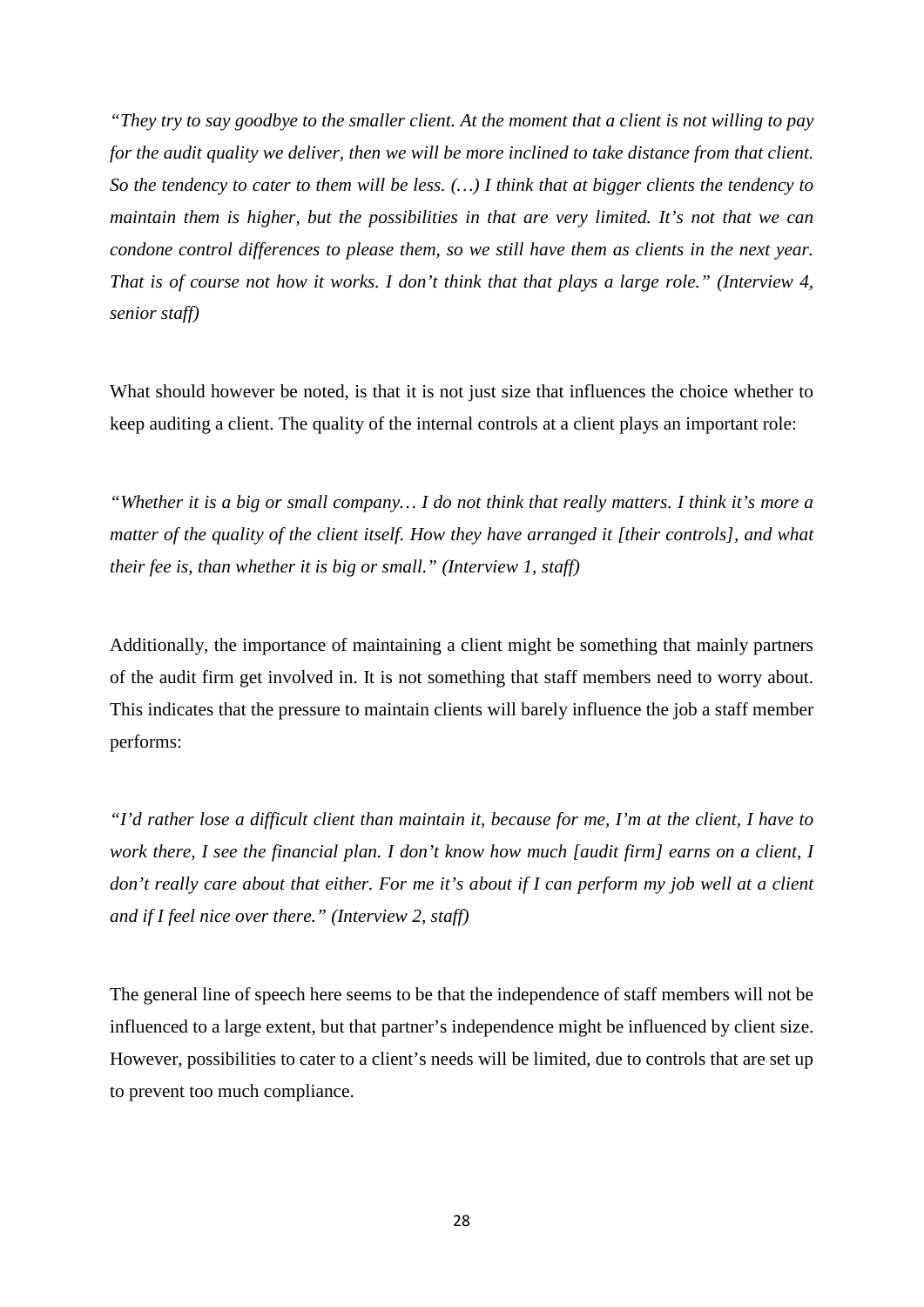#### *4.3.2.3. Financial condition of the client*

The financial condition at a client is another factor that might influence the audit process. If the client has financial problems, this might result in the auditor becoming stricter. An auditor will perform a stricter audit if a client is having financial struggles, or if it performs well year after year. The financial condition of a client is something that is taken into consideration in the risk assessment. Extra attention will be paid to areas where a chance for fraud exists:

*"At the moment a company does not perform well financially, it will be more likely to have going concern issues. (…) That is a risk, and that also gives risk in the annual report. At the moment that the company performs badly, they will be more inclined to embellish. They will be more inclined to not include a provision, although it is mandatory. (…) This can also happen in the other direction. For example at the moment that a company performs well year after year, they might be inclined to increase costs, with the goal to pay less corporate taxes. For example by having a provision that is not supposed to exist. So, the financial situation of a client does certainly have influence on your approach, your risk assessment, at everything you do." (Interview 4, senior staff)*

In contrast to this, the effect of a client in financial struggles can work in two directions. On the one hand, as described before, an auditor might become stricter. On the other hand, the auditor may become more lenient, as a form of sympathy. Which of the directions is chosen seems like something that depends on multiple factors, like the auditor's personality traits and their relation to the client. Of course, in this situation lenience will also be restricted by controls and regulations. But the relation to the client might cause some lenience from the auditor:

*"If you know, for example, that someone will be punished, you might be less tempted to do a proposition for something, if you know he will suffer for it. Suppose, that they don't deliver the right documents for the audit, then you can invoice more work. If you did not have to invoice more work in the last five years, because the controller does his work well, and suddenly he does not perform well. For example if he is sick, or his wife is sick, you will be less strict towards that man. Because you know him, and you know his situation. If you come at the company for the first year, you'll be more inclined to say: 'Fine, but this is a company, [supposed to be]*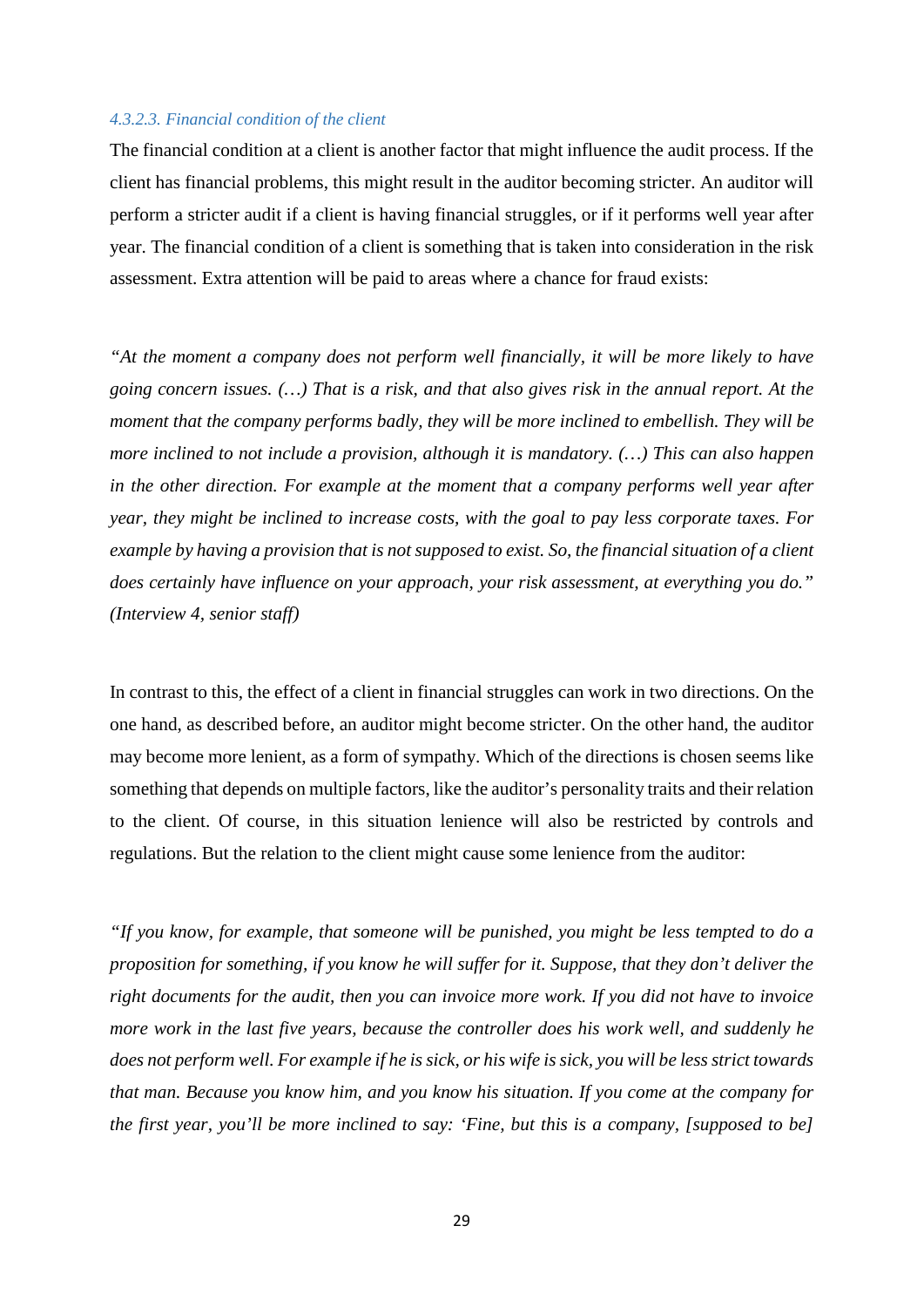*professional, just deliver those pieces, otherwise you'll receive an invoice'. I think you'll become more lenient after time." (Interview 2, staff)*

The above evidences that how an auditor reacts on a poor financial condition at a client also corresponds with the relation an auditor has with the client. How, and to what extent, an auditor is influenced might be depending on their character. Some auditors might be more easily convinced to help the client out than others.

In conclusion, an auditor will be stricter if the financial situation of a client gives reason for the client to alter financial results. This can be both in times where the client struggles with its financial condition and at times where the client performs well year after year. This finding is in contrast with Knapp (1985) and Windsor & Warming-Rasmussen (2009), who state that an auditor will be more critical at a client with a bad financial condition, and less critical at a client with a good financial condition. Furthermore, the relation an auditor has with the client might influence this effect.

#### *4.3.2.4. Quasi rents*

Quasi rents in theory should give the incentive to auditors to hold on to a big client. This should be the case, because initial high first year costs can be earned back. In the case study however, this did not become apparent.

A possible explanation might be that the pressure to keep clients is less in the current audit market, as a result of the shortage in auditors. Where audit firms are actually actively involved in reducing the amount of clients:

*"Every year we make the consideration [which clients to keep], that's what you see now with the audit quality that has to go up. We have to think whether we can still deliver the quality that is expected from us. That keeps getting more important. Of course, it's always a matter of costs and benefits. Do we earn on it? Are we able to plan it in a good way? That's often something, does it fit in our planning process? And does the partner have enough space in his portfolio? In general, at least how we have them now, we do take a critical look, which client can we go on with, to which client do we say goodbye?" (Interview 5, staff)*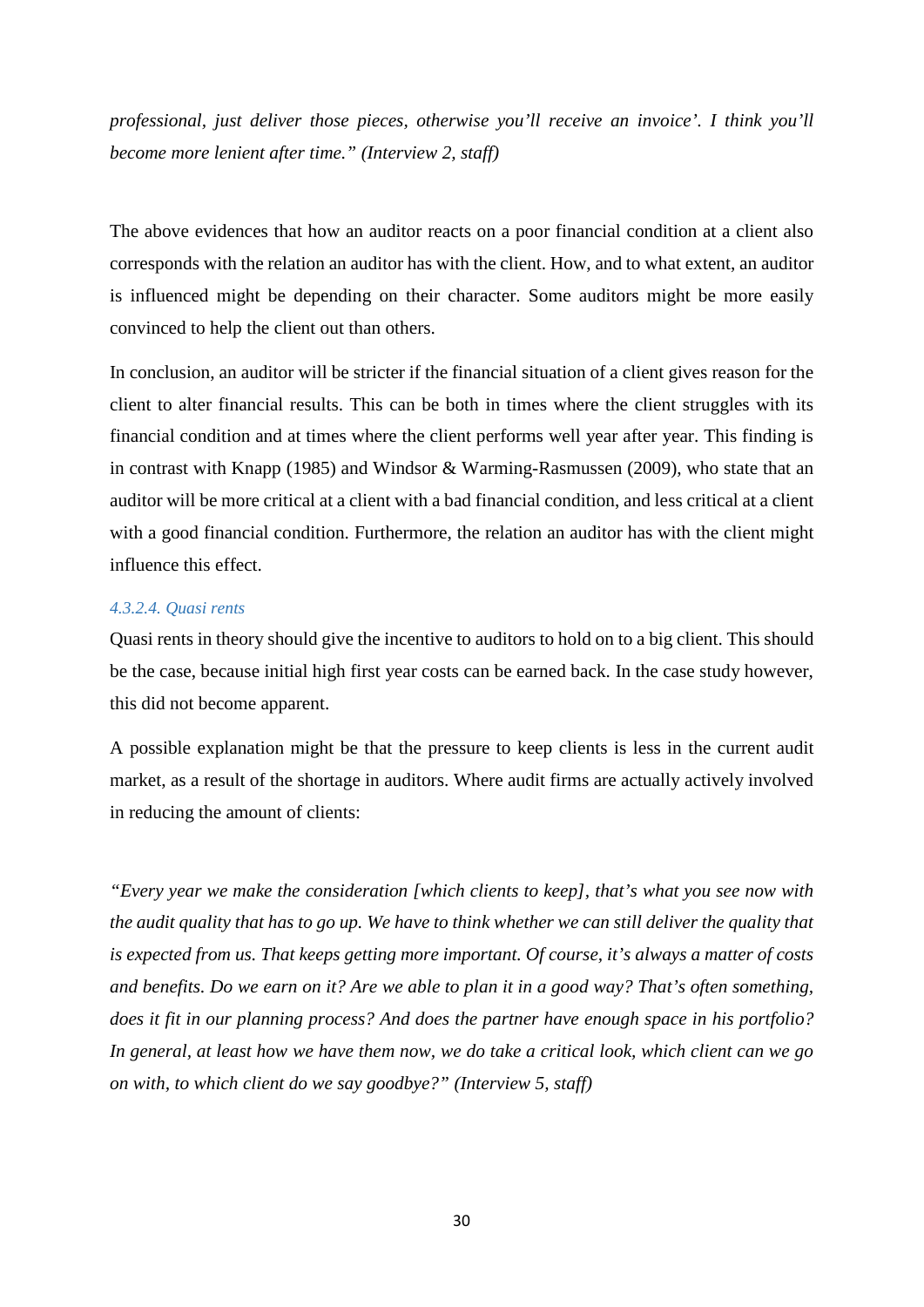An important factor in deciding whether a client will be maintained is efficiency. It becomes a matter of the audit fee versus the required work. If the delivery of required documents and information is subpar, the audit will be deemed to be less efficient, and relations with the client will be less likely to be continued:

*"I am less involved in that process myself, but from [audit firm] we look at what a good client is, in terms of efficiency. It doesn't really matter if it is a big or a small firm, we look at efficiency. We look at how the audit is going. Is it efficient, do they deliver information on time, and are we helped if we work there? Those factors play a role I, think." (Interview 7, senior staff)*

However, this is only part of an explanation. The audit firm will still want to hold on to certain clients, while rather getting rid of others. This choice mainly depends on the quality of insight and documents the client is able to deliver, and the amount of work required at the client versus the audit fee.

Another factor that may contribute to quasi rents not really being recognized in the interviews is that it is a task of the partners to maintain clients. On the one hand, this tells that this effect might be represented more at higher levels in the organization. On the other hand, this makes clear that the effects of quasi rents are not really brought over to the audit staff.

What however is still something to take into consideration is that the possibilities in this are limited, and that an auditor cannot do everything to please a client due to regulations. What further became evident is that obtaining high audit quality, under pressure of the AFM, was seen as more important than maintaining client fees. So, quasi rents are something that, at the moment of research, are not emphasized by the firm.

#### <span id="page-30-0"></span>4.3.3. Auditor capabilities

Auditor capabilities can be split into personal capabilities and team capabilities. Personal capabilities of an auditor are, of course, important for the entire audit process, but respondents often seemed to note that the composition of an audit team is also something that is important. The team needs to have a connection with each other.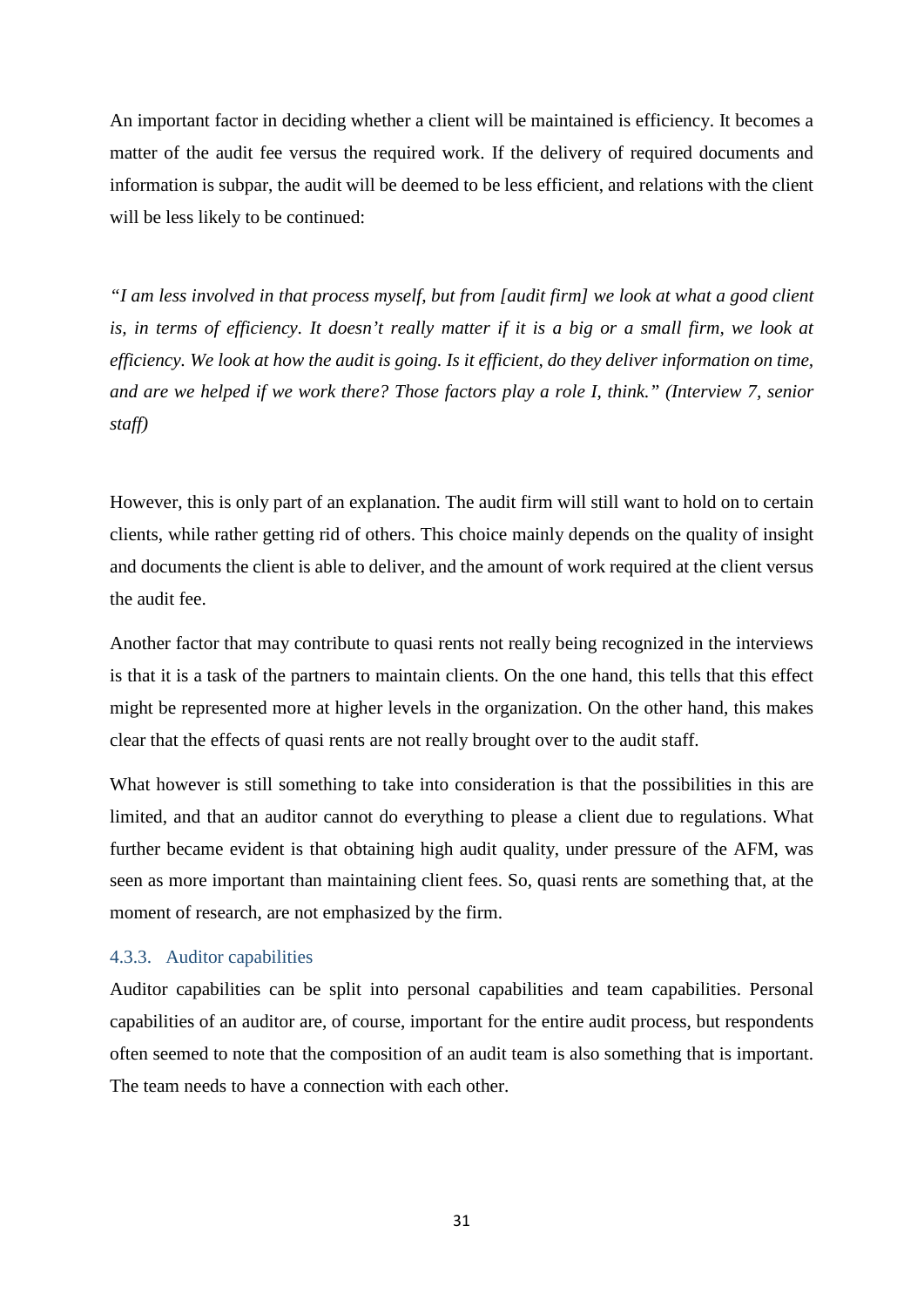#### *4.3.3.1. Personal capabilities*

By far, the personal capability that respondents emphasized the most was auditor experience. Experience brings effectivity and efficiency with it, which makes it more likely that an audit is of high quality:

*"I think the most important [factor], for quality, is simply experience. If you have people that understand it, that can direct people, who also can explain to a customer what we want, I think that gives a lot of efficiency, and a lot of effectivity in an audit. If you can guarantee upfront that you have that, in the planning phase (…), then you can really deliver quality." (Interview 5, staff)*

Experience is also something that allows you to think more critically and more analytically, and to understand what work you are doing. It helps increasing knowledge over time:

*"In the beginning you know one account of the annual report, or two accounts. You see it once, somebody explains it, and you understand it a bit, but you don't fully understand it. (…) If you look at it the following year, you think, 'I should have had more focus there', 'I should have been more precise there'. Then you can connect different accounts to each other, because you get more experience. Also in general, because you know you don't have to learn as much anymore. You're at a certain level of knowledge at the client." (Interview 2, staff)*

More experience can also help in your relation with the client. It can help in knowing how to act at a client, and how to be more critical towards that client. Experience might provide more knowledge on how to best deal with the client:

*"If you have new clients, it may be good to immediately set boundaries, to immediately show who you are, what you do, and what you can do. You should not start with less, you should always start with more, and be stricter. In that case you can always go back. If you begin weak, you can't become tough later. In my experience, you immediately have to start tough [at a client]. (…) When I started in accountancy in '92 I wasn't that way either, it is something you learn over time. Seniority really helps. It's not fun to grow old, but seniority does help." (Interview 3, senior)*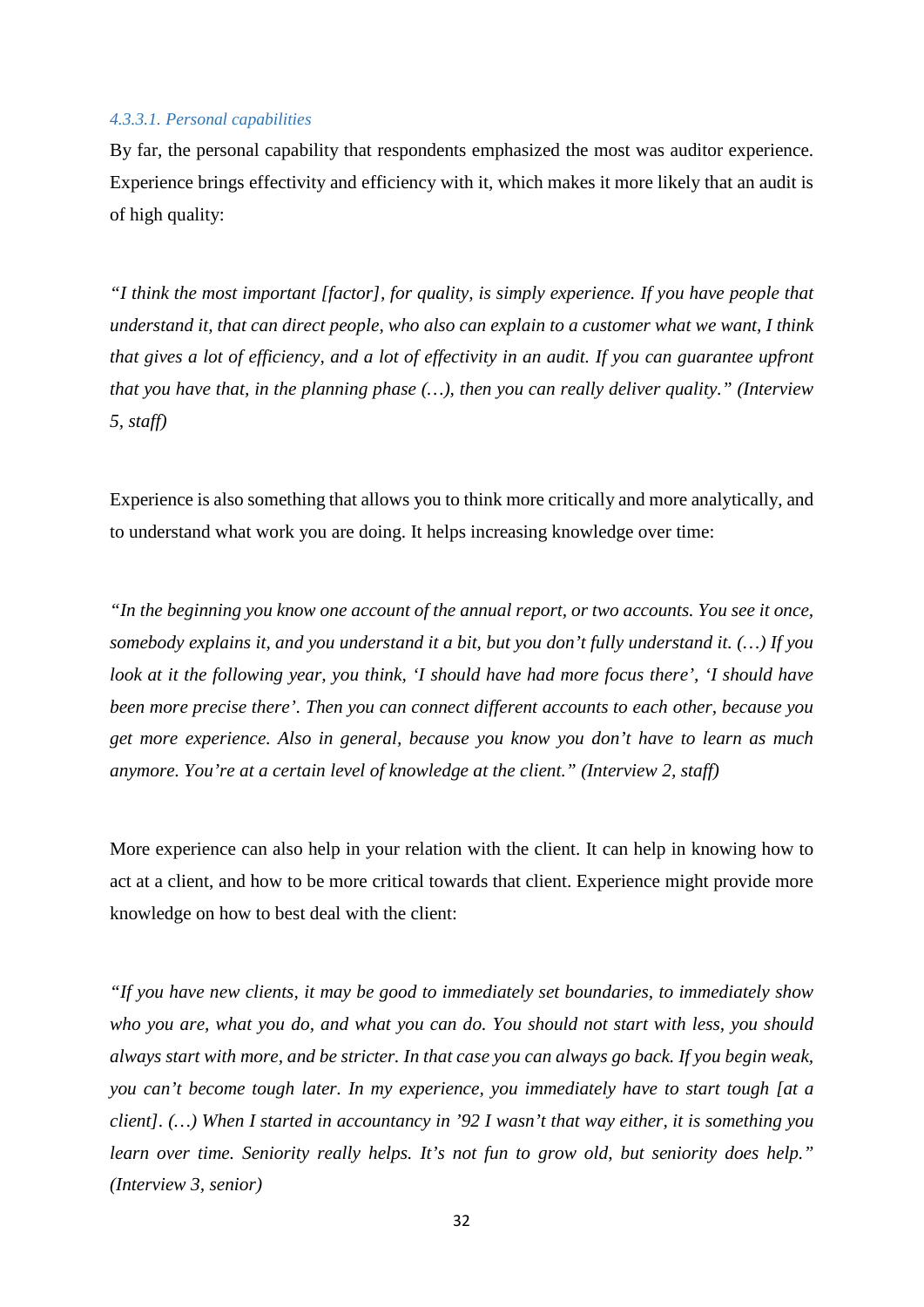Experience is something that can help in showing more attitude towards a client. Over time an auditor will gain more expertise, and this expertise may help in acting more critical, and being less accommodating towards the client:

*"The first two years you think 'The controller is probably right and I'm probably wrong, because I don't really understand it'. After the second or third year, you start to think 'Those controllers actually aren't that smart, I am right.' At that moment you can resist [the controller], and say 'You are simply wrong'." (Interview 2, staff)*

Specific experience, for instance experience in a certain industry, is also a factor that may increase audit quality. Since audits in similar industries show similarities (this is further explored in section 4.3.3.), industry expertise is a factor that can help in developing a grip of a client, and performing a first year audit much more efficiently. Having previously worked in a certain industry may for example help in this:

*"That's also something that has to do with experience and seniority. I currently help with auditing [transport company], because I have been a controller for two years at a transport company. So I know what happens over there. So I don't need a lot of time to get to know the company, and to see what it is about. So, what is important when performing a first year audit somewhere, is that you have someone in your team that has, preferably, a lot of experience with that kind of company. That is what it is about. So I think branch specialization is an important aspect in auditing." (Interview 3, senior)*

In addition to working experience in a certain sector being helpful in the audit process, it might also be helpful to have audit experience in a certain sector. By having this audit experience, a lot of specific expertise can be gained from a sector. This is especially the case if that sector consists of irregular regulations, because in that instance more specific knowledge is needed:

*"You can also see at [audit firm] that people are specialized within sectors. The different sectors, like I said, are public, municipalities or semi-government, that kind of entities.*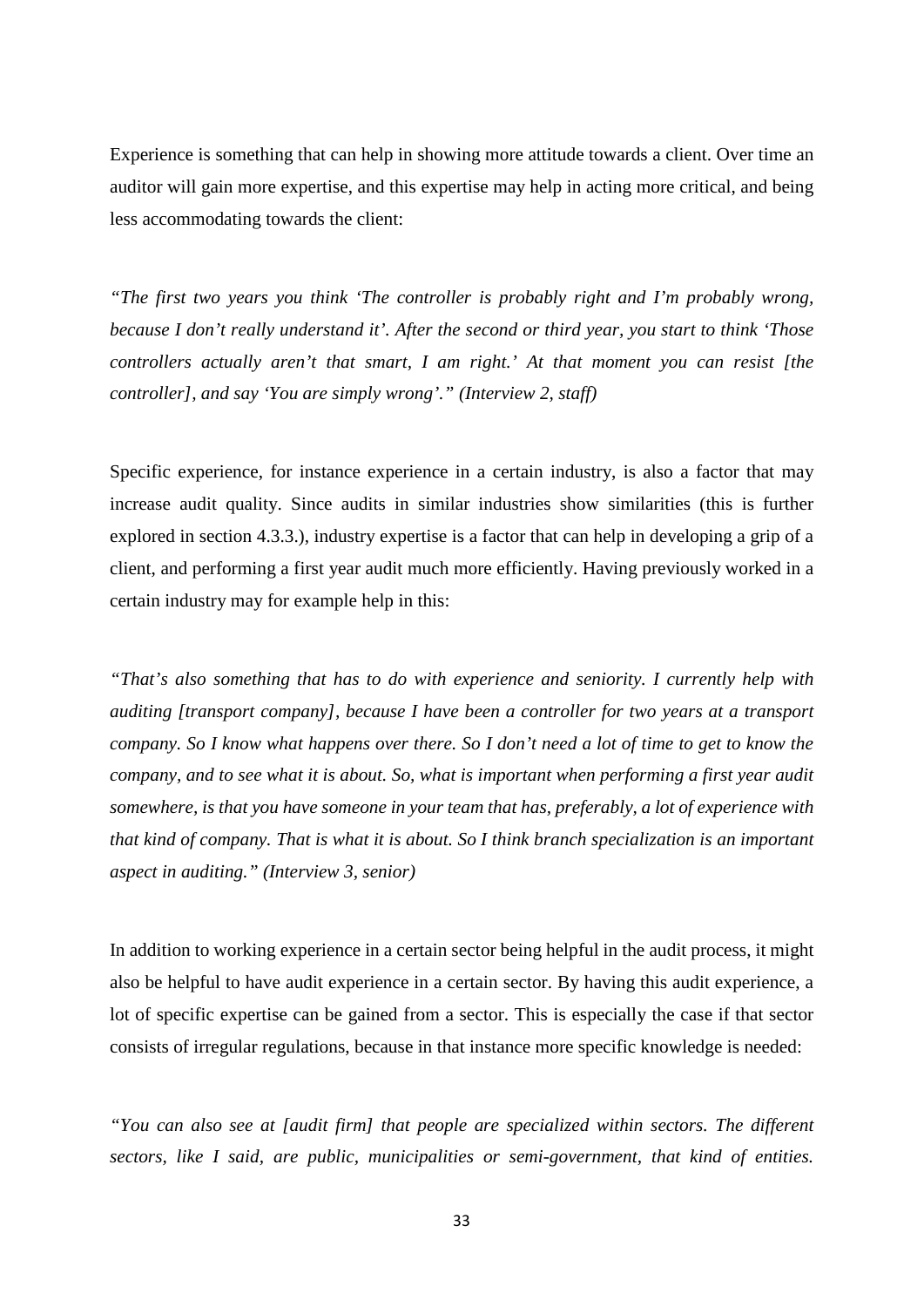*Healthcare is a distinct sector. You often see that people that audit building companies also audit multiple building companies, because those are somewhat specific. Financial services is entirely a different branch inside [audit firm], (…), profit is somewhat pooled together, at which you still see specialties. (…) I think the most important is that you specialize per sector if it has distinct legislation and regulation. I think that gives the most efficiency per specialization, and also a better quality." (Interview 4, senior staff)*

In sum, experience is an important characteristic that can help in performing an audit of high quality. Both the knowledge and the attitude that come with experience might help in producing an audit of high quality. In addition to this, certain specialized experience, like experience in a specific industry, might also help in delivering a high quality audit.

#### *4.3.3.2. Team capabilities*

For the quality of an audit, the quality of the entire team is important. Firstly, a team obviously needs to consist of enough individual talent and expertise. Without that, it becomes a lot harder to perform an audit of high quality. Secondly, it is important that an audit team fits together well, that the team members have a connection with each other.

The first part, having an audit team that consists of enough knowledge, is something that is essential for audit quality:

*"If you don't have a good team, then you can do your best, you can work fifty hours a week, sixty hours, or work seventy hours in a week, but it will be difficult to deliver good quality. If you, for example, don't have a manager or a senior, it becomes tough, because you just need certain facets in a good team. You need people that have a certain knowledge about the client, or that have knowledge in general. Who can direct, yes, that's what you need. If you don't have that, it becomes difficult. I don't say it is impossible, but it becomes challenging." (Interview 1, staff)*

That this is something that can affect the quality as a result of a better understanding seems obvious. In addition to this however, experience is also something that can help in client relations: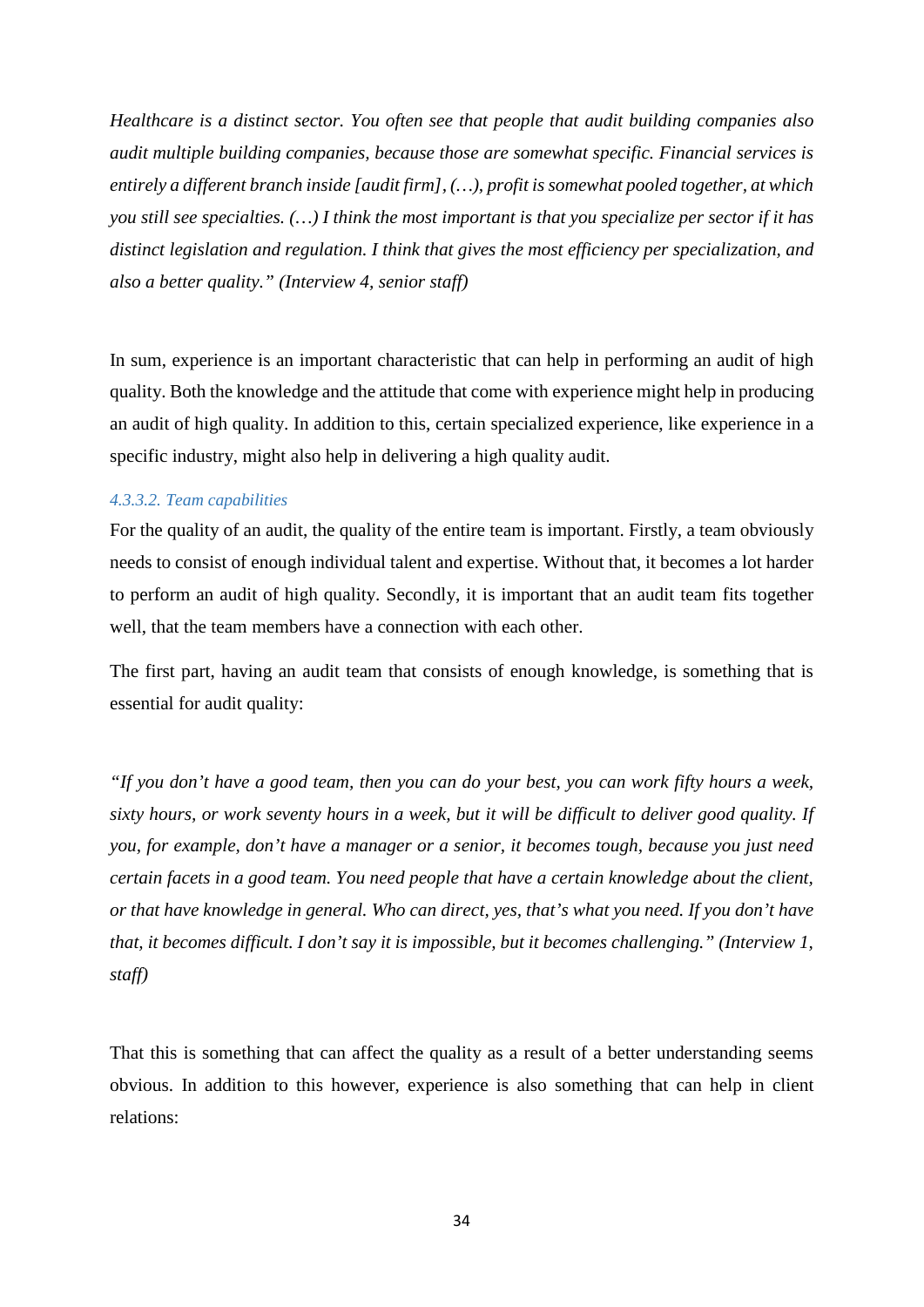*"If you are there yourself for the first year, then you don't have experience yourself. In that case the client can do what they want with you. They can easily fool you. If you are there with an experienced team, with a senior or a manager that is present a lot, you notice that the client will notice 'I can't fool him, they know how things are done. If I don't perform well, they come by, and I get scolded'. As a team, you notice that if you are with more people, and have more experience, also at the client, you notice that it becomes easier. Because, if you have an experienced team, but no experienced team at the client, where everyone is new [at the client]. Then it remains harder than if one person has been there for five years." (Interview 2, staff)*

Experience with a specific client is also important to have in a team that has to perform an audit. An auditor in the team with experience at the client can point the rest of the team in the right direction, explain the controls at the client, and can tell them which person at the client they can best consult with. Having a good mix of experience may help with this:

*"You need to have mix, a good pyramid as we call it, not just starters. It's fine to have a starter on your team, but you do have to make sure you have people with two years of working experience, three years of working experience, five years of working experience, seven years of working experience, so a good mix of your team." (Interview 6, senior manager)*

The second part, that it is important that an audit team fits together well, can be important in having a team that can perform on multiple areas:

*"Team composition is of course difficult, because you need critical people in a team, but you also need people that get along with the client, because, how do you bring the message? That you have to deliver an unpleasant message that is evident, that you have to do that. It's about, how do you bring it? At one client you can be ice cold, at another client you have to nuance it more." (Interview 3, senior)*

This quote indicates that there has to be a match between the clients and the audit teams personalities. This is important, because this makes interaction easier. Additionally, this may interact with industry specialization. Client personality is something that can be connected to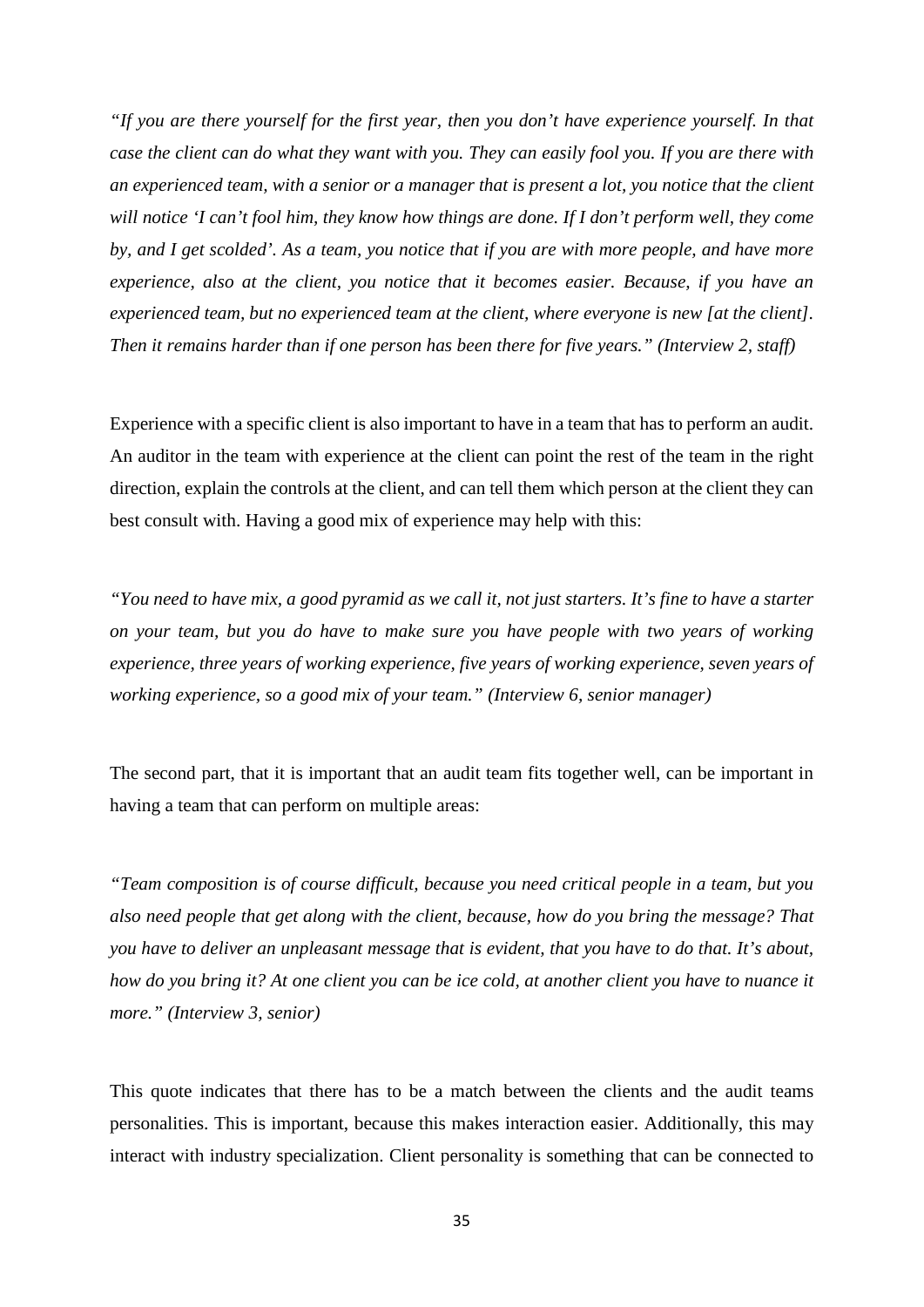industry. For example, an audit at the health care sector generally needs a more soft and understanding approach towards the client. While in an audit at the building sector, an auditor generally needs to be direct towards the client, and be able to stand up for themselves.

Consequently, it may be beneficial for an auditor to specialize themselves in a sector that suits their character best. This means that the auditor will both have a character with which collaborating with a client is better, and have the specialized knowledge to perform a qualitative audit.

Pulling this off, and having everyone in the setting that suits them best, might however be a tough thing to do. This has to do with the shortage in auditors at the job market. Because of this, audit firms can struggle with the right team composition. It can be hard to keep enough experience inside the firm:

*"Something that you can see at this moment, that makes it hard to deliver good audit quality, is that you have a very limited team. As well in size, the amount of people, as in experience. (…) There is a lot of outflow in the entire accountancy. The people that stay are divided over multiple clients, they have less time, and in that way it becomes a vicious circle. The people that remain keep getting busier, because the regulations keep demanding more from them, while there are constantly less people available. So pressure becomes higher, and that's a reason for people to leave the profession." (Interview 4, senior staff)*

In conclusion, two main things have to be taken into consideration when forming a team. Firstly, the team needs enough individual expertise. This is essential to perform a high quality audit. Secondly, an audit team needs the right mix of people. For instance, a team needs critical people, as well as people that are proficient in communicating with the client. Furthermore, a team needs to have the right mix of experience. Current constraints in the job market for auditors, might hinder an organization in this. Nevertheless, these two things are important in forming a team that can perform a high-quality audit.

#### <span id="page-35-0"></span>4.3.4. Time constraints

Time constraints may also have their effects on audit quality. The shortage of accountants limits the available hours an audit firm has. This can result in struggles to meet deadlines, overtime and having problems getting the right team on the right client. All of which may result in a lower quality. A reason for time constraints might be unforeseen events that occur: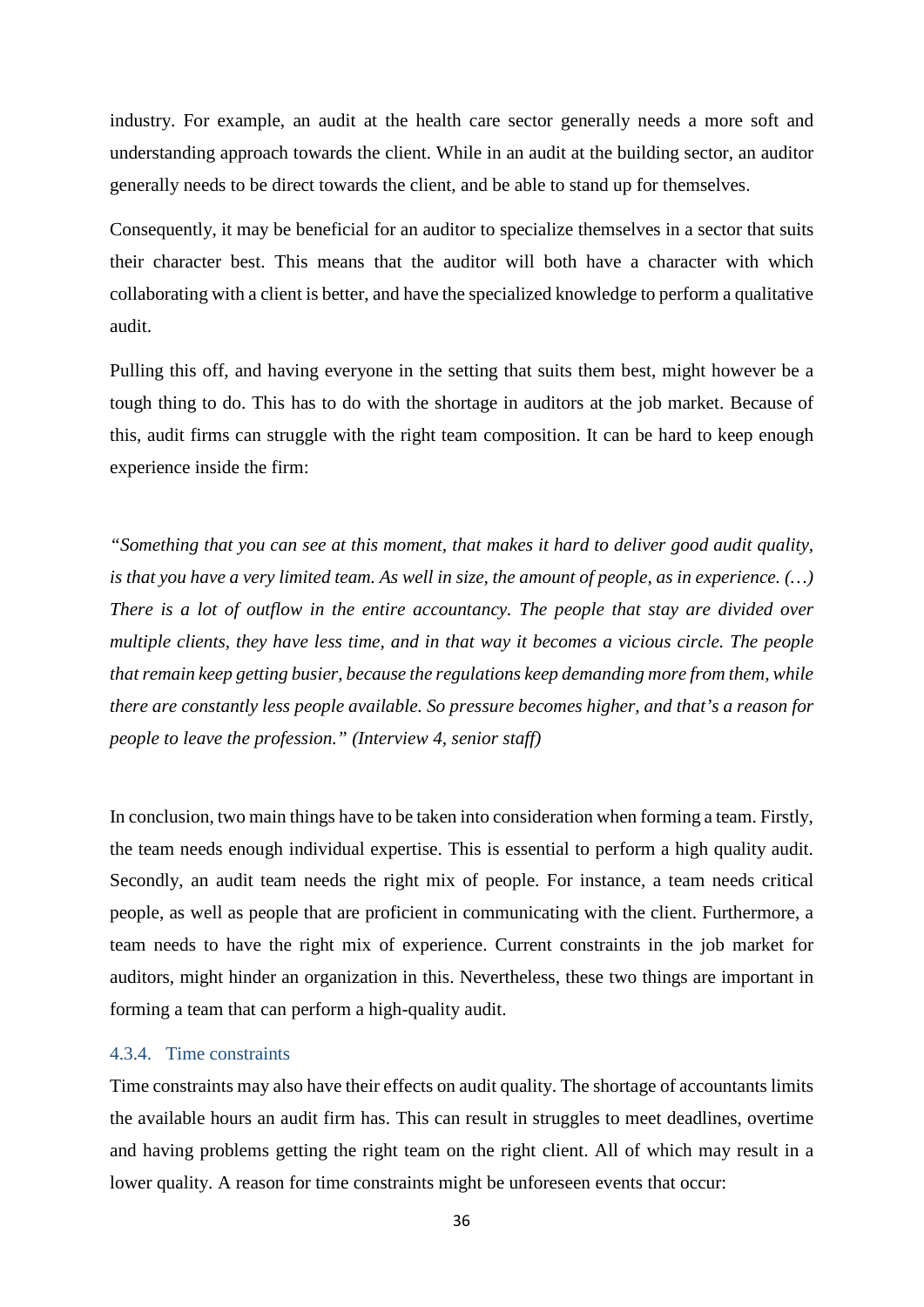*"Suppose that upfront you think you need 800 hours to do the audit, but eventually it is much more complex than expected, or things don't work out in your favour, or the client did a takeover that, for example, still has to be audited. In that case, you find out during the trajectory that you might need a thousand hours, and you don't have that amount of people, then people have to work in the evening to complete the audit. That could be a threat to your quality. If you have to do it in the evening, people are less sharp." (Interview 6, senior manager)*

The struggle to meet deadlines may also lead to people rushing their work in order to finish it in time, which in turn might lower audit quality:

*"If you are really busy, people may be tempted to rush work, or to set priorities, and that can make the quality of certain files become lower. That's a danger you always have to keep in mind." (Interview 1, staff)*

Next to rushing work, overtime may have other drawbacks. Auditors are human, and will also have their limits to which extent they can work:

*"It can become an ethical choice. You want to serve the client well, but on the other side, you also want to have a life. You can keep running for fifty or sixty hours, but at a certain moment it's been enough." (Interview 2, staff)*

Time constraints may also have their effects on team composition. Because of limited auditors available, it may lead to less experienced auditors on an audit team that would ideally be the case:

*"It's really important that there are enough senior team members, and that they are involved enough. Also the involvement of the partner and the manager is important. They are also really busy, which makes their involvement lower. While it is proven that that increases audit quality. (...) Senior team members are always more busy than first- and second years assistants, which*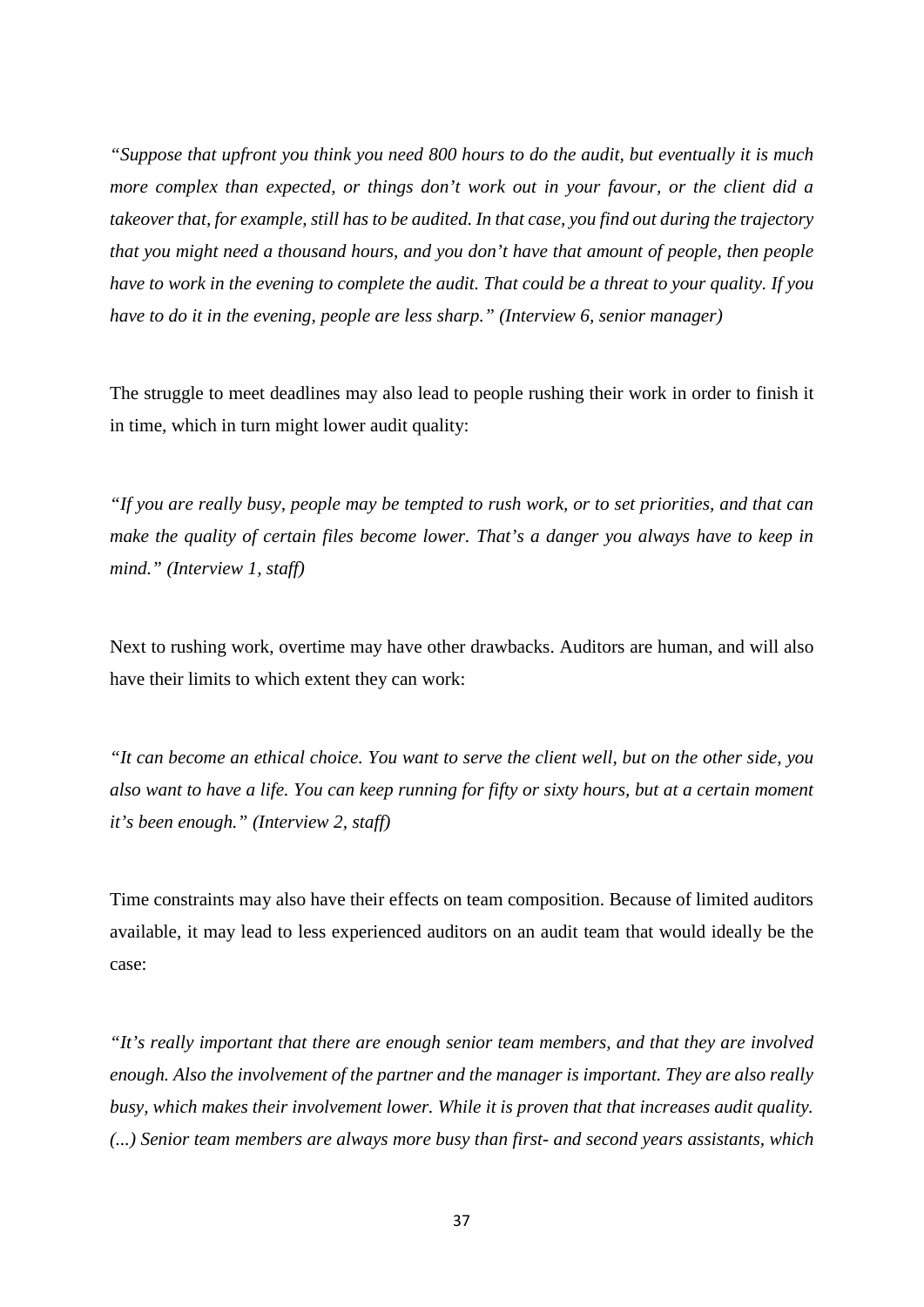*makes involvement of these layers lower than is desirable. And that that is essential for quality, I'm sure of that." (Interview 4, senior staff)*

Subsequently, the lack of experience in audits may have a stronger effect for small clients than for large client. Experienced auditors will be busier than non-experienced auditors. This results in experienced auditors having to make choices between clients. They have to divide their attention over multiple clients, which may result in them prioritizing more important clients, and paying less attention to small clients. Having to switch between clients might make it harder to concentrate on a single client:

*"Especially in the busy season you have multiple clients at a time, which sometimes makes you unable to focus on one client, and I think myself, that if you can't focus your quality lowers. That's how I look at it. Suppose you have two weeks to do a single client, then you should really just do that client, and not switch continuously. Because in that case, you are unable to focus. (…) For example, you are busy at a single client for half a day, and in the afternoon you are busy with another client. Then you just start getting into it, and then you have to do something else again. You have to shift continuously, and that does impact your quality I think, and it is also not efficient." (Interview 7, senior staff)*

Furthermore, the workload may result in tiredness, which might make people sloppy, and take the quality of an audit down with it:

*"People are tired, which makes them make mistakes more quickly. They have to push themselves, which does have consequences. Sometimes you can work until eleven o'clock in the evening, then you aren't sharp the next day. You have to take that into consideration." (Interview 1, staff)*

In sum, time constraints may make auditors rush their work, become sloppier and force them to set priorities. It may also have its influence on team composition, as it will be harder to compose a team that has everything a client needs, when all auditors are busy at other clients.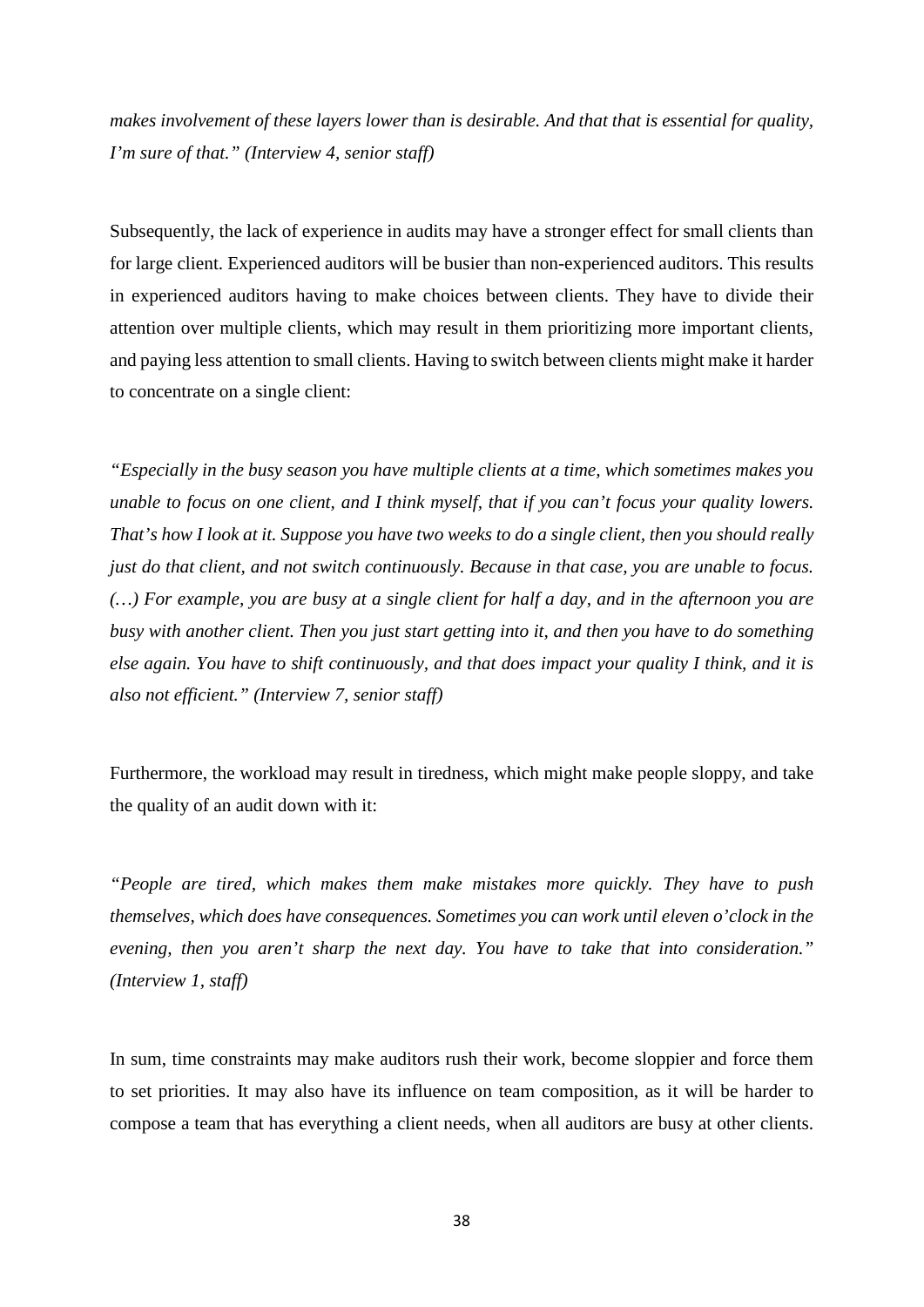Time constraints will make audit quality go down. This means that in certain periods, like the so called busy season, audit quality might become lower.

#### <span id="page-38-0"></span>4.3.3. Client characteristics

Client characteristics are also a thing that influence audit quality. The influence of multiple client characteristics on quality is something that was heavily emphasized as a factor of influence on quality in the interviews, whereas the observations seemed to support this. However, the effect of client characteristics is something that is pushed to the background in existing literature. This might possibly be due to the positivistic nature of research on the subject. The positivistic nature of this research makes it required to be able to generalize findings. Transforming clients into homogeneous entities allows for this generalization, but may also have caused this aspect largely being ignored. Since industry market shares are not divided equally between audit firms (Francis, 2004), this might be a factor that influenced the results.

In multiple interviews the typology of a client was seen as something that influences the audit process. Two of these specifically named the typologies from Starreveld. An overview of these typologies, is presented below. The overview is an adaptation from Starreveld et al. (1998) as presented in Vaassen et al. (2009).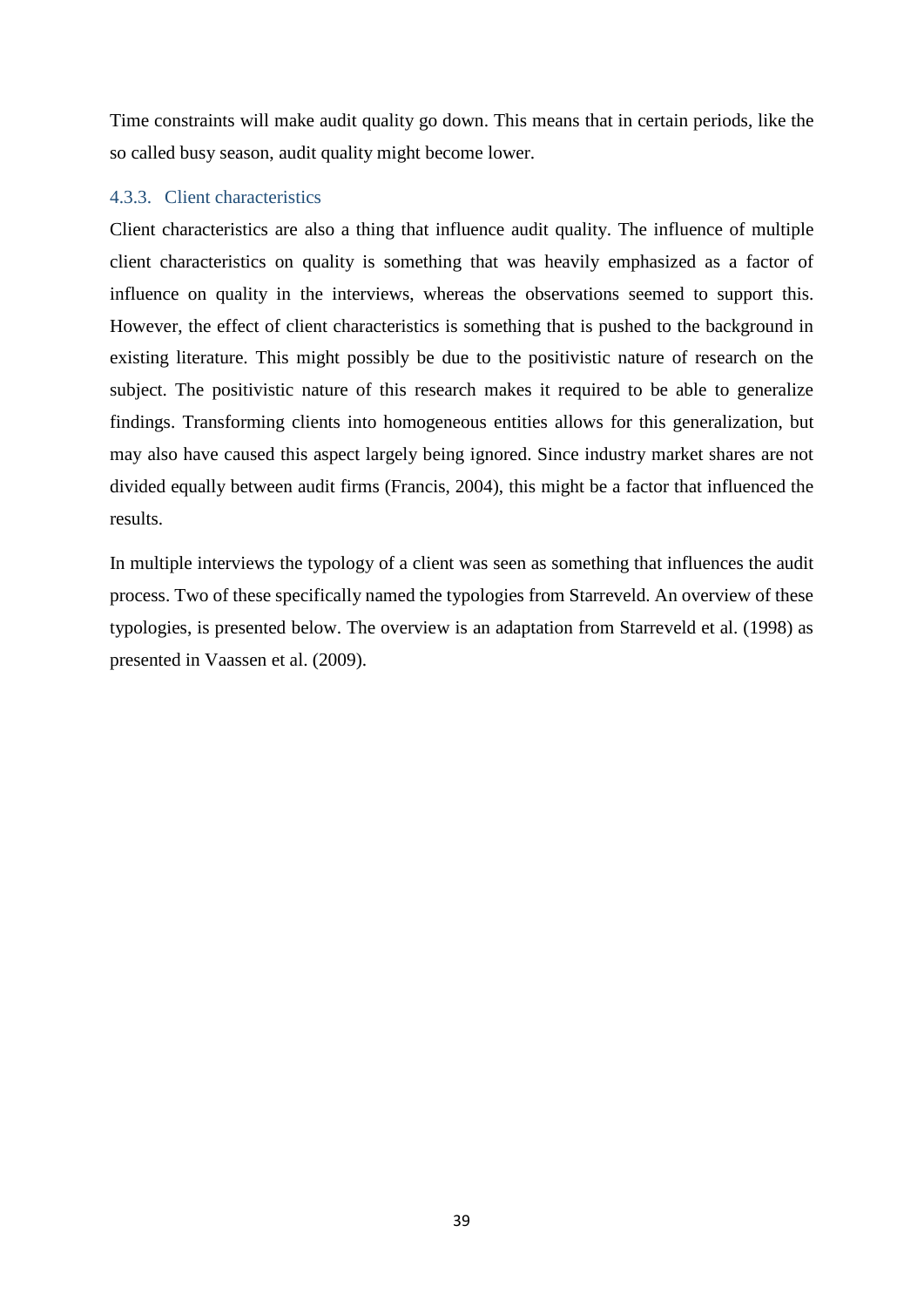| <b>Classification</b>                                |                                                                                                    |                                                 | <b>Examples</b>                                                                                                                                                           |
|------------------------------------------------------|----------------------------------------------------------------------------------------------------|-------------------------------------------------|---------------------------------------------------------------------------------------------------------------------------------------------------------------------------|
| Organizations with<br>a dominant flow of<br>goods    | Trade organizations                                                                                | Cash sales                                      | Supermarkets, department stores, petrol stations                                                                                                                          |
|                                                      |                                                                                                    | Credit sales                                    | Mail order companies, wholesalers                                                                                                                                         |
|                                                      | Production organizations                                                                           | Production to stock                             | Brickyards, beer breweries, paper mills                                                                                                                                   |
|                                                      |                                                                                                    | Mass customization                              | Computer assembly companies, car assembly<br>companies, single cut clothing manufacturing                                                                                 |
|                                                      |                                                                                                    | Agrarian and extractive<br>organizations        | Dairy farms, mines, oil companies                                                                                                                                         |
|                                                      |                                                                                                    | Production to order                             | Shipyards, aircraft factories, contractors, film companies                                                                                                                |
| Organizations<br>without a dominant<br>flow of goods | Service organizations with<br>a limited flow of goods                                              | Limited flow of own<br>goods                    | Restaurants, newspaper publishers                                                                                                                                         |
|                                                      |                                                                                                    | Limited flow of goods<br>owned by third parties | Auctioneers, dry cleaners, bicycle repair stores, garages                                                                                                                 |
|                                                      | Service organizations that<br>put space and electronic<br>capacity at their<br>customers' disposal | Disposition of specific<br>space                | Hotels, hospitals, oil pipeline companies, airlines, water<br>companies, gas companies, transportation companies                                                          |
|                                                      |                                                                                                    | Disposition of specific<br>electronic capacity  | Internet providers, telecom providers, electricity<br>companies                                                                                                           |
|                                                      |                                                                                                    | Disposition of<br>nonspecific space             | Swimming pools, cinemas, concert halls, railway<br>companies                                                                                                              |
|                                                      | Service organizations that<br>put knowledge and skills<br>at their customers'                      | Selling man hours                               | Public accounting firms, law firms, cleaning service<br>companies                                                                                                         |
|                                                      | disposal                                                                                           | deployment of<br>intellectual property          | Software producers, car navigation companies,<br>information brokers, traders of bitable goods                                                                            |
|                                                      |                                                                                                    | Sale of financial<br>products                   | Banks, insurance companies, investment companies,<br>pension funds                                                                                                        |
|                                                      | Governmental and other not-for-profit organizations                                                |                                                 | Ministries, government agencies, police organizations,<br>prisons, universities, municipalities, foundations,<br>associations and nongovernmental organizations<br>(NGOs) |

#### **Figure 2:** Typology of organizations as used by Vaassen et al. (2009), adapted from Starreveld et al. (1998)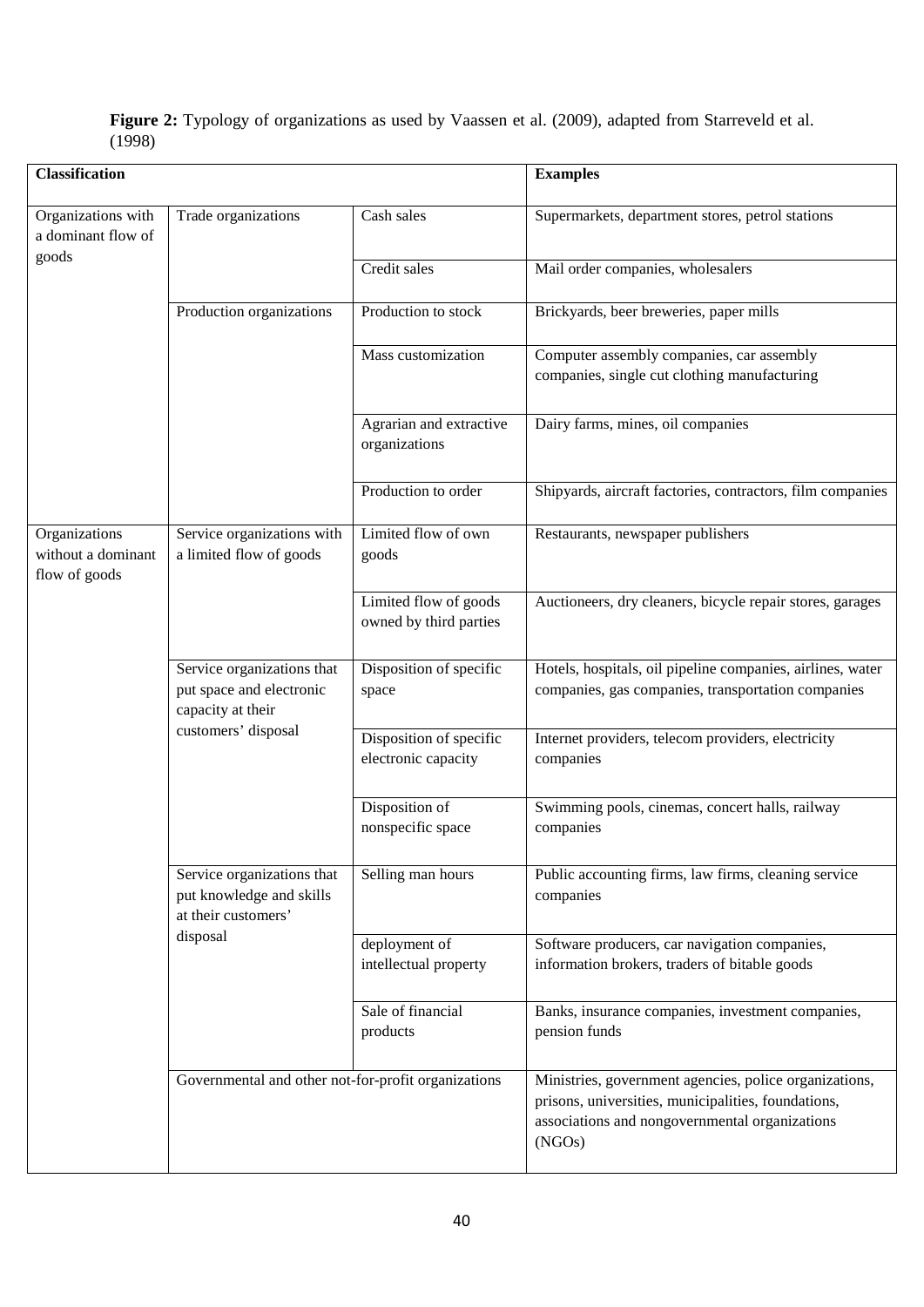An example of how companies with the same typologies are similar in the activities that have to be performed, and how experience might help in getting to understand a typology is named in the next quote. The examples named are a factory that produces machines and a factory that produces tank trailers, which are both '*production to order*'. These two examples are compared to mass production, or '*production to stock*' in the overview of Starreveld above:

*"In the autumn, I have audited a company that made degradable packaging (…) process wise, that's mass production. (…). If you name machine technology, you need less machines to reach the same turnover. So you are more involved in production per piece, so that gives differences. But, in the end, if you take a machine factory and you take a factory that produces tank trailers, those are comparable. You go there as accountant, and if you say that you have to go to a machine factory that makes machines to order for certain companies, then you know that it all starts with quotation trajectories. So you know that there have to be pre-calculations somewhere. You know there may be intermediate settlements. From your knowledge and experience in an organization, you know what to expect." (Interview 3, senior)*

So, knowledge of a certain typology can help in auditing other firms with the same typology. This helps the auditor know what sort of processes can be expected. When going down in the overview presented in figure 2, auditing may become more straightforward:

*"You have the typologies of Starreveld (…) If you look at that, you can see that if you go further down, so the further you go into the service industry, the harder it is to perform the standard duties" (Interview 1, staff)*

This is in line with the description used by Vaassen (2009), who notes that from an internal control perspective a flow of goods can be helpful, because it allows for a number of strong and straightforward internal controls. An example of this is that at a company with a dominant flow of goods, stock can be counted. If a flow of goods becomes less distinctive, so it goes further down the presented schedule, measurement points will also be less visible. What should however be kept in mind considering these typologies is that no company will exactly fit within a theoretic model, but that a theoretic model can offer a guideline for what to take into consideration.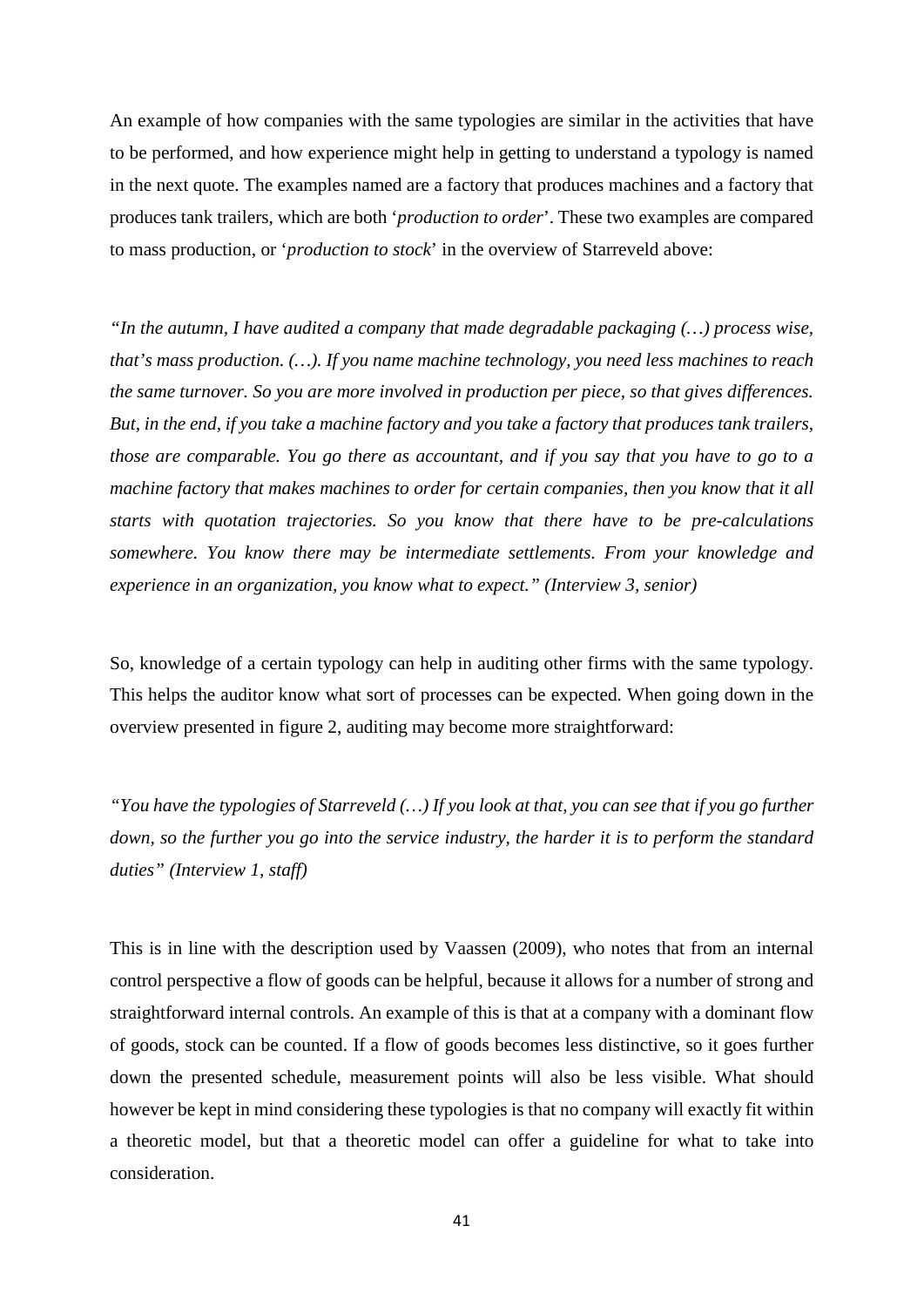Another characteristic of a client that can be important for the outcome of the audit process are the internal controls of the client. If the client has good internal controls, the auditor can trust on this, and has to perform more activities. In this situation it can be harder to guarantee that no material misstatements present:

*"If you can rely on the systems, it will become easier for yourself. But the conditions to be able to rely on such a system are very strict. If you can't rely on it, you have to do extra work activities, so the risk that you make a mistake also increases. If you have a really well-arranged company, then the audit becomes easier than at a company where it is chaos, where no one knows who does what. That makes it more difficult. In that case guaranteeing quality may be problematic." (Interview 1 staff)*

It is of course not just that being able to rely on a client's internal controls is easier, it also brings extra security and certainty. If the internal controls of a client are reliable, then you can trust in the correctness of the underlying reporting figures. This means that if the controls work perfectly, you have certainty that the reporting figures are correct. In contrast to this, if you take a sample, even if everything in the sample is correct, a chance that there are some misstatements outside of the sample will always exist. Good internal controls can give more certainty to the auditor about their audit quality:

*"Preferably, you want to be able to rely on what the client does, that gives the most certainty. You can take a sample of a hundred things, but if you can conclude twenty-five times that the process at the client, so how they have internally arranged it, works fine, in that case it produces a lot more value than your sample of one hundred." (Interview 2, staff)*

The size of a client is something that is related to the quality of internal controls. In general, a larger company will have better internal controls. This will also have its workings on the design of the audit process:

*"I think the biggest difference is in the size of the client. At really large clients we start sooner with the scope and strategy. We also place some more emphasis on the interim, because you*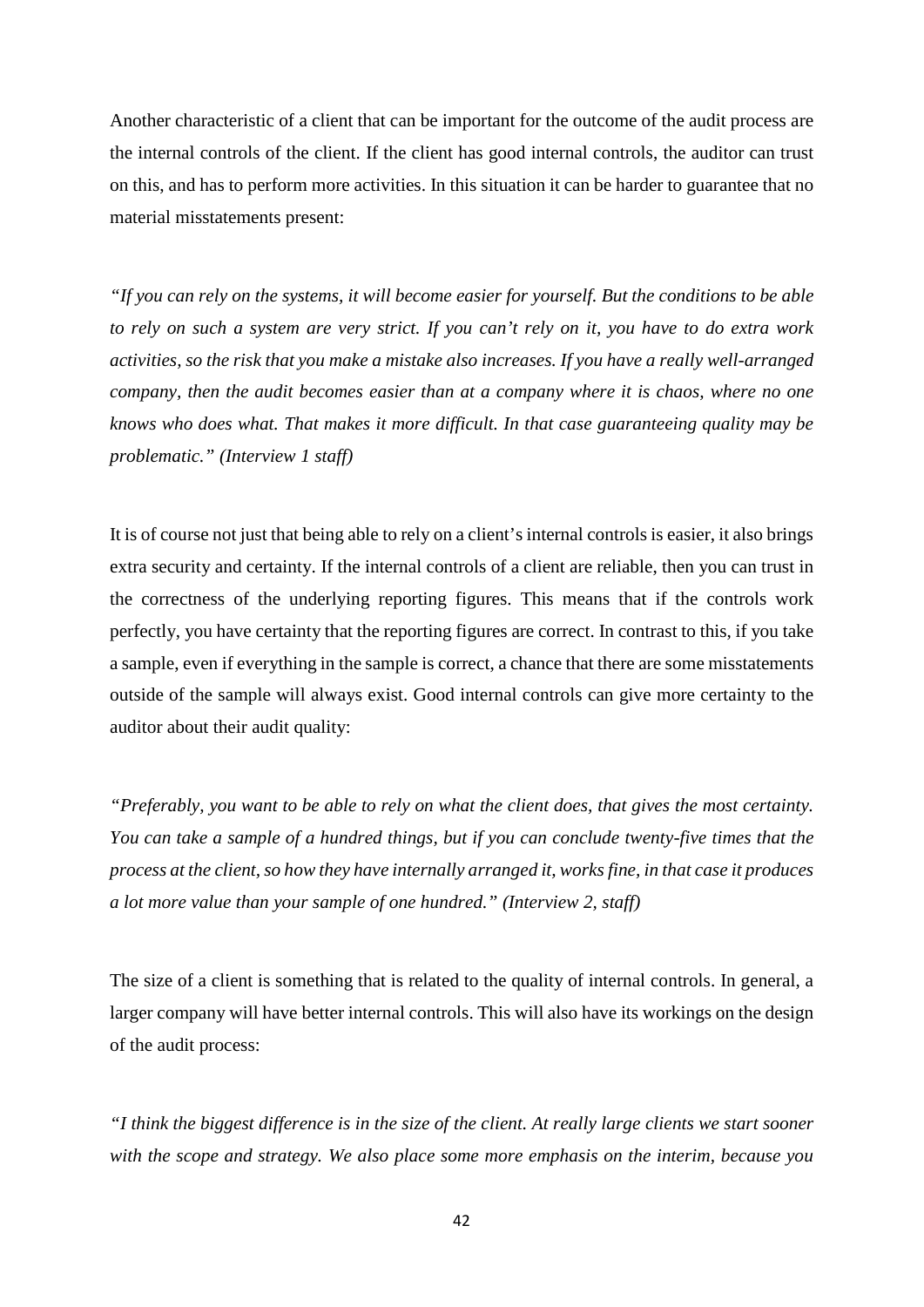*can rely on the processes there, because large companies have their internal processes arranged better than small companies. So, at large clients you see that scope and strategy happens on time, and that the interim is done in autumn. At smaller clients you see that scope and strategy and the interim often is limited in hours, and the focus is entirely on the end of the year, because everything over there is substantive testing." (Interview 4, senior staff)*

However, internal controls do not necessarily have to be better for bigger clients. A small clients might as well have good internal controls or a big client might neglect their controls:

*"It is not definitely the case that a big client is qualitatively better, and a small client qualitatively worse. A small client can deliver everything with quality, and have very good procedures. A big client can have very good procedures on paper, but not follow up on it. Look for example at [client firm], that's a large client at us, I think it's a large client, with a turnover above hundred million, and all procedures there could all be a bit better." (Interview 3, senior)*

The difference between a small and a big company seems to mainly be the possibility to set up good procedures. A big firm has more possibilities to set up good controls, and have better arranged internal processes than a small company, but this is not necessarily the case. Small companies might however have less opportunity to set up good internal controls, because of their limited size:

*"In general the bigger clients will have their internal control better arranged, in comparison to small clients. For example, segregation of duties. If you audit a small client, and the whole financial department consists of two, three people, then it is of course difficult to have adequate segregation of duties within a process. At bigger clients that's a lot easier. But at big clients we also see that internal controls aren't on point." (Interview 7, senior staff)*

In the case a large company does not have reliable internal controls, auditing a small client might even be easier, and thus give more quality, than at a large client: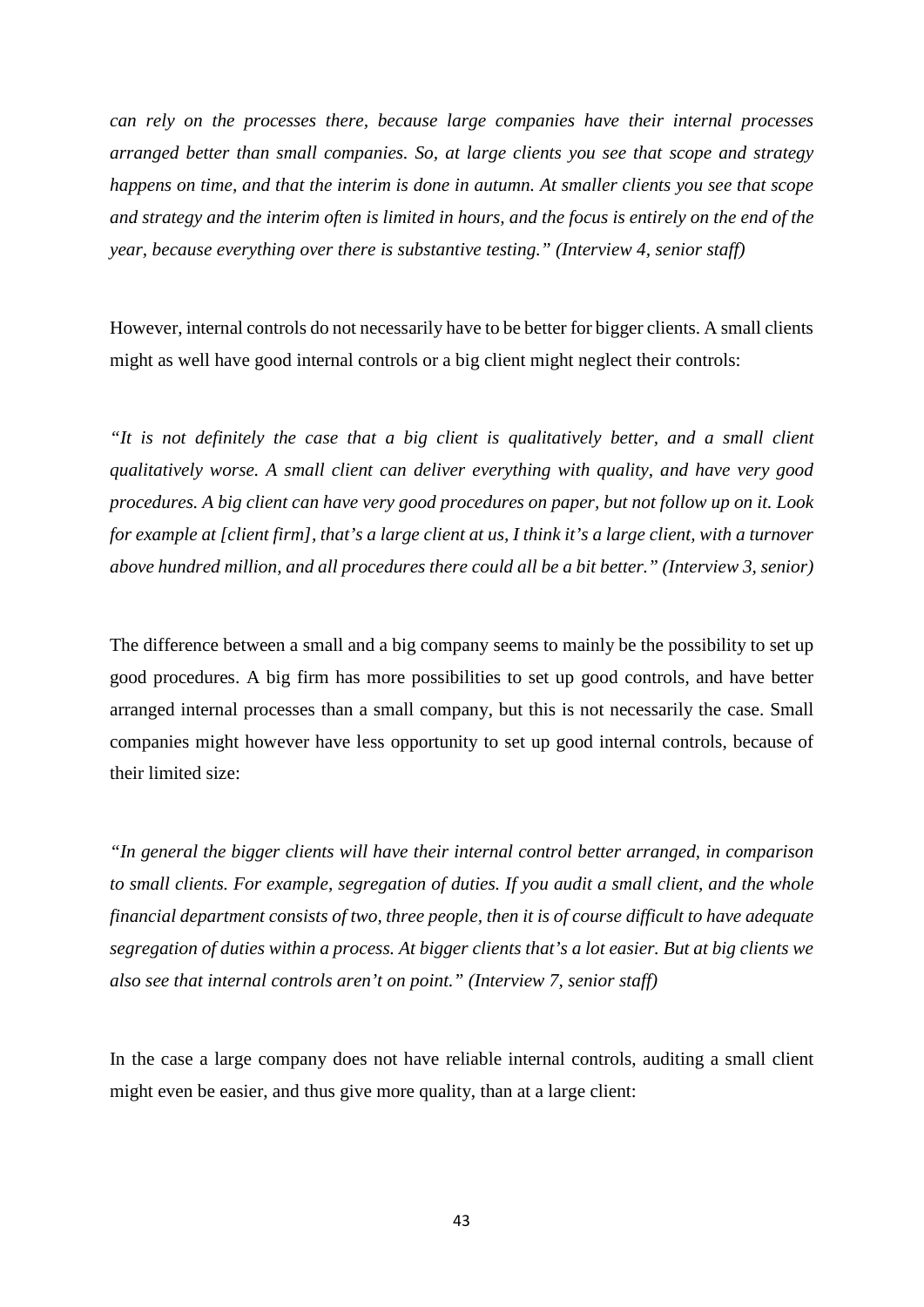*"The only difference [between a small and a large client], you have a lot more influence [from outside at a large firm]. For example, I have a client, [company name], that is very large, that has to do with other countries. In that case there are a lot of influences on the process. If you have a standard small client, five people work there, Piet checks and Henk makes the invoice, let me say it like that. In that case it all is a bit easier." (Interview 1, staff)*

Client size has further influence on the complexity of an audit, and as one might think, an audit that is complex needs more expertise and time to come to good audit quality:

*"Look, if you have a small trading company right around the corner, so to say, or you have a bakery around the corner, then it is easier to organise, and you probably have only one person to contact. You probably have one person who does the administration, so you have short lines. No politics so to say, all very simple. If you audit a company like [large client firm], then you have an international audit, where you have to direct all [audit firm] accountants around the world. Where you have to know what happens around the world. Where you have to think really far ahead. Organising such an audit costs a lot of time. So the difference in client size affects organization [of an audit] a lot." (Interview 6, senior manager)*

The way that these complexities and extra requirements are dealt with is by sending people with specific knowledge and expertise to these large clients. So, people that are able to deal with the complexities that arise at those clients:

*"Because if you have a few colleagues that are very specifically very good in something, then you won't send them to the bakery around the corner, because that is easier to audit. You put them on the team of [large client firm], because over there the specific, specialised knowledge is needed to deliver good audit quality. (…) If you have the larger clients, you'll need the most people, but also the people with the most knowledge. Because it is complex over there." (Interview 6, senior manager)*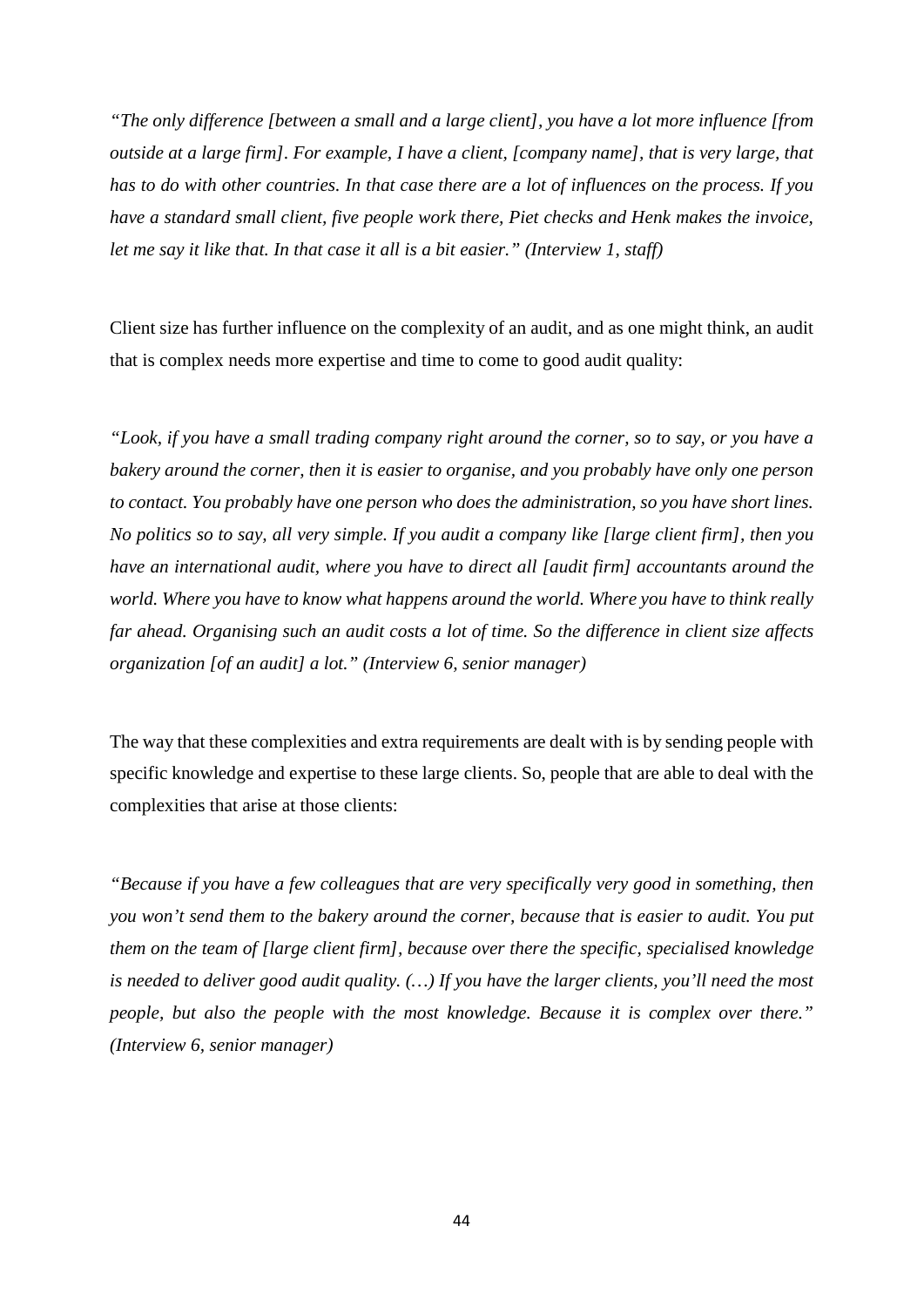Client attitude may also be a factor that influences the quality of an audit. The company culture is something that can decide how a client deals with their internal controls, and how important these internal controls are generally considered to be:

*"And some clients, yeah, they just don't care. They think of the total picture, the number below the line. They put everything on one ledger, on one account. Absolutely not insightful. For us, in the audit, also not simple. Some clients don't care, and some clients are just structured, 'that account comes over there, and that one over there'. That differs a lot per client." (Interview 2, staff)*

The attitude of a client might also influence the quality of the audit in another way. If a client is willing to cooperate and deliver the right pieces of information, an audit may become substantially easier to perform, which gives a higher audit quality:

*"Does it feel obligatory for the client or are they actually happy to see you? [If clients are happy to see you] their attitude is like 'show us, is it right what we do? Are there certain risks?'. Some other clients see it as obligatory, they have to do it, but they'd rather not." (Interview 2, staff)*

This attitude of a client can have an influence on communication with the auditor. This can in turn influence the audit quality:

*"Yes, if you for example face time constraints, or find something in the end of the audit. At a client where you could easily communicate, or where you had enough time planned, then reporting a mistake is less of an issue, than at a client that will argue with you about it." (Interview 2, staff)*

The relationship with the client, might however improve over time. A client that does not want to cooperate and deliver the right information initially, might be willing to do so after extended time, when the client gets a better understanding of the job of the auditors: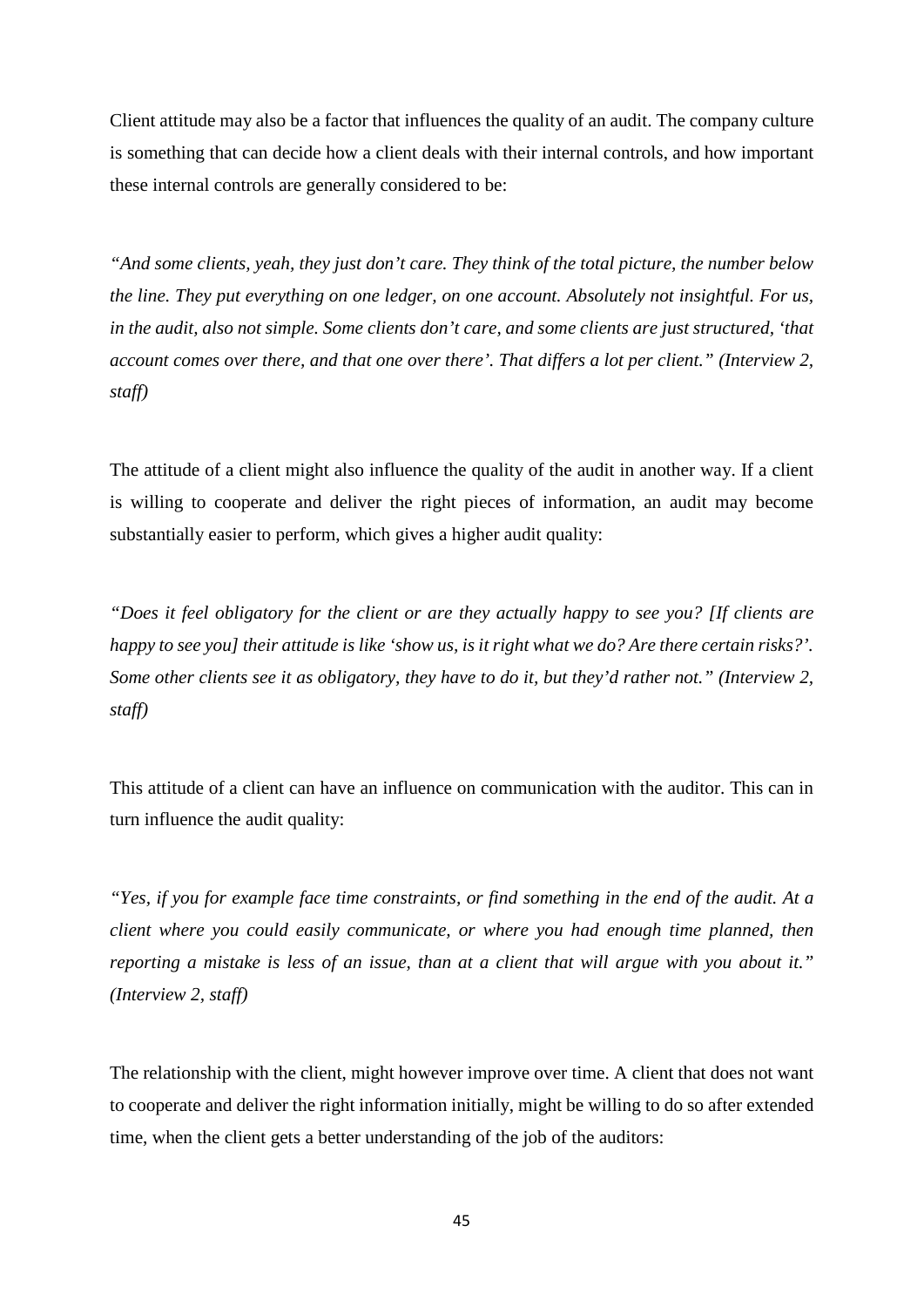*"To a certain extent, you raise the client. At a certain time, it can be a bit of a bully, and after some time, he might get the idea why you are there, and what you do. And if you sometimes help a client out, with some sort of advice, or certain insight, then you can win the client over. In that case they are more willing to work in your favour. And at a certain moment, if they are willing to work in your favour, they are more open towards you. At that moment you get to know more from them, and it becomes easier for you. In that case it is easier to come over and to start conversations. At the moment a client does not want to work with you, you will notice that. You can feel a blockade to go to the client. It's a bit of interaction." (Interview 2, staff)*

Both the internal controls of a client and the client attitude are factors that influence how the delivery of documents and information from the client will be. If the delivery of this is good, the auditor will be able to deliver more quality:

*"The delivery of a client surely has strong influence on audit quality. If the client has an administration that's a mess, you will see it back in de quality of the audit. (…) If it is a huge mess at the client's administration, we often say 'shit in, shit out'. If the client really doesn't perform, that will translate often to a bad audit quality. Because in that case you have loose ends everywhere, questions that are unanswered, all information you get from the client is often initially inadequate, so you have to get back to them. That makes it very hard to perform a qualitatively good audit." (Interview 6, senior manager)*

In conclusion, client characteristics may influence the work an auditor performs greatly. The typology model of Starreveld is something that is recognized in practice by auditors, and can alter activities that have to be performed. And different audit activities per client, do of course indicate that quality might also differ. Knowledge and experience within a typology might help in increasing audit quality. Next to this, the quality of the internal controls of a client are a determinant for audit quality. If the auditor is able to rely on the internal controls of a client, audit quality will be higher. Another client characteristic that might influence audit quality is the attitude at a client. A client that is more willing to cooperate leads to a higher audit quality. The attitude of a client is however something that may change over time, as the relation with the auditor changes. Both the quality of internal controls and the attitude of the clients will influence the quality of the information and documents the client delivers. And as is clearly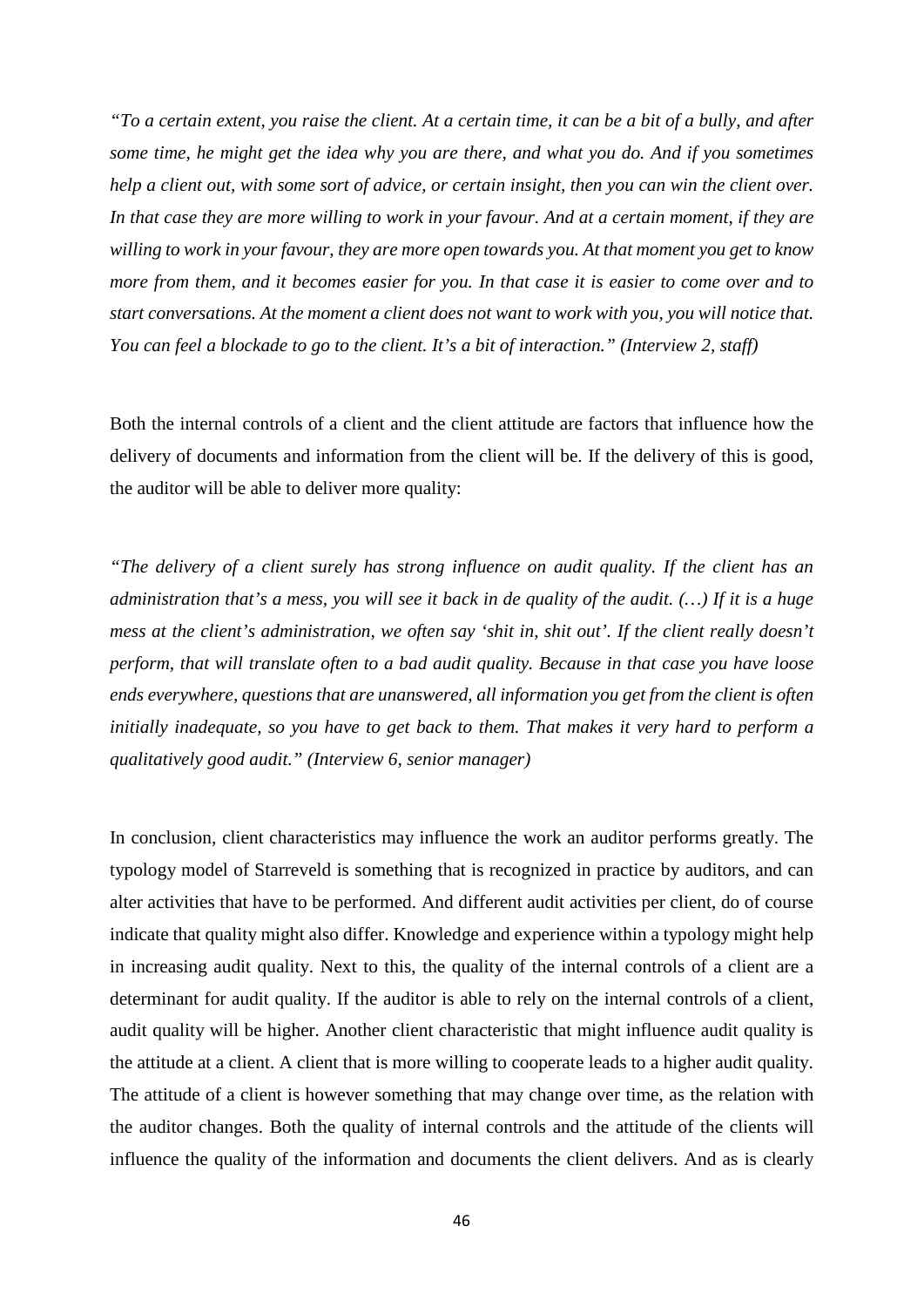illustrated in the last quote, by '*shit in, shit out'*, if the input (the deliverance from the client) is of bad quality, the output (the audit) will be of bad quality.

#### <span id="page-46-0"></span>4.3.5. Working systematically and structured

Working structured, and documenting everything well is something that might also improve audit quality. An example of this is already mentioned before, where was noted that often memo's with information of last year's audit are used. This is something that can only be done if everything is documented clearly. This means that the more standardized and uniform information is documented, the easier it will be to get used to the way of documenting of someone else:

*"What you see with us, everyone has a different manner of documenting, and what I notice is that you always have to get used to the way of documenting of someone else." (Interview 1, staff)*

Furthermore, working well structured might lead to tasks being completed more consistently, without missed step:

*"What I think is important is that you always check if you did do everything. We have certain working steps, those include a description of tasks, those are often fairly standard working steps. Everyone does take a look at them, but they do not really look at it. Sometimes you see that we miss things or that things that we have seen aren't documented. And what you can see, slowly but surely we get more forms for those standard things. (…) We have IPE, which is Information Produced by the Entity. So, if you have received a document of the client, how did you decide whether that document was reliable? (…) We have a mandatory template for that, which you always have to fill in. If you did not do that, you have a problem so to say. That kind of thing makes the quality of your file go up slowly but surely. Of course it can always improve, but I think we are making progression." (Interview 1, staff)*

However, this standardization may also have its adverse effects. It might lead to people being less critical towards the work they perform, and just performing on some sort of auto-pilot: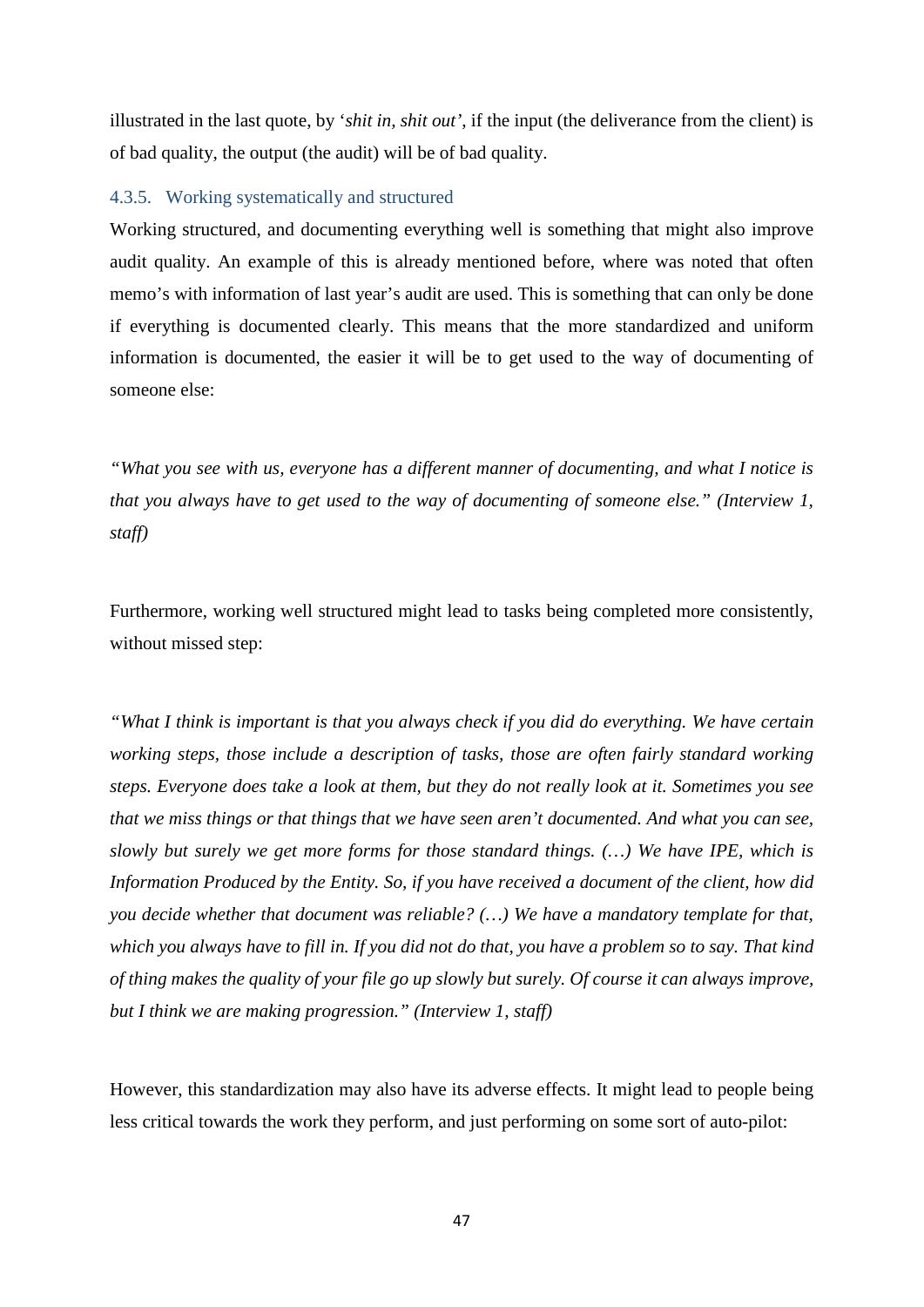*"Well, the goal is more consistency in a file, and also in the different documents. I think myself, so to say, I see the big danger that you stop thinking because of that. Because if you are checking a certain account, and if you have those standard templates, then you'll just finish off those standard templates. That makes you think less, and just do what that says. But suppose you can prepare it all yourself, a working paper, that triggers you to really think about it. What is the goal? Which activities do I have to perform to achieve that goal? So I think that standardisation has a negative impact on your audit quality." (Interview 7, senior staff)*

In line with the role of standard procedures, audit quality also has to do with management at the start of the audit, and making a good engagement plan. Having a clear plan of what to do may improve audit quality:

*"It [audit quality] does not just have to do with the client, but also clearly with management at the start of the engagement, making choices at the beginning of the engagement, How are we going to audit it? You need to think well about the tools you use, and how you use those tools, and if it is possible to even use those tool (...). It is also about management of people or team composition. And if you know, I'm sorry to say so, but that you get a lot of interns, then you have to provide enough guidance for them. (…) guidance needs to be good, you can't leave people to their fate." (Interview 3, senior)*

Good planning also plays a role in the ability to work systematically and structured. During the busy season, a good plan of approach can help in working more efficiently:

*"Factually, the busy season is just all companies having an annual report which has to be audited. That's where you return to the phase of planning, if you have performed that well, then you know what is going on, and what can be going on. That's also where experience comes around the corner. How did that play out in the last couple of years? What did take a long time? What did cost less time? Those are things that you can consult in the making of the next plan of approach. That's the way you can set up a very efficient audit with which you can finish within the agreed upon timespan. Busy season will still be busy, but if you do that, it becomes easier." (Interview 5, staff)*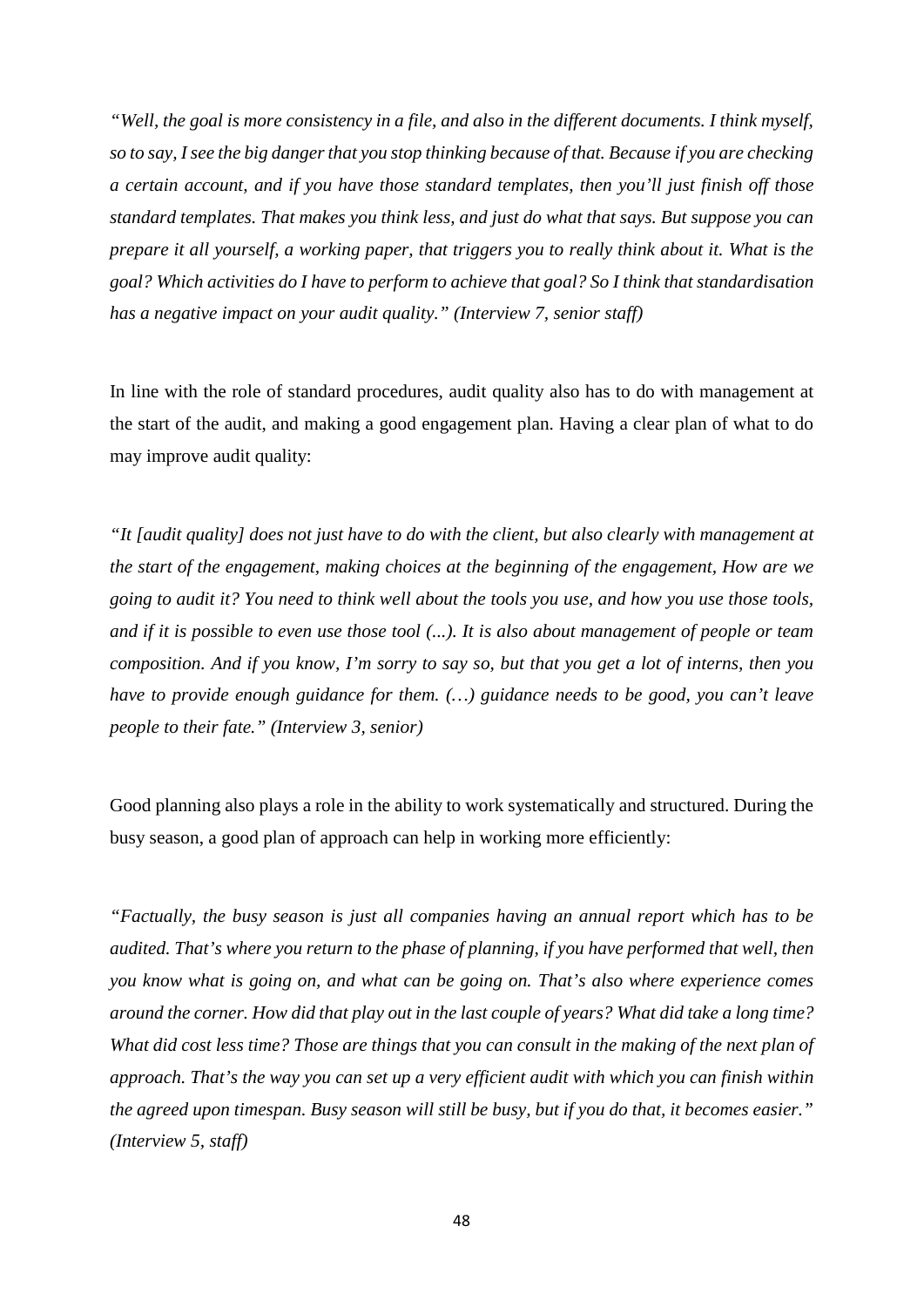In contrast to this, the risk analysis is something that may happen throughout the entire audit period. This is because, during the audit unexpected events may occur. Things may disappoint or be better than expected. This means that during the entire audit process it is needed to react on new matters. So, if this is the case, following an exact plan of approach may become nearly impossible.

Something that may however help in avoiding these unexpected events is data-analysis and process mining:

*"We have internal professional meetings, which are directed into the usage of data-analysis and process mining. There are some partners that have seen the advantage of this, because it can map processes that they hadn't seen before. And if, in the early phase of the audit, so in the planning phase, you acknowledge that, then you can take it with you in the audit. At that moment you know, that everything that you could know, and everything that you could have done, that that is implemented [into the audit]" (Interview 5, staff)*

Data-analysis can help in obtaining insight into a company more quickly. This acquired insight can help in forming a plan of approach that is clearly adjusted to the characteristics of the client firm:

*"With data-analysis you can for example print a map of a ledger. With that you can see which bookings are made during the year in the ledger, who did it, when it happened. (…) For example with turnover, if you have a trading company that sells a lot of seasonal stuff, you would expect a peak in the vacation period or in December during the holidays. If you don't see that, and you see with the help of data-analysis that that doesn't happen, then you can asked aimed questions to people. To management or other people that are involved in the process. (...) I think the main advantage of data-analysis is that you can easily and quickly obtain insight in processes. Process mining is actually the same, but at the process level. So, which processes are the base of, for example, generating income. And if you start the process-mining, and subsequently see, this process is responsible for this turnover, this process is responsible for that turnover. Eventually you get a list, this is the turnover, and these are the underlying processes. Then you can simply ask yourself whether you have included all of them in the interim." (Interview 5, staff)*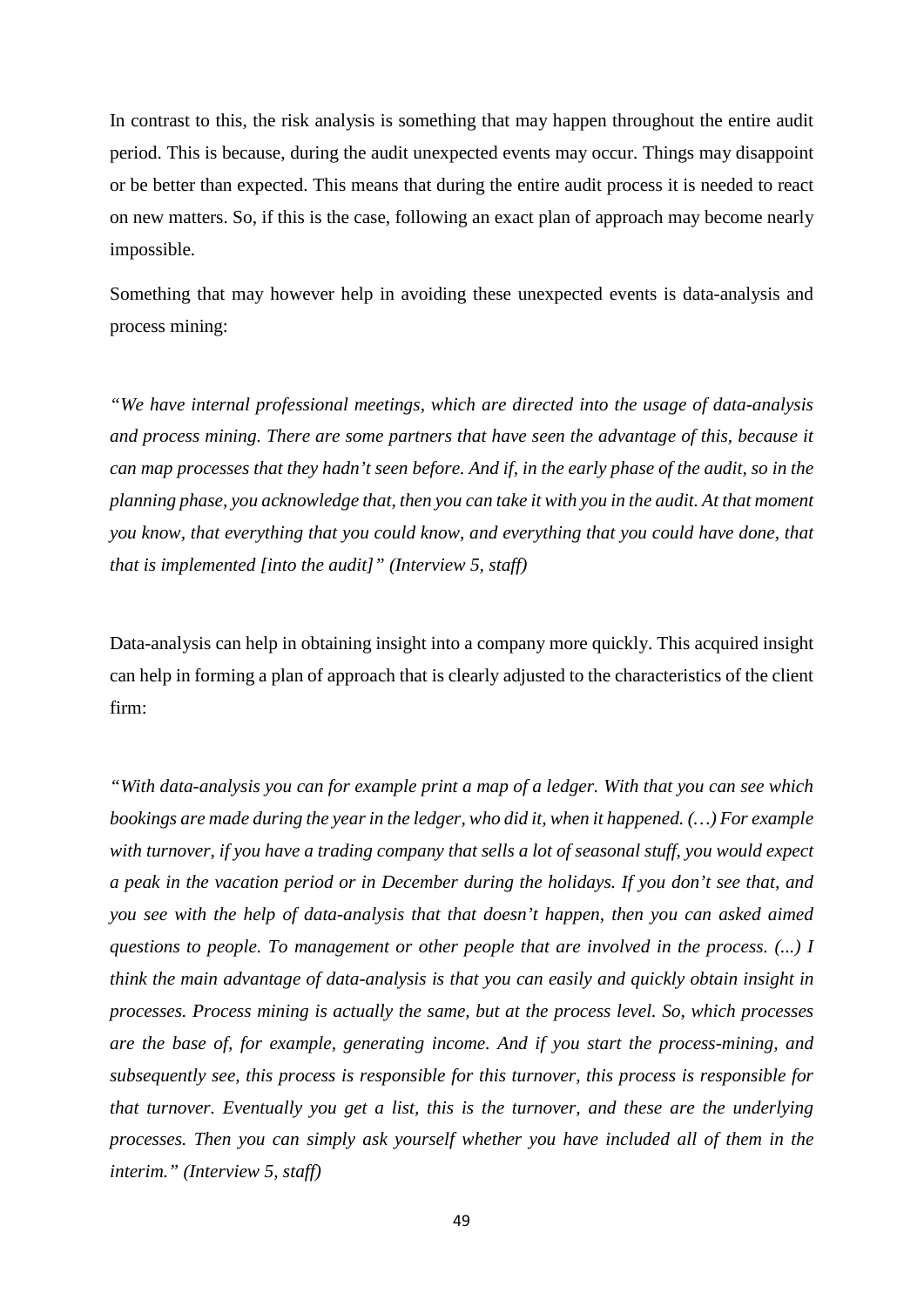Of course, it is important to note here that data-analysis and process mining are quite new concepts. So, they will not be fully developed. This means that they probably cannot guarantee that no unexpected events occur. However, it can reduce the likelihood of that happening.

Despite the benefits of data-analysis and process mining, there are still things that can be different than what was planned, which cannot be predicted by these methods:

*"Before you start you can make a very good planning, so you can make a good estimation of how much hours you need, from which level, and how many years of experience. But it can always happen that a colleague becomes sick, that a colleague quits, or that the client made a mess of it himself. You can't estimate those things upfront, but you do encounter that during the year." (Interview 6, senior manager)*

In sum, working structured and systematically might help in improving audit quality. The more standardized documents become, the more clear they will be for interpretation of others, and the more help they might be in the next audit. Furthermore, working more structured might help in avoiding missed steps. However, it may also have the disadvantage of reducing critical thinking. A good plan of approach is something that can improve audit quality. To improve the quality of the planning phase, data-analysis and process mining can help in getting a scope of the client firm. This helps avoiding unexpected events. However, not all events can be avoided.

#### <span id="page-49-0"></span>4.4. Audit quality described by accountants compared to the tone at the top

While conducting the interviews, the case office had a program in which audit quality was heavily emphasized. This allows to compare the answers of the respondents with the vast amount of e-mails that was sent in order to communicate the factors of the program. So, the tone at the top can be compared with what the respondents acknowledged in practice.

These e-mails where mainly aimed at achieving a high score in audit quality reviews (AQR). These AQR's are an internal program, to check audit quality, and to maintain audit quality as something that is kept in the spotlight. Key considerations in this program include:

1. Focus on the application of professional scepticism – "*This is defined as having an attitude that includes a questioning mind, being alert to conditions which may include possible misstatement due to fraud or error and a critical assessment of audit evidence.*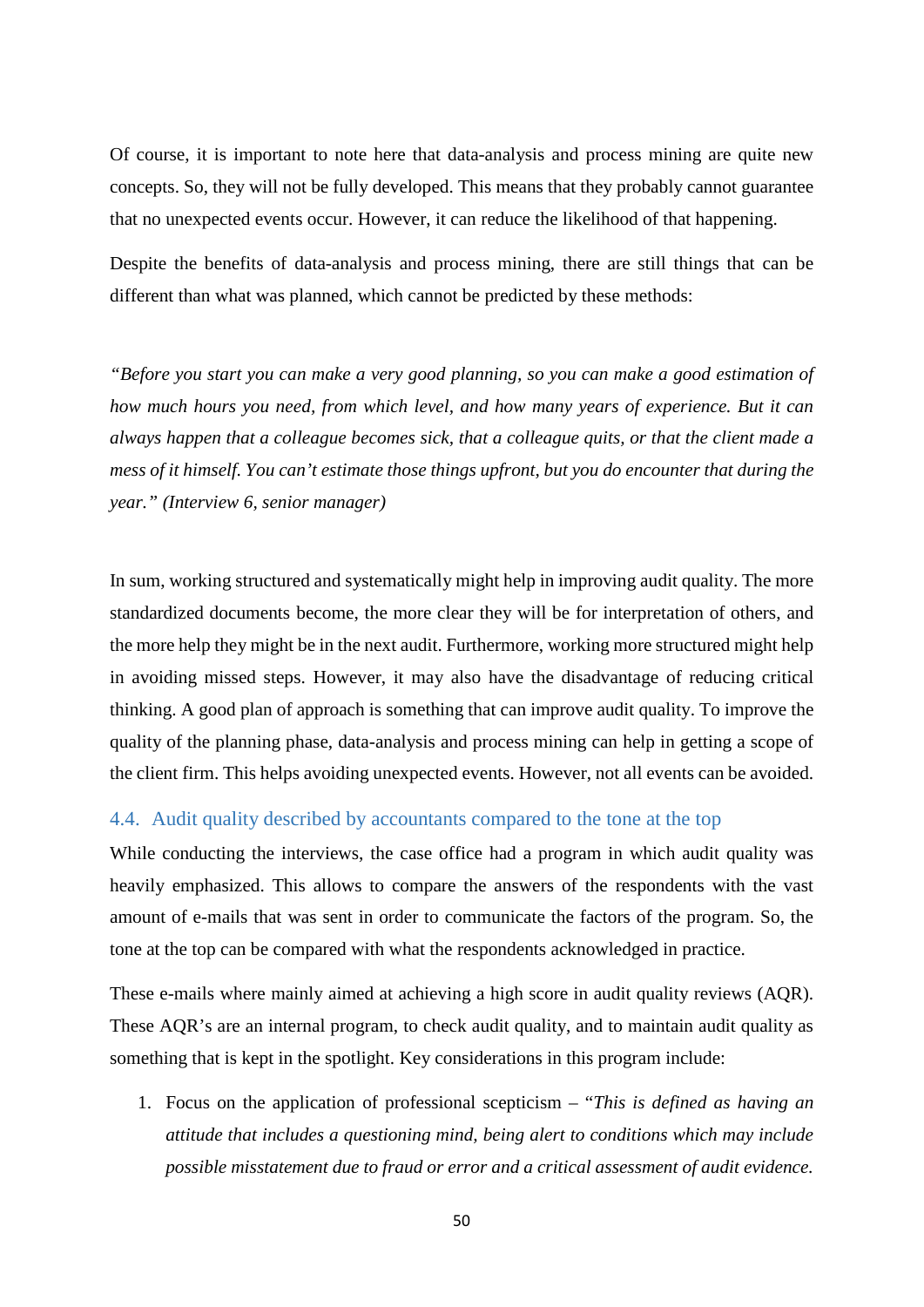*Our audit methodology requires the application of due professional scepticism throughout the audit, especially in relation to evaluation of the risk of fraud or other areas of significant risk.*" *(Internal e-mail correspondence, 23-5-2018).* Previous AQR's showed that this may especially be problematic in areas involving the audit of fair values, asset impairments, going-concern or other accounts that involve that involve significant client estimates or judgment.

- 2. Focus on the involvement of the EQR (Engagement Quality Review) and effectiveness of the EQR process – The EQR process is a process where an engagement is reviewed by an audit partner, other than the one that performed the audit itself, to check the quality. *"For any significant AQR findings an assessment will be made on whether they should have been identified also as part of the EQR process. It is also important to identify good practices in the execution of the EQR process and communicate these to the office." (Internal e-mail correspondence, 23-5-2018).*
- 3. Evaluation of audit documentation *"In addition to planning and performing audit procedures in accordance with professional standards and firm guidance, the execution of a high quality audit includes appropriately and contemporaneously documenting – in the audit work papers – the audit plans and approach and the audit evidence gathered and evaluated during the audit, including disconfirming evidence and the related conclusions." (Internal e-mail correspondence, 23-5-2018).*

The first point is something that does not completely seem to match with the definition of audit quality that was found in the interviews. Having a grasp of the company, and being able to explain everything that occurs at that company is one thing. Having a critical outlook towards these internal processes is another. Respondents did of course acknowledge the importance of being critical when asked, but it was not something that immediately came to mind when discussing what the most important aspects of audit quality are. The aspect of critical thinking seems to be much more present in the organizational view of quality, the tone at the top, than the view that is used in practice. This may however also have to do with that respondents did think of critical thinking as something that is so self-evident, it was not named in the interviews.

The second point can be found back in the answers by respondents, albeit indirectly. Multiple respondents noted that lately more emphasis was being put on audit quality, and that quality was tested more often. Including more factors that involve quality into the EQR is in line with this statement.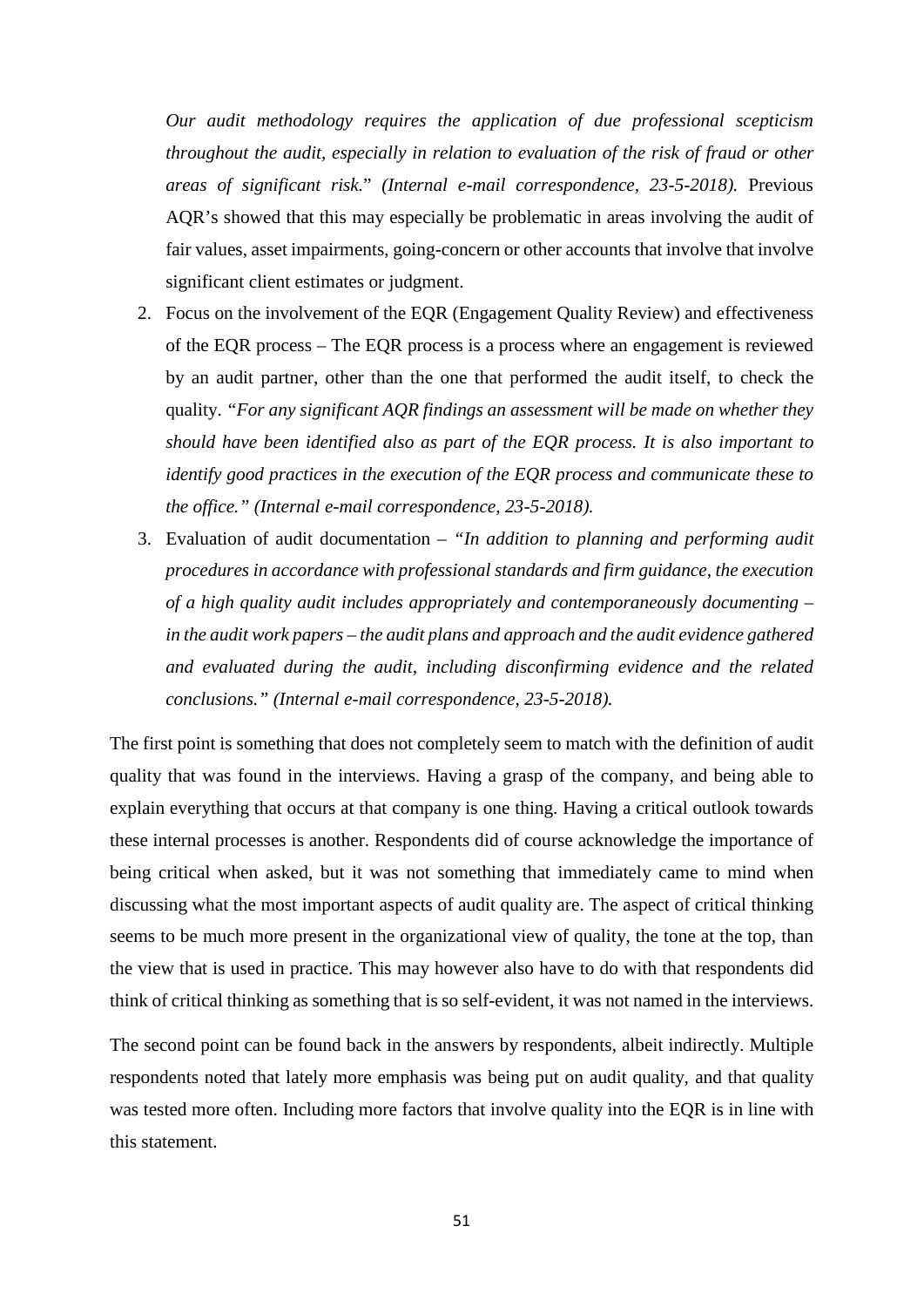The third point was something that auditors named as a factor that could influence audit quality. Good documentation may help in performing a better audit next year, since this allows to consult with documents of previous years. This statement was laid out in section 4.3.5. What the internal correspondence did however not take into consideration are the adverse effects this might have, that more extensive documentation might lead to less critical thinking. This view is directly opposed to what internal correspondence stated.

Further internal e-mails sent to the whole company state five points that should be considered to aim the company culture more towards audit quality:

*"You will undoubtedly already be aware of the must-haves for a quality-oriented culture. We have defined five: work and document in accordance with the [audit firm name] method, manage your projects properly, ensure effective team meetings, use data analytics, and ensure effective coaching and reviews." (Internal e-mail correspondence, 15-5-2018)*

All of these five points passed by in the interviews to a certain extent. This means that the points that are stated here are acknowledged in practice.

In sum, the view of audit quality is generally in line with the tone at the top. There are however some aspects in which they differ from each other. This indicates that the way a person looks at what is audit quality is, might be affected by context. A uniform definition might be impossible to give. What however seemed to be much emphasized by the people that have to deliver quality is that it is important to fully understand a client firm, and get insight in their processes.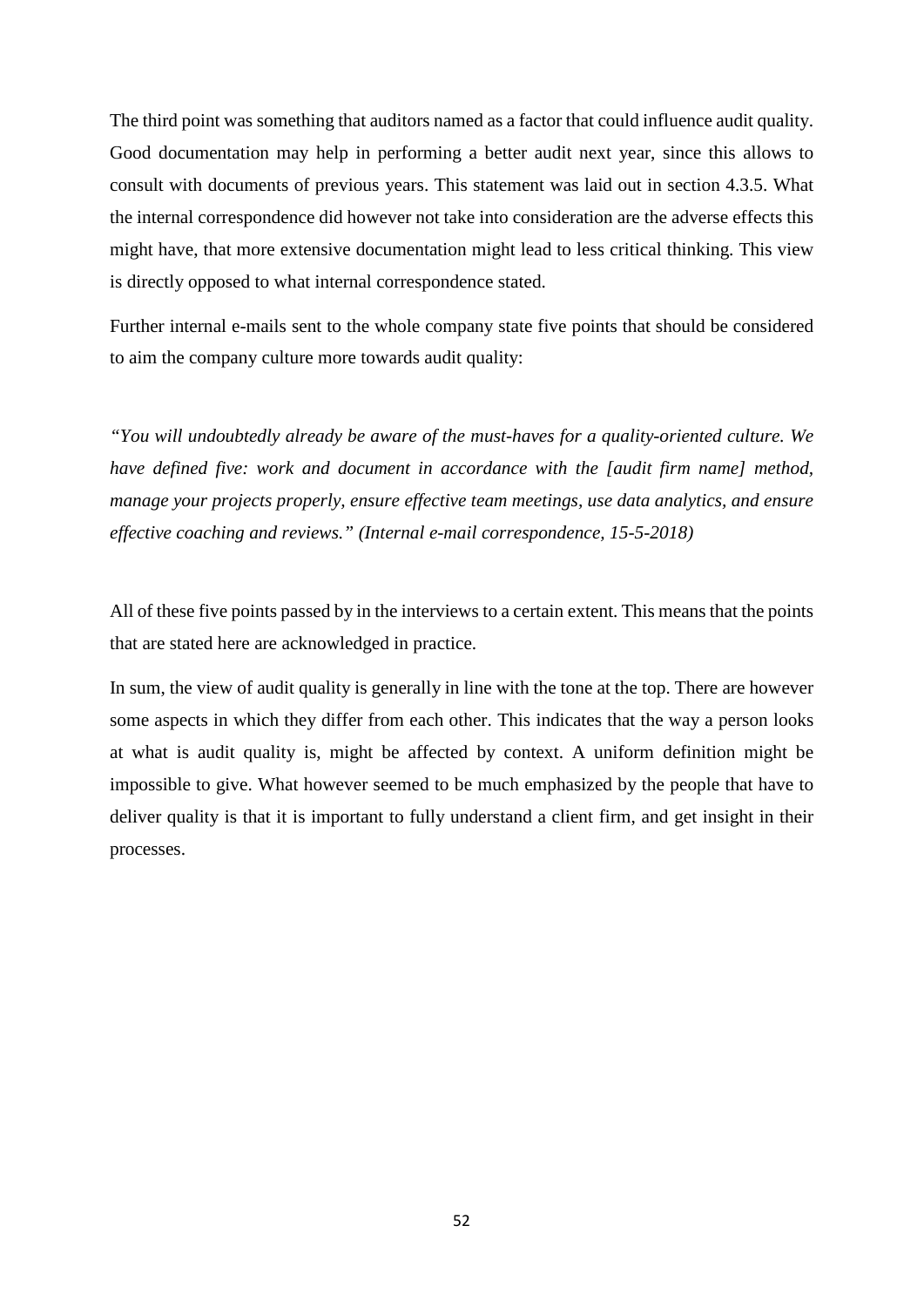## <span id="page-52-0"></span>5. Discussion & Conclusion

#### 5.1. Conclusion

The thesis forms two main conclusions: (1) What the meaning of audit quality is in practice and (2) what important determinants of audit quality are. Both the meaning of audit quality and the determinants of audit quality show some similarities and some differences to existing theory.

#### *5.1.1. The meaning of audit quality*

Audit quality is a concept that can be hard to define. This has to do with the multiple viewpoints on the matter, and the multiple factors that come into play. From an accounting perspective, an important aspect of audit quality is that conclusions can be drawn with enough certainty. Getting a good understanding of the client firm and following audit standards are an important part of this.

This is not entirely in line with the definition handled by DeAngelo (1981), which states the following:

*"The quality of audit services is defined to be the market-assessed joint probability that a given auditor will both (a) discover a breach in the client's accounting system, and (b) report the breach. The probability that a given auditor will discover a breach depends on the auditor's technological capabilities, the audit procedures employed on a given audit, the extent of sampling, etc. The conditional probability of reporting a discovered breach is a measure of an auditor's independence from a given client."*

Respondents seemed to note that a good audit will include discovering breaches in the clients accounting system and reporting these discoveries. However, the definition was seen as incomplete, and missing relevant aspects. It does for example not include the extent to which an auditor understands the client, the aspect of efficiency and timeliness, and the compliance with auditing standards. From an auditor's perspective, all of these notions are of importance.

#### *5.1.2. Determinants of audit quality*

The factors that influence audit quality according to the literature are often also acknowledged by respondents to occur in practice. Out of the named factors, only quasi rents and client size seemed to be something that was not recognized. This may however have to do with the situation on the job market for auditors in the Netherlands, which reduces the pressure for audit firms of having to maintain clients.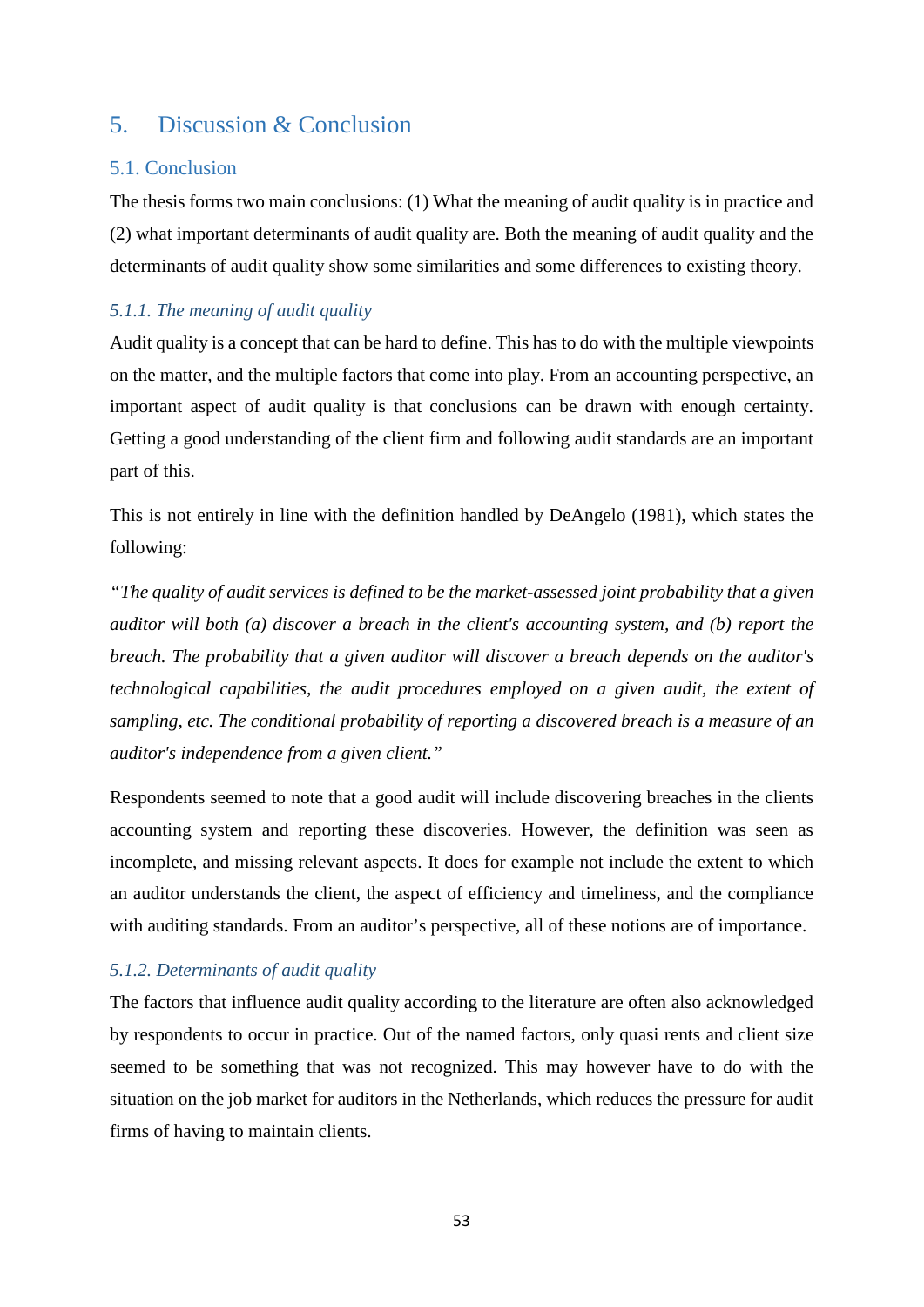Multiple determinants of audit quality where found in the case study. Some are in line with existing theory, and some differ from existing theory.

In the case study, a certain learning curve could be observed. Where audit quality increases over time, as a result of more client knowledge that is obtained over the years. Auditors stated that this learning curve seemed to decrease over time. As an auditor gets to know the client better after every year, the increase of knowledge obtained per year decreases. A certain optimum, or maximum, of client knowledge that can be obtained seems to exist. The case study findings are also in line with the learning curve of Geiger & Raghunandan (2002). In addition, another finding in the case study was that client characteristics may change over time. This leads to client characteristics having to be assessed again. This makes the learning curve more dynamic. This finding can be used as an addition to Geiger & Raghunandan (2002), as they do not acknowledge that client characteristics may change over time.

In the case study, this learning curve theory seemed also to be present for specific industries. In general, this implies that due to industries having their own regulations, and having different accounts that can be of importance, an auditor can benefit from obtaining knowledge in a specific industry. This is in line with the findings of Solomon et al. (1999) who find that industry expertise leads to more knowledge of financial statements in that industry for auditors. Industry expertise can thus help in having more initial knowledge of a client in that industry. The learning curve effects seems to be applicable for industry knowledge.

Another finding in the case study was that client familiarity may lead to lower audit quality. Familiarity may lead to auditors being tempted to just repeat the steps performed in previous audits. This results in a less critical assessment of the clients financial statements. In general, this implies that too much familiarity to a client may lead to less audit quality. This finding is in line with the statements of Corbella et al. (2015), who argue that too much familiarity to a client may result in stale audits, and a decreased likelihood of the auditor taking decisions that are contrary to decisions taken in the year before. Shockley (1981) adds to this that complacency, a lack of innovation, less rigorous audit procedures, and a developed confidence in the client may occur after extended tenure. The statements of both these studies are in line with the findings of the thesis in that they both find that client familiarity leads to a less critical assessment of the client.

Auditors in the case company did not seem to be influenced by the size of the client firm, and mainly focusing on efficiency of a client. This might be in part due to the situation of the Dutch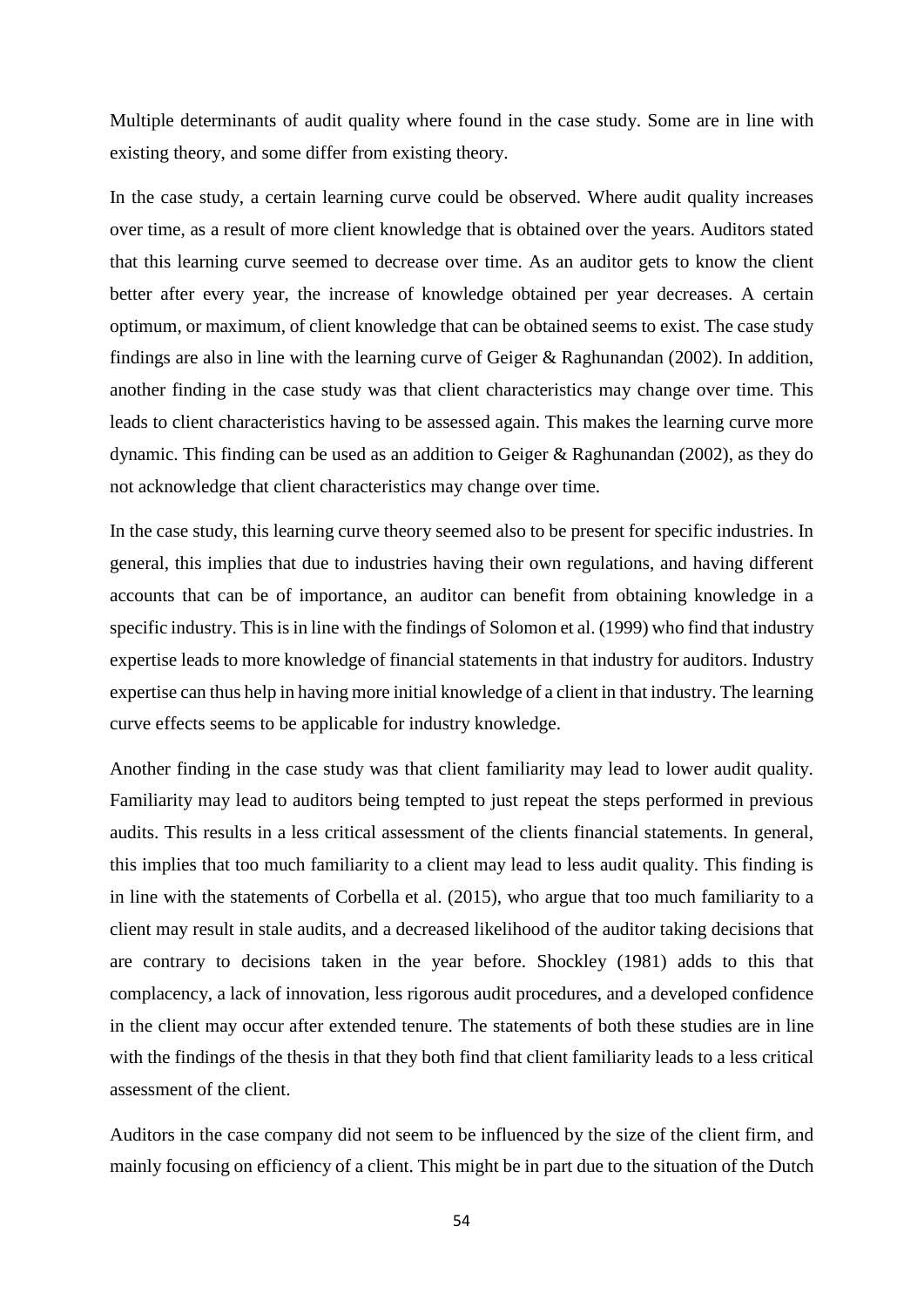audit market, where big audit firms are reducing their amount of clients. In general, this implies that this relation might be vastly different in another audit market. The finding that audit quality is not influenced by the size of the client firm is opposed to the argumentation of Gul (1991), who argues that as a client is larger, and thus represents a larger part of income, the audit firm would be more dependent on the client.

Respondents did not seem to have their independence influenced by the financial condition of the client. Financial condition did affect auditor judgment in that the risk assessment laid out other priorities, but played no role for auditor independence. This is not in line with Knapp (1985) who argues that independence of an auditor decreases if the client is in good financial condition, because in that scenario there is not much risk for legal exposure. Legal exposure seemed not to invoke much concern. Concern was more with delivering audit quality for checkups, which would be independent of client financial condition. This might mean that the fear of legal exposure might be smaller in practice than is thought.

Just as was the case with client size, auditors did not seem to be involved that much with audit fees, and seemed to prioritize other things. In general, this might mean that quasi rents do not play that big of a role in practice. This is not in line with DeAngelo (1981), who argues that auditor independence in initial years of an audit will be lower, because the auditors wants to earn back costs incurred in the initial year.

Auditor capabilities seem to play a role in in the case study. The most emphasized quality in the case study was experience. In contrast to this Corbella et al. (2015) argue that auditor characteristics that influence the ability to perform audits of high quality are education, training and knowledge of professional standards, independence and objectivity, their knowledge of a client's operations and industry, and an auditors working relationship with the management of the client firm. The argumentation of Corbella et al. (2015) and the findings of the case study can correspond to each other. Experience does seem to influence multiple of these factors. An auditor's knowledge of professional standards and specific industry knowledge come with experience. Furthermore, experience helps with the ability to withstand client pressure, and thus increase independence and objectivity, makes it easier to get to know a client's operations, and helps in knowing how to act towards management of the client firm. So, experience might be an important underlying factor for improving important characteristics that are named in existing literature.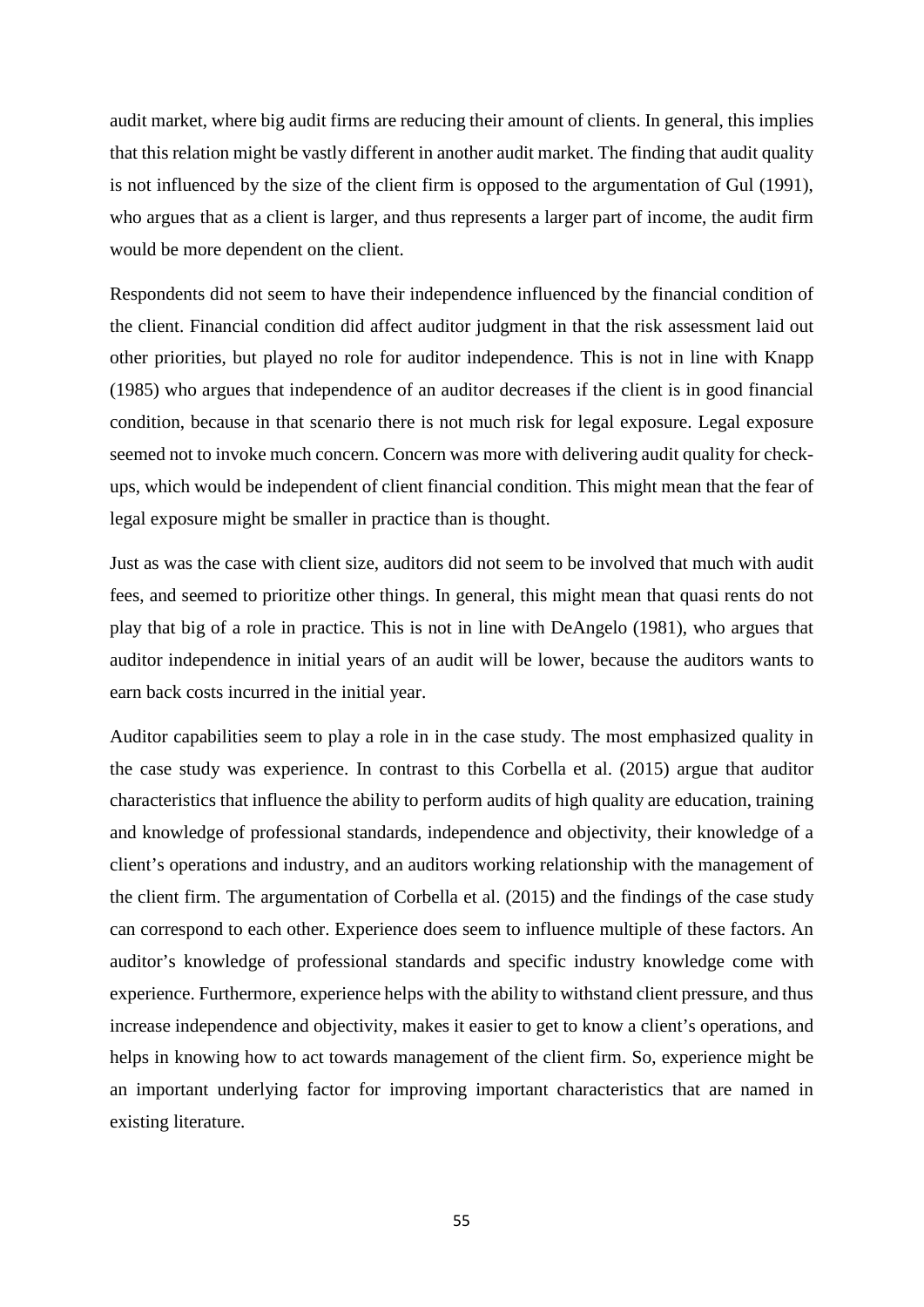Another finding in the study revolving around auditor characteristics is that the right team composition can be of importance for audit quality. With the right team composition an audit team can supplement each other, and make up for each other's shortcomings. In general, this implies that attention should be paid to having the right characteristics represented in an audit team. This finding does not seem to have much recognition in existing literature.

The case study indicated that time constraints make auditors rush work, work overtime and spread their attention over multiple clients. This leads to tiredness and less focus on clients. Unexpected events may make these factors even stronger, as there unexpectedly may be a need for more audit hours on an engagement. Time constraints may lead to a less critical attitude, as a way of completing an audit in less time. Thus, time constraints have a negative effect on audit quality. In general, this indicates that audit quality may be influenced by the effect of supply and demand in the audit market. The finding that audit quality is influenced by time constraints is in line with Deis & Giroux (1992), who argue that audit hours can be a suitable surrogate for audit quality, which implies that more time spent on an audit means better audit quality, and thus limited hours lead to less audit quality. How time constraints affect audit quality was however something that was not paid much attention to in existing literature.

In the case study, several factors influencing audit quality that were absent in the literature were found. These are divided in two categories: client characteristics and working systematically and structured. The two categories might have been overlooked for their own reasons. As a result of the quantitative nature of existing research, client characteristics might have been overlooked. The positivistic nature of this research asks for a generalization to be made of findings. Transforming clients into homogeneous entities is something that makes generalization of results easier. However, due to industry market shares not being divided equally between audit firms (Francis, 2004), this might be an important factor in determining results. Working systematically and structured might be an aspect that is overlooked in existing literature, because it revolves around the inner processes of an audit firm. The methods handled by auditors is something that does not seem to occur often in existing literature. This may be a result of existing research mainly focusing on measurable characteristics of audit firms. As a result of this, the methods handled by audit firms seem to be generalized.

In the case study client characteristics seemed to be the dominant factor deciding audit quality. A first client characteristic deemed to be of importance in the case study is the typology of a client, where different typologies require different insights. Experience in a single typology may help in the next audit for the same typology. So, in general, typology experience may help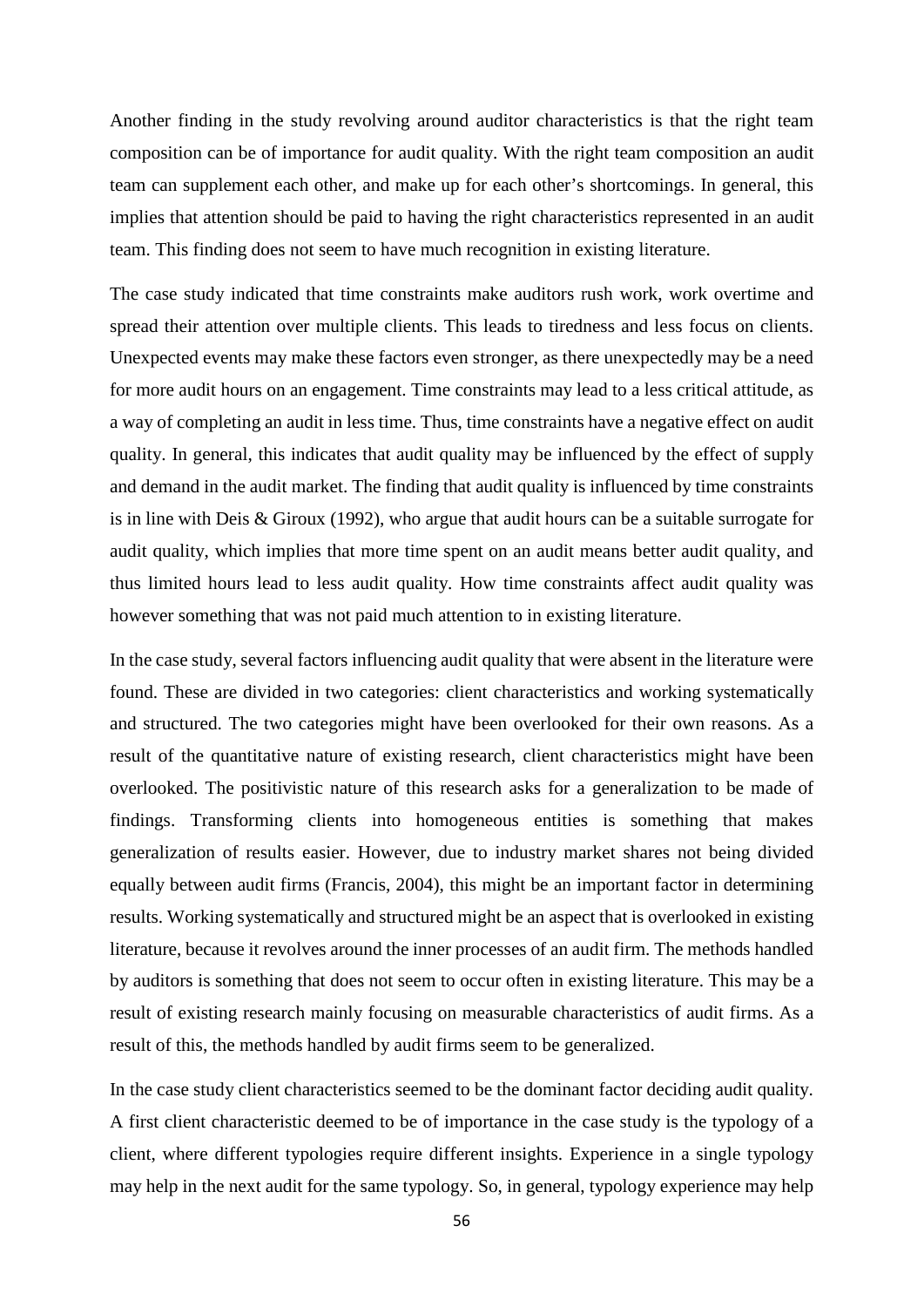in audit quality. A second characteristic that may influence audit quality is the quality of internal controls of the client. If the auditor can trust in the processes of the client, there is less reliance on samples required. This means that conclusions can be drawn with more certainty. A big client may have more possibilities to implement good internal controls, however this is not necessarily the case. A third characteristic found in the case study is that big clients might be more complex to audit than small clients, if the internal controls are assumed to be equal. A big client has more processes going on, and more influences on the firm. This makes the audit process more complex. A fourth characteristic found in the case study is client attitude. At a client that is willing to cooperate with the auditor, the auditor is more likely to achieve high audit quality. This is because the client aiding in obtaining the right documents and required information results in an easier completion of the audit, which can consequently be done more effectively.

Another factor which is fairly overlooked by existing literature is the effect of working systematically and structured. The case study indicated that this might help in accessing previous information more clearly, and in making sure that all necessary steps are performed. However, this might also lead to the drawback of auditors not thinking critically enough, and just performing the required steps. In general, this factor seems to play a role, but it is unsure what this role is exactly. Furthermore, making a good plan of approach before the audit might improve audit quality, as it makes more clear what activities have to be performed. Dataanalysis and process mining might support this process. However, not every unexpected event can be accounted for by doing this.

#### 5.2. Discussion

Of course, not all factors are as clear cut from each other as it may seem here. Many of the factors do have a relation to each other. For example, becoming specialized in a sector might result in obtaining knowledge of a client in that sector faster. Another example is that client characteristics decide the quality of the deliverance of information, which may affect the required time, and thus time constraints. This indicates that for many of these factors considerations have to be made. For example, audit quality increases the more knowledge an auditor obtains of the client, but too much familiarity to the client leads to less audit quality. This means a balance between these two factors needs to be found, to find how long an auditor should be active at the same client.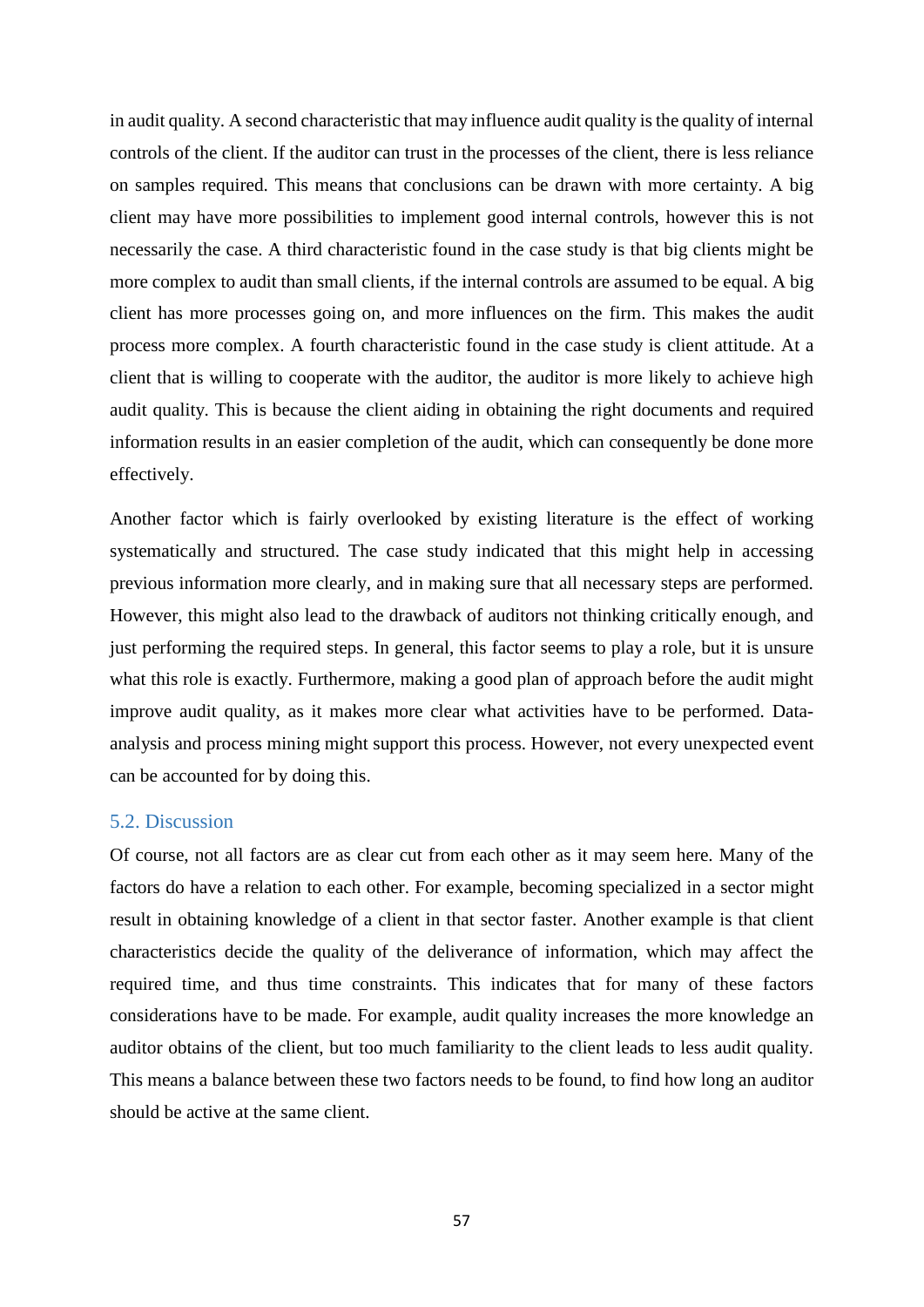This thesis contributes to the literature by looking at "how" audit quality is determined in practice, whereas existing literature is mainly involved with "if" audit quality relates to a certain factor. This broad outlook allowed for finding more factors than were currently present in the literature, and allowed to delve deeper into the workings of factors contributing to audit quality.

The thesis poses practical relevance in that the found determinants of audit quality can be assessed and used by audit firms to look at factors that increase quality. Taking these factors into considerations while forming policy might help in achieving a higher audit quality.

Further quantitative research might look into the effect that client characteristics have on audit quality. This could for example be done by implementing the typology model of Starreveld, looking at client firm size, or looking at client industry. These considerations for client pool might be important, since Francis (2004) noted that the client portfolios of accounting firms may be different from each other.

Another direction for future research is that a similar research could be done under different circumstances. The situation on the Dutch audit market, could have led to less problems with auditor independence, as auditors were not afraid to lose clients. This situation might be vastly different in another market.

Furthermore, it might be a possibility to look at the situation of a non-Big 4 firm as the attitude towards a client might be completely different at those firms. This might especially be an interesting research direction, since non-Big 4 firms will have clients that differ a lot from Big 4 firm's clients.

A limitation of this thesis includes that audit quality may be a touchy subject for some respondents, as they do not want to say that they deliver bad quality. For example, one respondent noted after the interview that he had to look after his wordings with certain questions, and that that was something that should be looked through in the research.

What also should be kept in mind is that this thesis is mainly concerned with looking at what determines audit quality from an auditor's perspective. It might be insightful for future research to also look at what forms audit quality in the eyes of client firms or of an oversight board.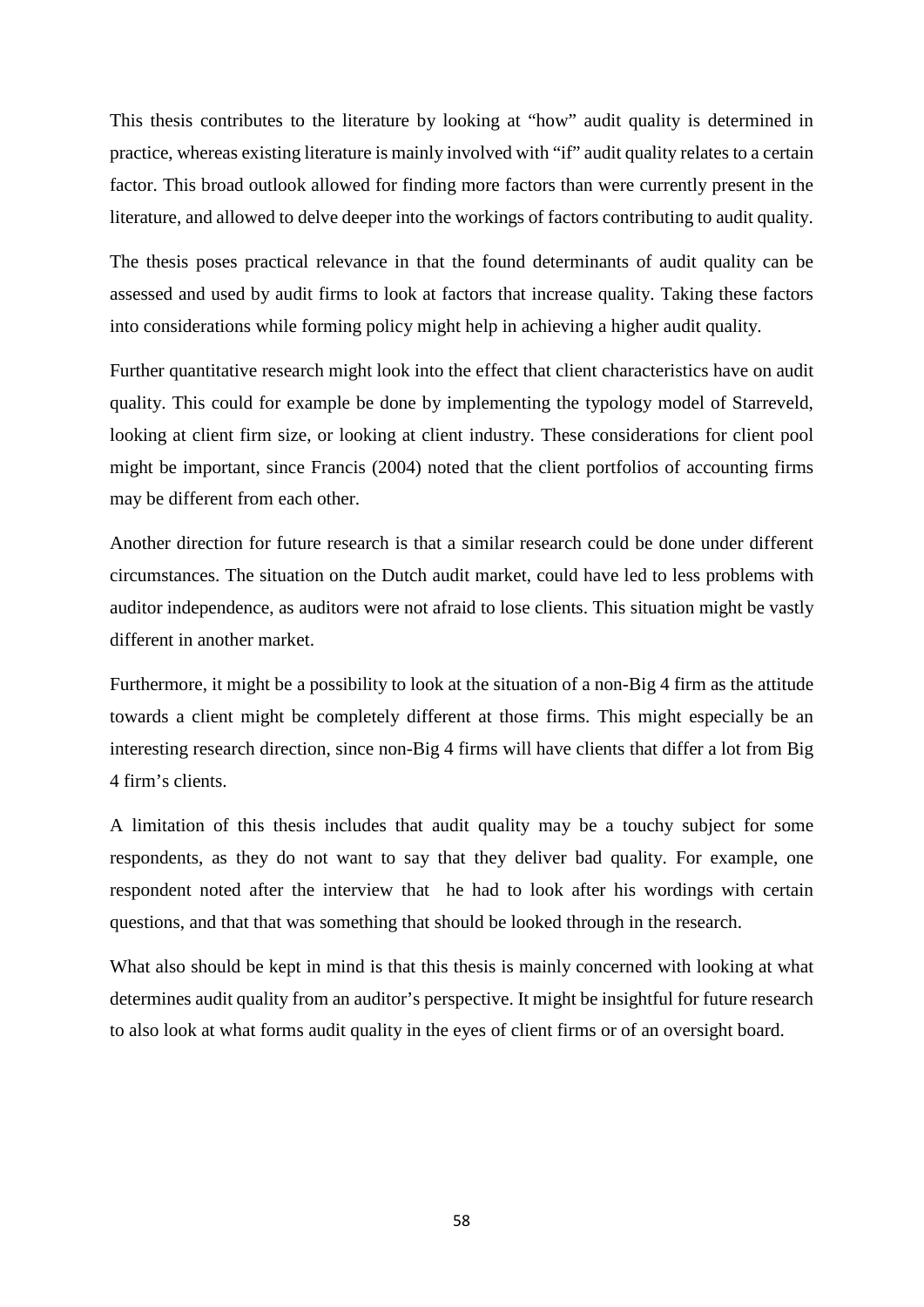#### <span id="page-58-0"></span>Literature:

Al-Thuneibat, A. A., Issa, R. T. I. A., & Baker, R. A. A. (2011). Do audit tenure and firm size contribute to audit quality?: Empirical evidence from Jordan. *Managerial Auditing Journal*, 26(4), 317-334.

Bleijenbergh, I. (2015). *Kwalitatief Onderzoek in Organisaties*. The Hague: Boom Lemma Uitgevers.

Carey, P., & Simnett, R. (2006). Audit partner tenure and audit quality. *The accounting review*, 81(3), 653-676.

Corbella, S., Florio, C., Gotti, G., & Mastrolia, S. A. (2015). Audit firm rotation, audit fees and audit quality: The experience of Italian public companies. *Journal of International Accounting, Auditing and Taxation*, 25, 46-66.

DeAngelo, L. E. (1981). Auditor size and audit quality. *Journal of accounting and economics*, *3*(3), 183-199.

Deis Jr, D. R., & Giroux, G. A. (1992). Determinants of audit quality in the public sector. *Accounting Review*, 462-479.

Dogui, K., Boiral, O., & Heras‐Saizarbitoria, I. (2014). Audit fees and auditor independence: The case of ISO 14001 certification. *International Journal of Auditing*, 18(1), 14-26.

Ferguson, A., Francis, J. R., & Stokes, D. J. (2003). The effects of firm-wide and office-level industry expertise on audit pricing. *The accounting review*, 78(2), 429-448.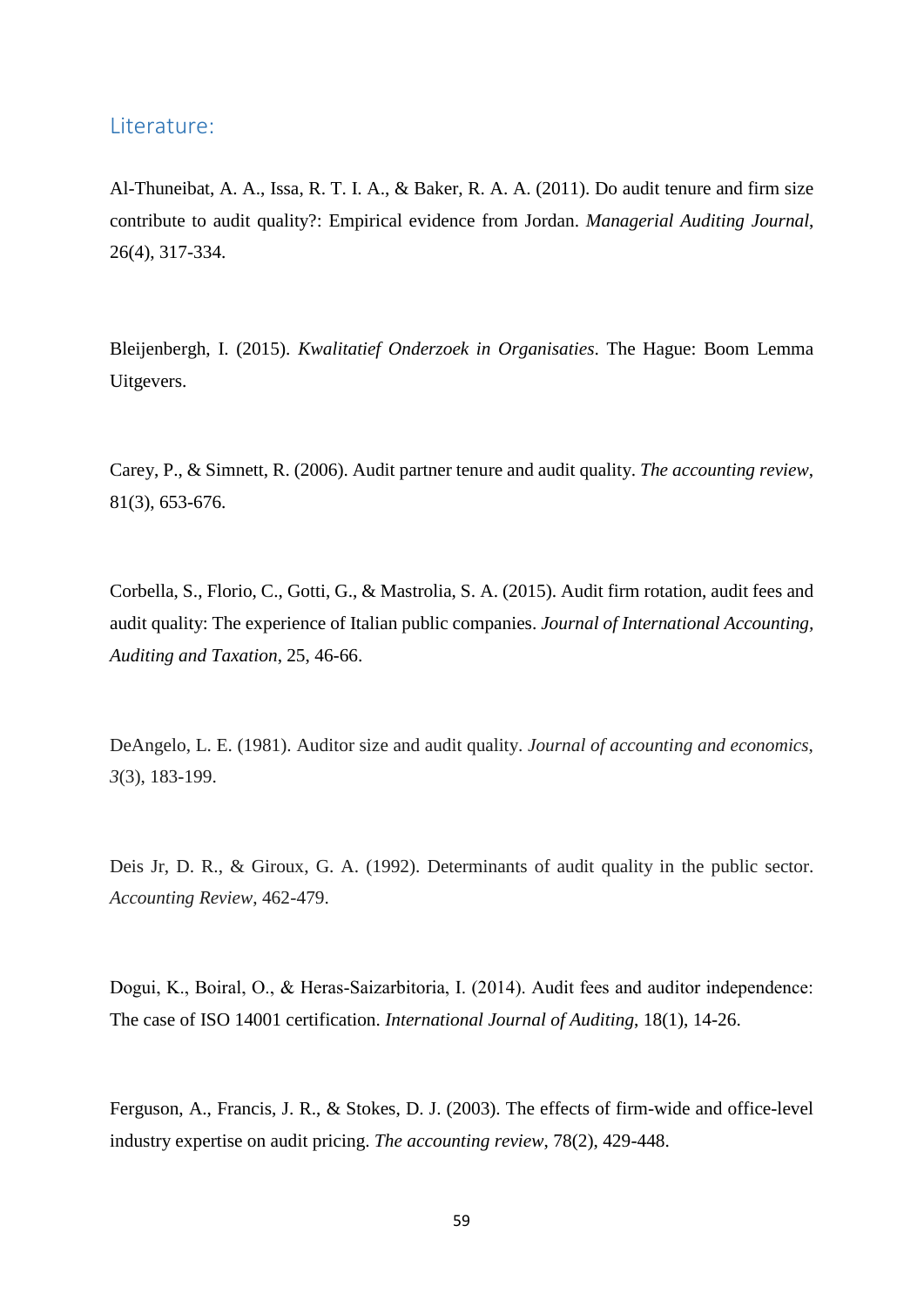Flint, D. (1988). *Philosophy and principles of auditing: an introduction*. Macmillan Education.

Francis, J. R. (2004). What do we know about audit quality?. *The British accounting review*, 36(4), 345-368.

Garcia-Blandon, J., & Argiles-Bosch, J. M. (2017). The interaction effects of firm and partner tenure on audit quality*. Accounting and Business Research*, 47(7), 810-830.

Garcia‐Blandon, J., & Argiles‐Bosch, J. M. (2018). Audit partner industry specialization and audit quality: Evidence from Spain. *International Journal of Auditing*, 22(1), 98-108.

Gavious, I. (2007). Alternative perspectives to deal with auditors' agency problem. *Critical perspectives on Accounting*, 18(4), 451-467.

Geiger, M. A., & Raghunandan, K. (2002). Auditor tenure and audit reporting failures. *Auditing: A Journal of Practice & Theory*, 21(1), 67-78.

Gul, F. A., Wu, D., & Yang, Z. (2013). Do individual auditors affect audit quality? Evidence from archival data. *The Accounting Review*, 88(6), 1993-2023.

Gul, F. A. (1991). Size of audit fees and perceptions of auditors' ability to resist management pressure in audit conflict situations. *Abacus*, 27(2), 162-172.

Johnson, V. E., Khurana, I. K., & Reynolds, J. K. (2002). Audit‐firm tenure and the quality of financial reports. *Contemporary accounting research*, 19(4), 637-660.